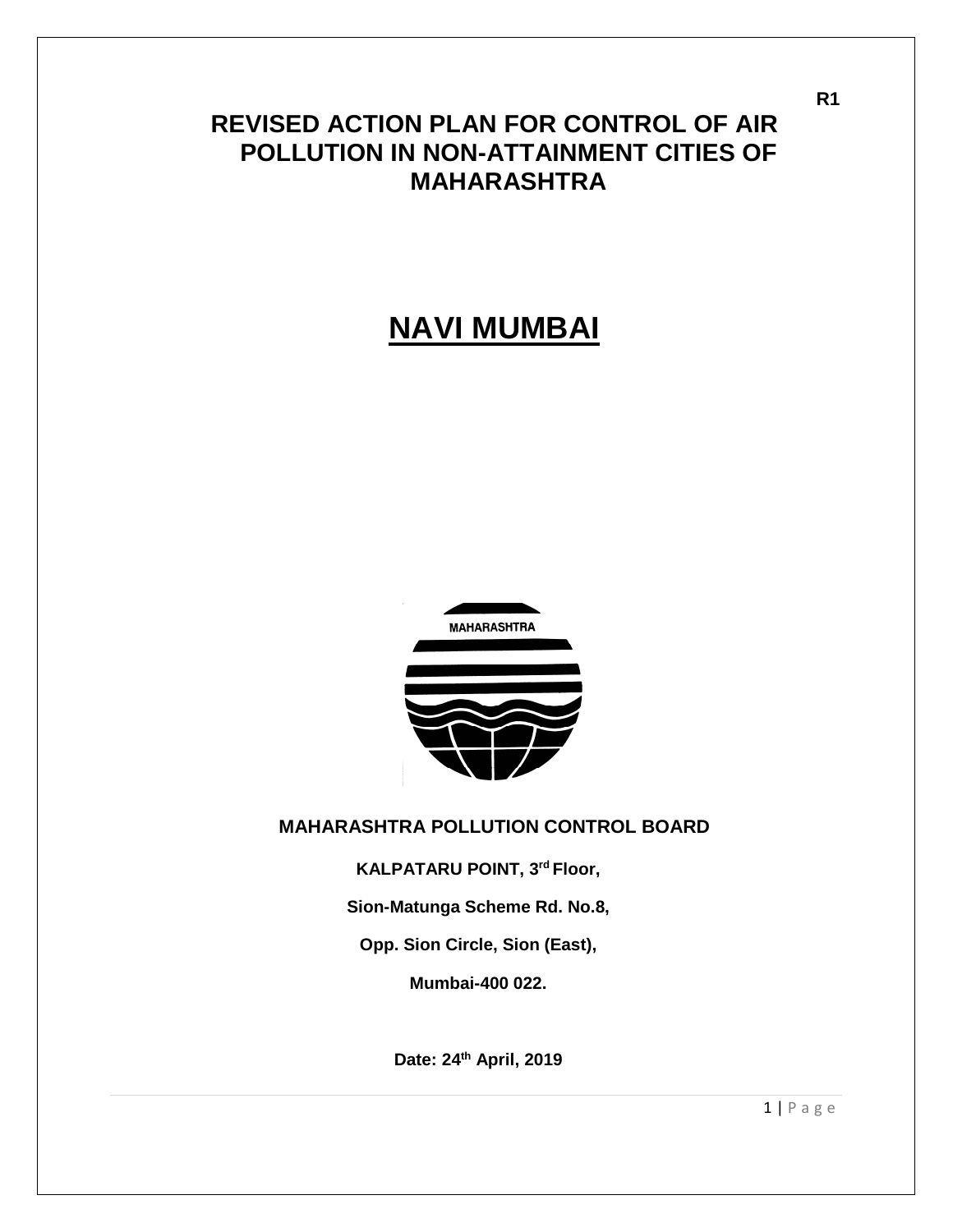## **Action Plan for Navi Mumbai**

#### **1. Preamble**

Navi Mumbai is a planned city off the west coast of the Indian state of Maharashtra in Konkan division. The city is divided into two parts, North Navi Mumbai and South Navi Mumbai, for the individual development of Panvel Mega City, which includes the area from Kharghar to Uran. Navi Mumbai has a population of 1,119,477 as per the 2011 provisional census.

Maharashtra Industrial Development Corporation (MIDC) has established an industrial estate at Thane Belapur Road, Navi Mumbai in the year 1963 which is known as Trans Thane Creek (TTC) MIDC Estate. The Estate is located along Thane Belapur Road towards Northern side of road and total area of the industrial estate is 27 sq.kms and about 16% of total area in Navi Mumbai falls under MIDC zone.

Navi Mumbai is a developing town and so many construction activities are going on. Besides the industries, there are other sources which are major contributors for pollution, especially air pollution. Month and Annual Air Quality Monitoring data for Navi Mumbai is as follows:

| <b>Station Name</b>     | year | $\circ$<br><b>Month</b> | o<br>Average of<br>SO <sub>2</sub> | <b>Average of</b><br>NOx | <b>Average of</b><br><b>RSPM</b> |
|-------------------------|------|-------------------------|------------------------------------|--------------------------|----------------------------------|
|                         |      |                         | 50                                 | 40                       | 60                               |
|                         |      | Apr                     | 28                                 | 58                       | 97                               |
|                         |      | May                     | 24                                 | 50                       | 80                               |
|                         |      | Jun                     | 18                                 | 32                       | 75                               |
|                         |      | Jul                     | 23                                 | 30                       | 32                               |
|                         | 2017 | Aug                     | 20                                 | 41                       | 54                               |
| <b>Rabale</b>           |      | Sep                     | 23                                 | 43                       | 83                               |
|                         |      | Oct                     | 25                                 | 37                       | 116                              |
|                         |      | <b>Nov</b>              | 25                                 | 49                       | 184                              |
|                         |      | Dec                     | 25                                 | 53                       | 244                              |
|                         |      | Jan                     | 22                                 | 49                       | 231                              |
|                         | 2018 | Feb                     | 20                                 | 53                       | 98                               |
|                         |      | Mar                     | 23                                 | 54                       | 75                               |
|                         |      | Apr                     | 27                                 | 58                       | 301                              |
| <b>Nerul - DY Patil</b> | 2017 | May                     | 23                                 | 44                       | 124                              |
|                         |      | Jun                     | 21                                 | 45                       | 122                              |
|                         |      | Jul                     | 22                                 | 32                       | 31                               |

**Data for Monthly average reading recorded at Navi Mumbai** 

2 | P a g e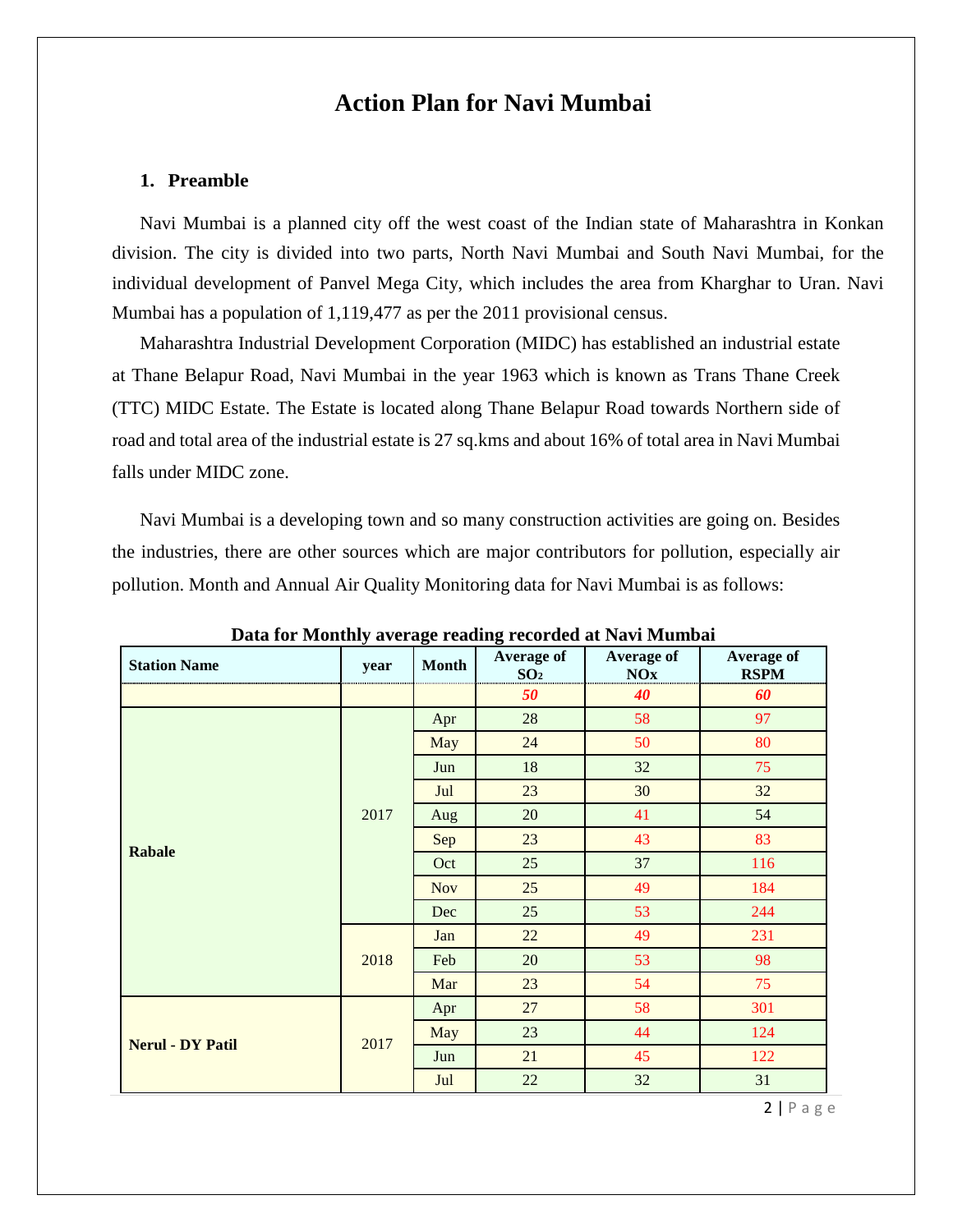| 17<br>30<br>61<br>Aug<br>21<br>33<br>86<br>Sep<br>23<br>33<br>99<br>Oct<br>45<br>129<br>24<br><b>Nov</b> |    |    |     |  |                               |
|----------------------------------------------------------------------------------------------------------|----|----|-----|--|-------------------------------|
|                                                                                                          |    |    |     |  |                               |
|                                                                                                          |    |    |     |  |                               |
|                                                                                                          |    |    |     |  |                               |
|                                                                                                          | 48 | 23 | Dec |  |                               |
| 151<br>59                                                                                                |    |    |     |  |                               |
| 17<br>148<br>Jan                                                                                         |    |    |     |  |                               |
| 44<br>88<br>18<br>Feb<br>2018                                                                            |    |    |     |  |                               |
| 50<br>73<br>Mar<br>18                                                                                    |    |    |     |  |                               |
| 24<br>42<br>90<br>Apr                                                                                    |    |    |     |  |                               |
| 51<br>66<br>25<br>May                                                                                    |    |    |     |  |                               |
| 54<br>75<br>22<br>Jun                                                                                    |    |    |     |  |                               |
| 32<br>28<br>24<br>Jul                                                                                    |    |    |     |  |                               |
| 53<br>20<br>38<br>2017<br>Aug                                                                            |    |    |     |  |                               |
| 22<br>40<br>60<br>Sep<br><b>Mahape, MPCB-Nirmal</b>                                                      |    |    |     |  |                               |
| <b>Bhavan</b><br>21<br>34<br>106<br>Oct                                                                  |    |    |     |  |                               |
| 57<br>127<br><b>Nov</b><br>24                                                                            |    |    |     |  |                               |
| 51<br>23<br>144<br>Dec                                                                                   |    |    |     |  |                               |
| 64<br>21<br>102<br>Jan                                                                                   |    |    |     |  |                               |
| 35<br>46<br>2018<br>96<br>Feb                                                                            |    |    |     |  |                               |
| 85<br>Mar<br>26<br>39                                                                                    |    |    |     |  |                               |
| 23<br>40<br>61<br>Apr                                                                                    |    |    |     |  |                               |
| 26<br>36<br>38<br>May                                                                                    |    |    |     |  |                               |
| 26<br>Jun<br>35<br>19                                                                                    |    |    |     |  |                               |
| 24<br>33<br>12<br>Jul                                                                                    |    |    |     |  |                               |
| 20<br>25<br>35<br>2017<br>Aug                                                                            |    |    |     |  |                               |
| 22<br>30<br>30<br>Sep<br><b>Airoli</b>                                                                   |    |    |     |  |                               |
| Oct<br>24<br>33<br>90                                                                                    |    |    |     |  |                               |
| 20<br>31<br>90<br><b>Nov</b>                                                                             |    |    |     |  |                               |
| 31<br>43<br>115<br>Dec                                                                                   |    |    |     |  |                               |
| 58<br>122<br>46<br>Jan                                                                                   |    |    |     |  |                               |
| 47<br>123<br>2018<br>49<br>Feb                                                                           |    |    |     |  |                               |
| 32<br>24<br>93<br>Mar                                                                                    |    |    |     |  |                               |
| 27<br>85<br>58<br>Apr                                                                                    |    |    |     |  |                               |
| 71<br>43<br>May<br>19                                                                                    |    |    |     |  |                               |
| 39<br>21<br>62<br>Jun                                                                                    |    |    |     |  |                               |
| 22<br>33<br>$27\,$<br>Jul                                                                                |    |    |     |  |                               |
| 2017<br>47<br>19<br>37<br>Aug<br><b>Office</b>                                                           |    |    |     |  | <b>Kharghar - CIDCO Nodal</b> |
| 76<br>21<br>40<br>Sep                                                                                    |    |    |     |  |                               |
| 32<br>24<br>108<br>Oct                                                                                   |    |    |     |  |                               |
| 25<br>45<br>113<br><b>Nov</b>                                                                            |    |    |     |  |                               |
| 23<br>45<br>159<br>Dec                                                                                   |    |    |     |  |                               |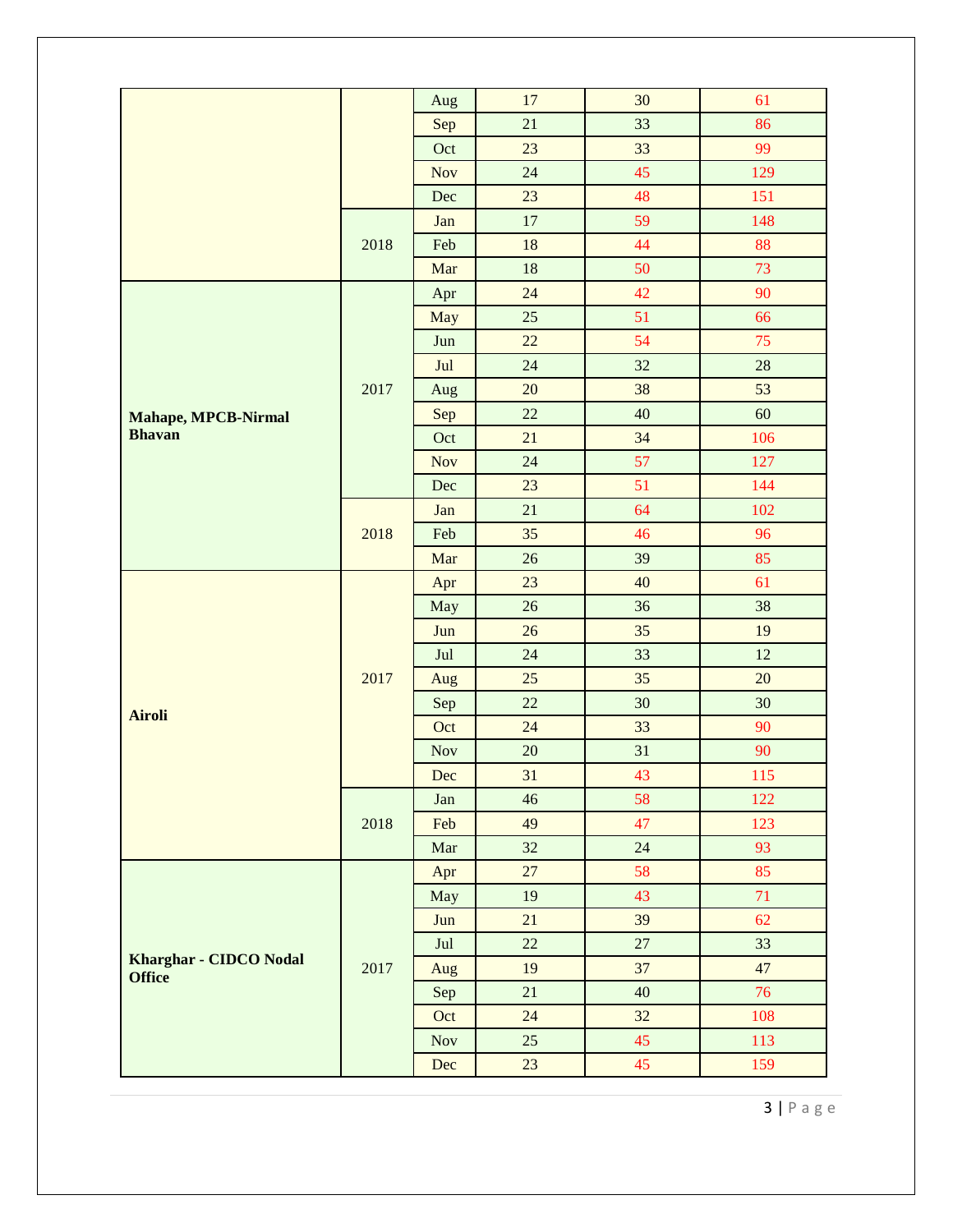|                               |      | Jan        | 21 | 61 | 144 |
|-------------------------------|------|------------|----|----|-----|
|                               | 2018 | Feb        | 19 | 50 | 110 |
|                               |      | Mar        | 22 | 50 | 78  |
|                               |      | Apr        | 29 | 63 | 188 |
|                               |      | May        | 27 | 50 | 135 |
|                               |      | Jun        | 25 | 52 | 108 |
|                               | 2017 | Jul        | 21 | 35 | 31  |
|                               |      | Aug        | 19 | 38 | 59  |
| <b>Taloja - MIDC Building</b> |      | Sep        | 21 | 42 | 87  |
|                               |      | Oct        | 22 | 39 | 107 |
|                               |      | <b>Nov</b> | 23 | 40 | 131 |
|                               |      | Dec        | 26 | 53 | 125 |
|                               |      | Jan        | 21 | 48 | 126 |
|                               | 2018 | Feb        | 20 | 52 | 83  |
|                               |      | Mar        | 25 | 59 | 82  |

### **Data for Annual average trend of SO2, NOx, and RSPM at Navi Mumbai Locations**

| <b>Station Name</b>     | year      | Average of SO <sub>2</sub> | Average of<br>NOx | Average of<br><b>RSPM</b> |
|-------------------------|-----------|----------------------------|-------------------|---------------------------|
|                         |           | 50                         | 40                | 60                        |
|                         | 06-07     | 25                         | 31                | 106                       |
|                         | $07 - 08$ | 12                         | 27                | 79                        |
|                         | 08-09     | 16                         | 31                | 94                        |
|                         | $09-10$   | 13                         | 36                | 83                        |
|                         | $10 - 11$ | 22                         | 43                | 125                       |
| <b>Rabale</b>           | $11 - 12$ | 18                         | 47                | 100                       |
|                         | $12-13$   | 18                         | 46                | 71                        |
|                         | $13 - 14$ | 18                         | 44                | 90                        |
|                         | $14 - 15$ | 18                         | 40                | 132                       |
|                         | $15 - 16$ | 21                         | 48                | 131                       |
|                         | $16-17$   | 20                         | 44                | 107                       |
|                         | $17 - 18$ | 23                         | 46                | 112                       |
|                         | 06-07     | 25                         | 31                | 107                       |
|                         | $07 - 08$ | $17\,$                     | 33                | 90                        |
|                         | 08-09     | 20                         | 40                | 98                        |
| <b>Nerul - DY Patil</b> | $09-10$   | $10\,$                     | 37                | 71                        |
|                         | $10 - 11$ | 14                         | 33                | 119                       |
|                         | $11 - 12$ | 15                         | 43                | 118                       |
|                         | $12-13$   | 15                         | 40                | 95                        |
|                         | $13 - 14$ | 17                         | 41                | 109                       |

4 | P a g e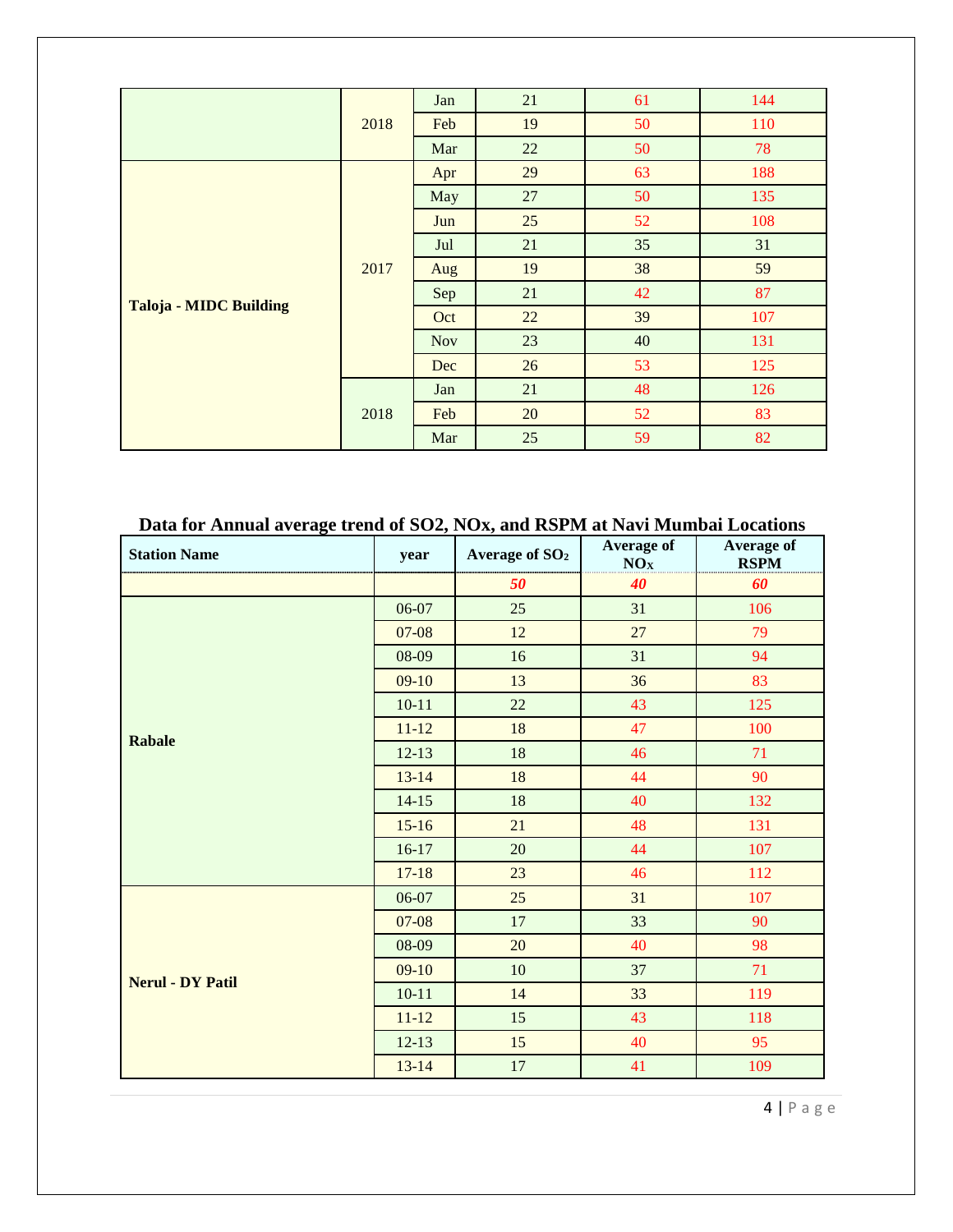|                                      | $14-15$   | 17     | 38  | 131 |
|--------------------------------------|-----------|--------|-----|-----|
|                                      | $15-16$   | $17\,$ | 41  | 136 |
|                                      | $16-17$   | 18     | 41  | 96  |
|                                      | $17 - 18$ | 21     | 43  | 116 |
|                                      | 06-07     | 37     | 27  | 106 |
|                                      | $07 - 08$ | 17     | 32  | 94  |
|                                      | 08-09     | 22     | 43  | 131 |
|                                      | $09-10$   | 15     | 42  | 95  |
|                                      | $10 - 11$ | 22     | 41  | 101 |
|                                      | $11 - 12$ | 17     | 44  | 133 |
| <b>Mahape, MPCB-Nirmal Bhavan</b>    | $12-13$   |        | 45  |     |
|                                      |           | 18     | 45  | 121 |
|                                      | $13 - 14$ | 18     |     | 182 |
|                                      | $14-15$   | 18     | 40  | 131 |
|                                      | $15 - 16$ | 20     | 43  | 85  |
|                                      | $16-17$   | 21     | 46  | 91  |
|                                      | $17 - 18$ | 24     | 45  | 87  |
|                                      | 08-09     | 31     | 112 | 87  |
|                                      | $09-10$   | 23     | 89  | 120 |
|                                      | $10 - 11$ | 27     | 67  | 128 |
|                                      | $11 - 12$ | 13     | 75  | 181 |
| <b>Airoli</b>                        | $12-13$   | 21     | 43  | 109 |
|                                      | $13 - 14$ | 22     | 53  | 53  |
|                                      | $14 - 15$ | 17     | 28  | 38  |
|                                      | $15 - 16$ | 26     | 39  | 36  |
|                                      | $16-17$   | 26     | 39  | 35  |
|                                      | $17 - 18$ | 30     | 37  | 69  |
|                                      | 06-07     | 18     | 33  | 96  |
|                                      | $07-08$   | 10     | 31  | 108 |
|                                      | 08-09     | 13     | 40  | 115 |
|                                      | $09-10$   | 10     | 35  | 75  |
|                                      | $10 - 11$ | 17     | 37  | 122 |
| <b>Kharghar - CIDCO Nodal Office</b> | $11 - 12$ | 16     | 43  | 122 |
|                                      | $12-13$   | 16     | 41  | 122 |
|                                      | $13 - 14$ | $17\,$ | 42  | 125 |
|                                      | $14 - 15$ | 17     | 38  | 127 |
|                                      | $15-16$   | 17     | 41  | 116 |
|                                      | $16-17$   | 18     | 45  | 90  |
|                                      | $17 - 18$ | $22\,$ | 44  | 91  |
|                                      | 06-07     | 32     | 40  | 101 |
| <b>Taloja - MIDC Building</b>        | $07-08$   | 22     | 39  | 113 |
|                                      | 08-09     | 29     | 46  | 241 |

5 | P a g e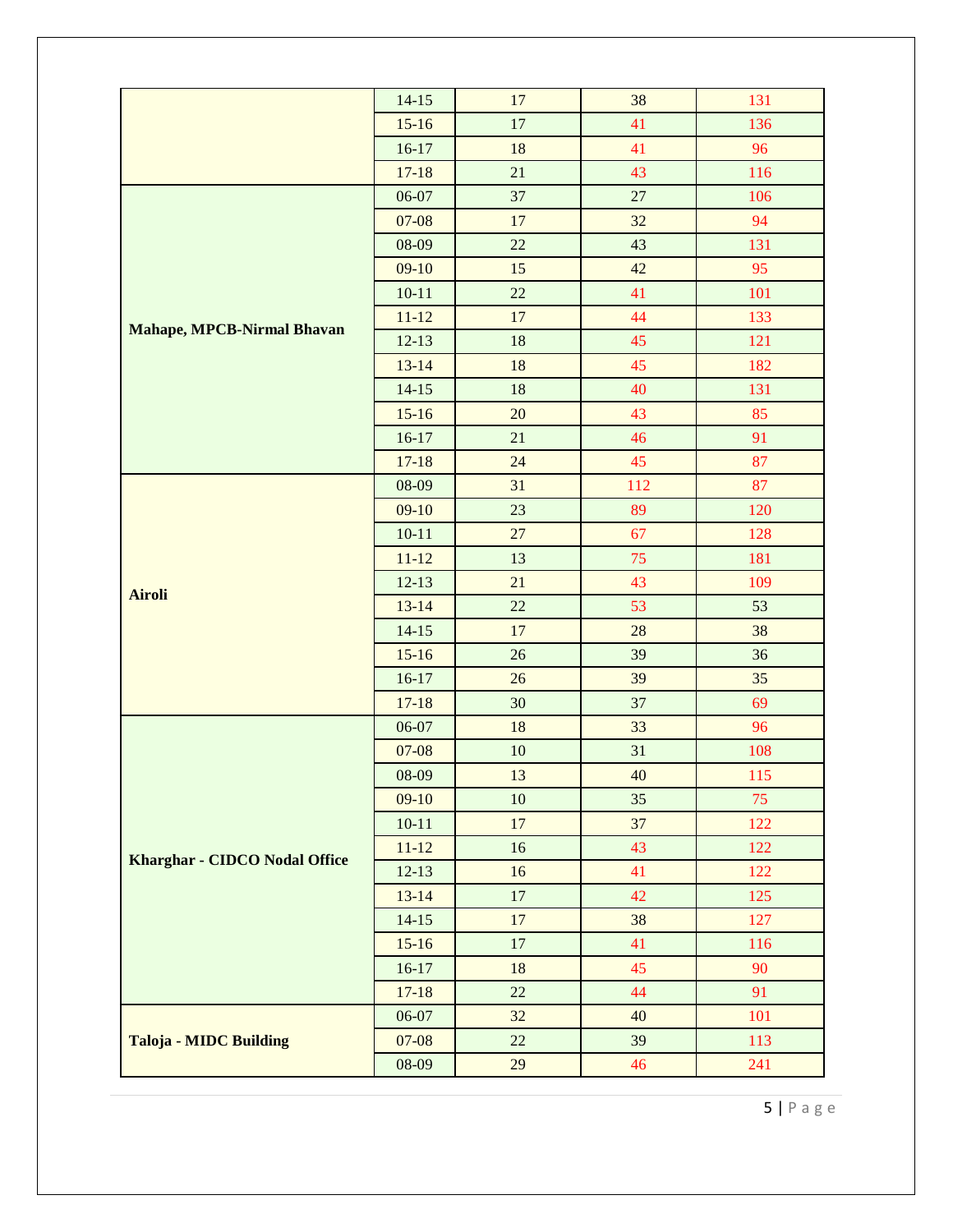| $09-10$   | 23 | 55 | 200 |
|-----------|----|----|-----|
| $10 - 11$ | 27 | 48 | 194 |
| $11 - 12$ | 20 | 51 | 148 |
| $12 - 13$ | 18 | 45 | 129 |
| $13 - 14$ | 19 | 47 | 187 |
| $14 - 15$ | 18 | 41 | 142 |
| $15-16$   | 21 | 47 | 148 |
| $16-17$   | 21 | 47 | 111 |
| $17 - 18$ | 23 | 47 | 105 |
|           |    |    |     |

#### **Area sources**

Although emissions from individual area sources are relatively small collectively their emissions are of great concern ‐ particularly where large numbers of sources are located in heavily populated areas. Area sources are mainly domestic sources of fuel (coal, wood, kerosene, LPG) burning, trash/MSW combustion, bakeries, hotels/restaurants etc. and resuspension of dust. Assessing the estimation of emission inventory, contribution of regional ground level emission load of PM10 is 1.29 tons/day and from road resuspension is 19 tons/day out of the total PM10 emission load. Out of the total area source emission, the most contribution is from domestic and household consumption of fuels and construction activity. The same trend was observed for NOx emission load. This can be attributed to recent settlement and migration of husge population towards the region and inclination of new building and construction project in and around the region. Based on the survey and assessment, following recommendations emerge to curb area source emissions:

- Inventorization of LPG quantity from supply agencies should be maintained.
- Mahanagar Gas Ltd. and ULB should take initiative to sensitize people from the slum & non slum to make the shift from conventional domestic fuel (LPG, Kerosene, wood) to Piped Natural Gas (PNG).
- Development of roads Navi Mumbai is interconnected by Asphalt /Cement roads however; internal roads in MIDC area require improvement. There are internal roads of 95 km in TTC MIDC area, Navi Mumbai Municipal Corporation authority informed that 98% construction work of internal roads in MIDC area is completed and the remaining work will be completed at the earliest. Dusty materials such as sand and cement should be kept covered. City pathways and footpath design needs a norm. UTTIPEC design manual has been recently created by Delhi Development authority for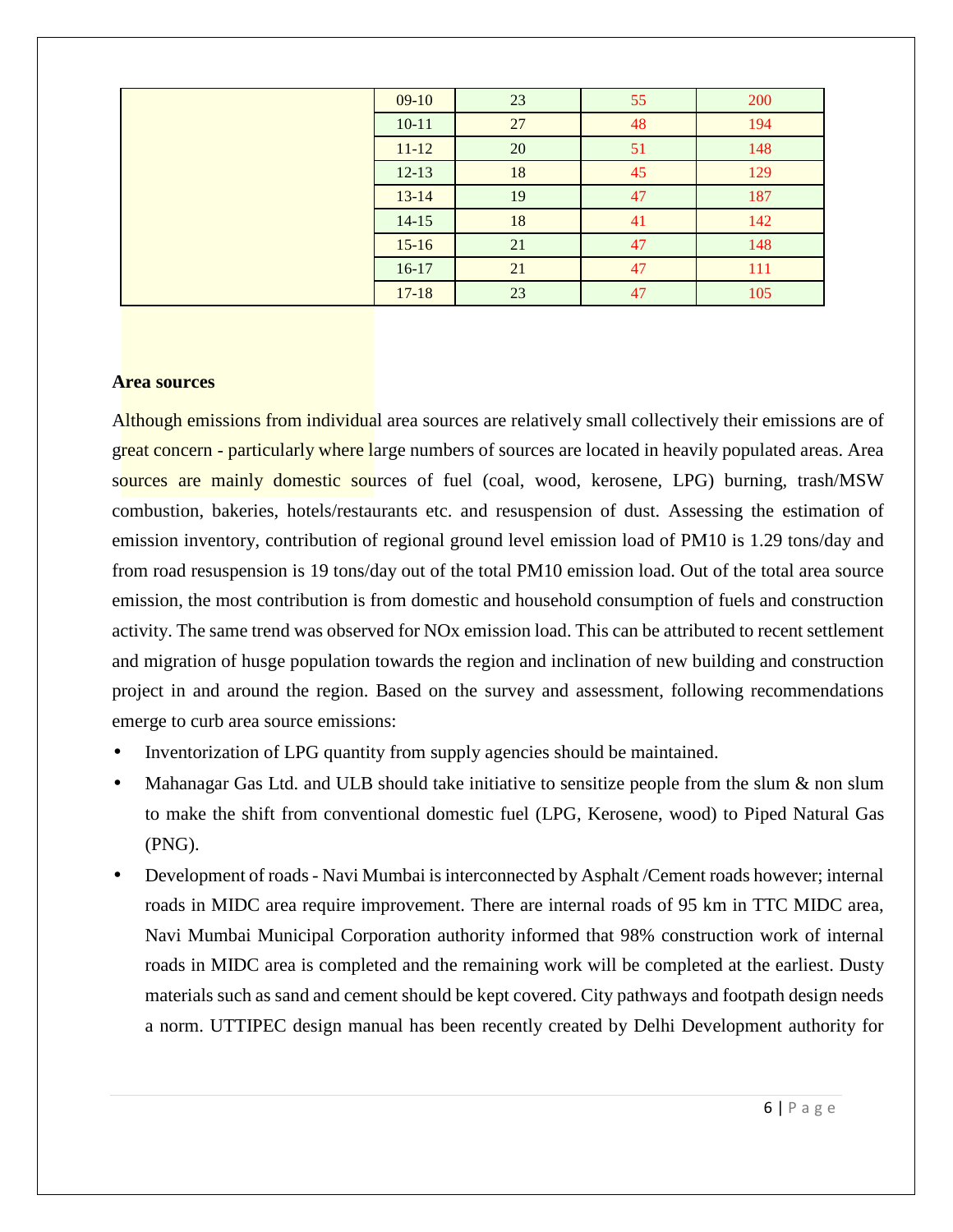uniform roadside, drains, footpath and related design. The same should be adopted for all future design for roads and pathways.

• Resuspension of dust can be minimized through regular sweeping and application of treated sewage for road side bioswale system, which will not only keep the kerb-side green but also help in arresting air pollution. Appropriate barricading of the under construction site to avoid dispersion of the dust and particulate matter in the ambient air. Water spraying on the tires of trucks and vehicles at the entry/exit point of construction site. Constructing a water pit at the entry/exit points of the construction site to avoid dispersion of particulate matter through movement of trucks while entering and exiting the site.

#### **Point Source**

As per MPCB Navi Mumbai had aggregate Comprehensive Environmental Assessment of Industrial Cluster in December 2009 having CEPI Score of 73.77. The CEPI Score of June 2018 is 41.78 which shows that there is a tremendous depletion in the pollution of Navi Mumbai Region. There are 541 Air Polluting industries in area/cluster. Major pollutants are TPM/SPM, SO2, NOx, NH3, Cl2, and VOC from pesticide and bulk drug units. All the Air polluting industries have provided emission control systems as required i.e. Dust collectors, Scrubbers, and Stack of sufficient height. The number of D.G sets in the region is very high and emissions from their stacks are accountable. Total 69 industries have changed their fuel pattern and are using PNG as fuel and the remaining 13 industries using coal as fuel has been directed to switch over for use of PNG. However because of economic viability out these 13 units 11 has upgraded ECS (Energy Conservation Scheme) and provided Bag filter and ventury scrubbers. Work is in progress for remaining 2 units. Based on the survey and assessment, following recommendations emerge:

- Inventorisation of prominent industries with inclusion of technological gaps.Use of Furnace Oil should be regulated.
- Industries should adopt stack emission norms beyond those prescribed by CPCB Industries/power plants, which should be followed by regular QA/QC & performance audit.
- M/s. Mahanagar Gas Ltd. is lying down gas pipeline, which is to be commissioned in the next year. All the industries are proposed to use natural gas soon after commissioning of Gas supply. 17 industries have changed their fuel pattern and are using CNG as fuel.
- Presently, 16 industries identified as a Hazardous Air Pollutant emitting units. They have issued directions to install Leak detection & repair system (LDAR) within months. Presently, 10 industries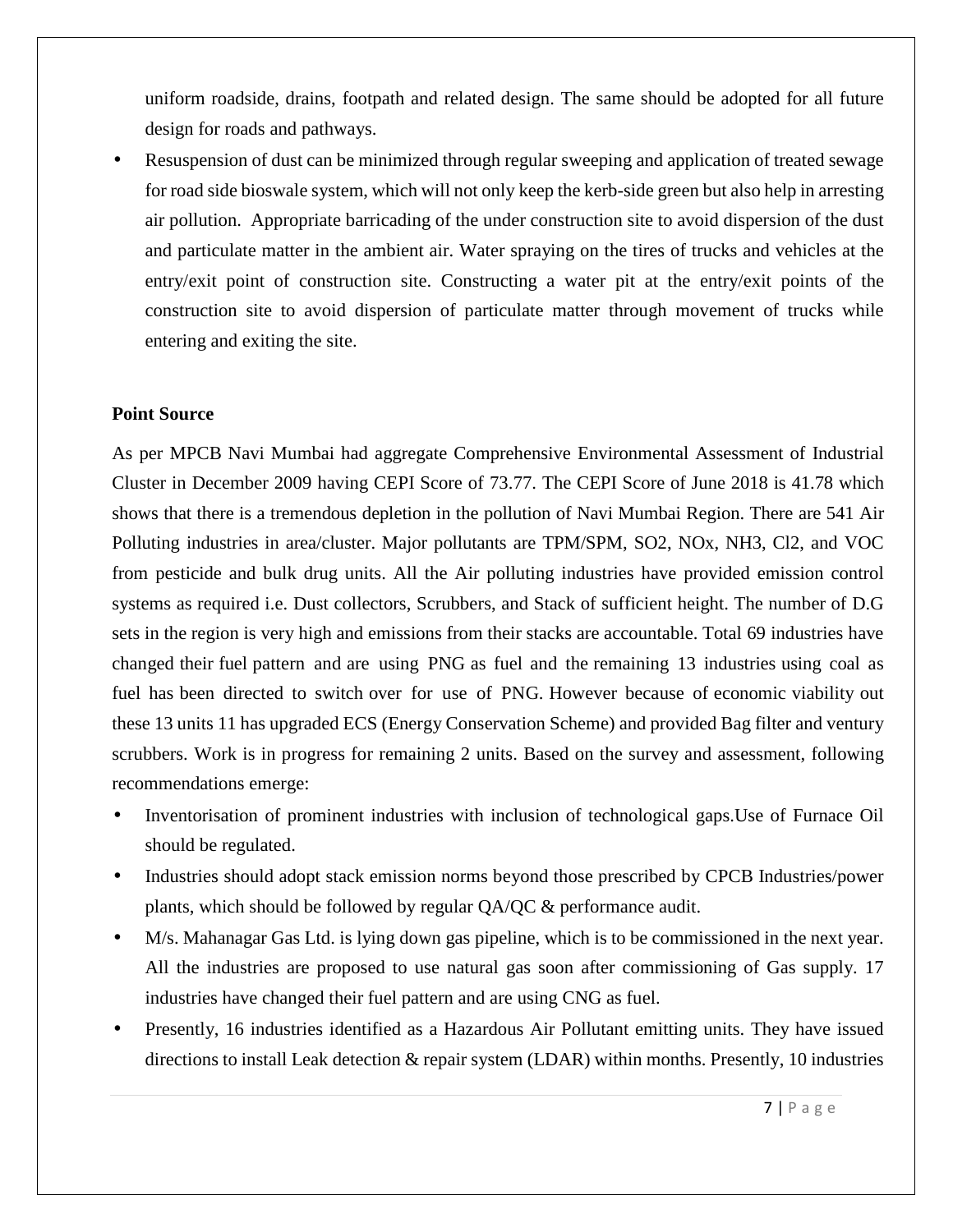are installed with LDAR.

- All the bulk drug and pesticides manufacturing units should be proposed to improve efficiency of their VOC scrubbers. Total 16 industries have been identified to install VOC analyzer. Out of this 10 industries have installed VOC analyzer system. 2 units are not in operation. And remaining 4 units has been directed for compliance.
- The chemical and dyes units should improve their scrubbers and dust collectors.
- NMMC, MIDC & MPCB should survey for the identification of illegal SSI and their levels of operation and their contribution in each of the grids in the city. Need for regulations for such units.

#### **Line Source**

The presences of increased truck traffic in the area apart from construction activity are the reasons for the increased pollution. The Agricultural Produce Market Committee (APMC) market, Asia's largest market, has pulled in huge truck traffic in the area. The number of vehicles has increased above estimates here and there is no check on their emissions. As per RTO, the vehicle population in Navi Mumbai is around 3,51,620 for the year 2015-16 and the year wise growth in number of registration of vehicle is observed to be in the range of 15-18%. As per current study the emission from vehicular source is calculated to be around 448 Tonnes/Yr. Heavy Duty vehicles contributing 82% of total vehicular emissions of PM.

Regional Transport officer in collaboration with ULB and private and PPP entity should be directed to give information about the time bound strategy to control the vehicular pollution and traffic management for:

- Synchronizing traffic line strategy to phase out of the old commercial vehicles say more than 15 years old, most of which are diesel driven. Stringent Emission standards for the new vehicle in line with Bharat Stage VI Emission Standards should be adopted.
- Need to frame legislation for the Retro-fitment of new engine/Emission Control Devices (Diesel Particulate Filter (DPF) /Diesel Oxidation Catalyst (DOC) that could help in major reduction of PM. Cost sharing by the agencies will help in immediate provision.
- Better quality fuel by adopting stricter fuel supply & dispensing system along with Chemical marker system to keep check on adulterations in fuel. The current fuel specification are too board and therefore, analysis of conventional parameters does not reflect adulteration. Finer fuel specifications are needed for implementation. Success of marker system shall be highly dependent upon the collaboration of Oil Companies and Anti Adulteration Cell. Fiscal Measures for development of alternative fuel technology.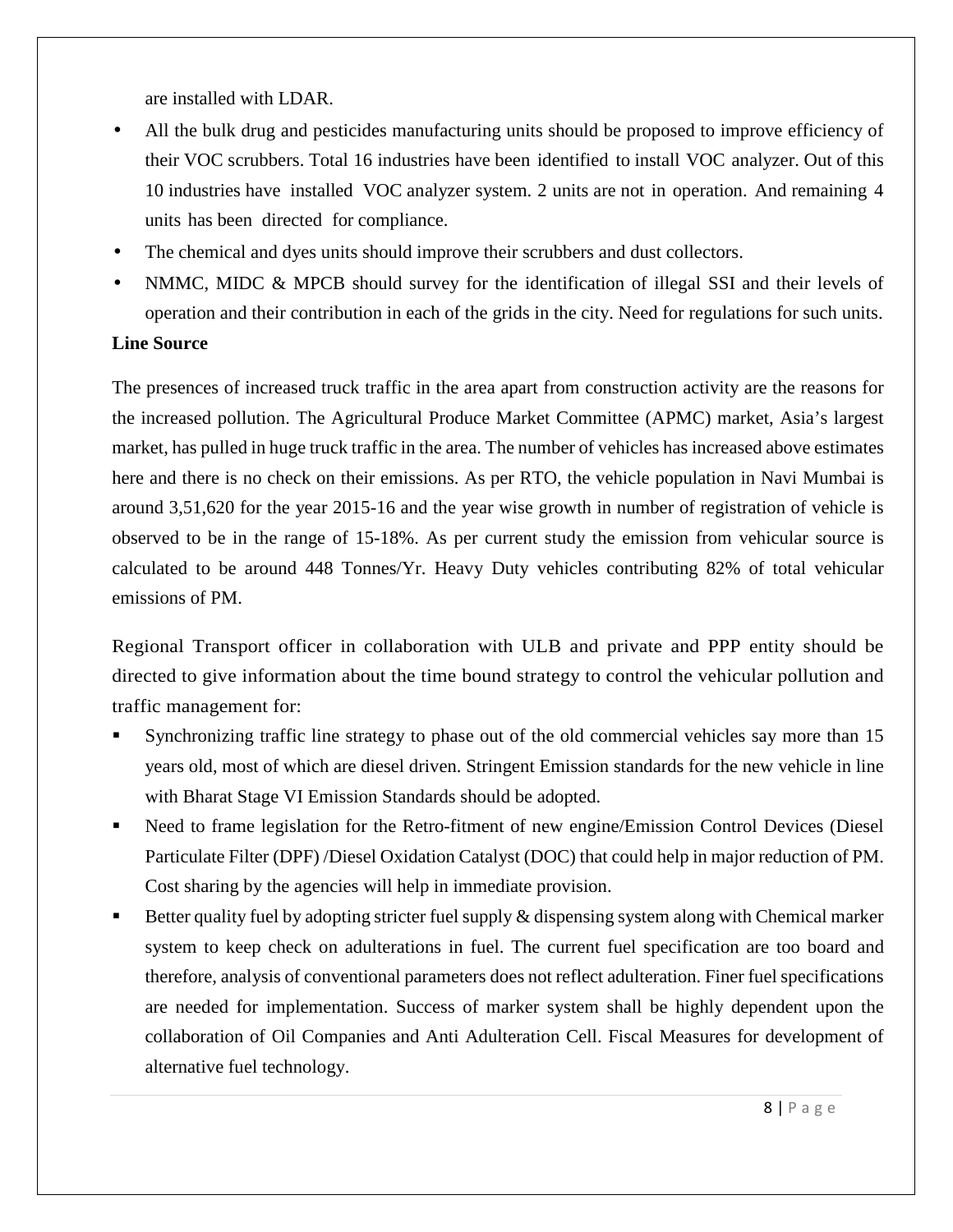- Conversion of existing public transport buses/tempos/mini buses to CNG fuel operation. Concession/rebates by NMMC for erecting CNG fuel.
- Prepare a traffic dispersal model for efficient mobility & connectivity and should be undertaken by regulatory bodies like NMMC, RTO, MIDC and Departments of Police. Develop North-South road links in the suburbs including Mass Rapid Transit connectivity. Appropriate quality and smooth surface roads should be developed. Facilitate safe and convenient movement for pedestrian (Subways/ FOBs/ Footpaths including Skywalks).
- NMMC, RTO, MSRDC & MIDC should collaborate to formulate time bound design and construction of under passes, fly-overs and widening of roads to control the traffic jams and congestion along Thane - Belapur and Mumbai - Pune Highway and pre-determined junctions. All buses (STC/PVT/PPP/School/Airport) in the city should be regulated to run only on clean fuels (LPG or CNG) or clean diesel of 10 ppm sulphur with particulate trap for exhaust.
- To provide easy access to commuters travelling from south Mumbai towards Thane-Nashik and Panvel-Pune, 16.9 Km long Eastern freeway is constructed by MMRDA. This freeway is built up in three parts, Part-I is Eastern Freeway and it is constructed to cater the mobility demand from Mumbai port trust. It is 9.29 Km long and 17.2 m wide. Hybrid buses can be introduced in NMMTs fleet of buses. Biodiesel (B5/B10:5 – 10% blends) should be considered as an fuel option for public transport. Promotion of electric public transport. Battery Operated transport vehicles providing point to point service can also be initiated.
- Finally, awareness programme should be undertaken with no vehicle day and assessment for air pollution to share the benefits among the general population.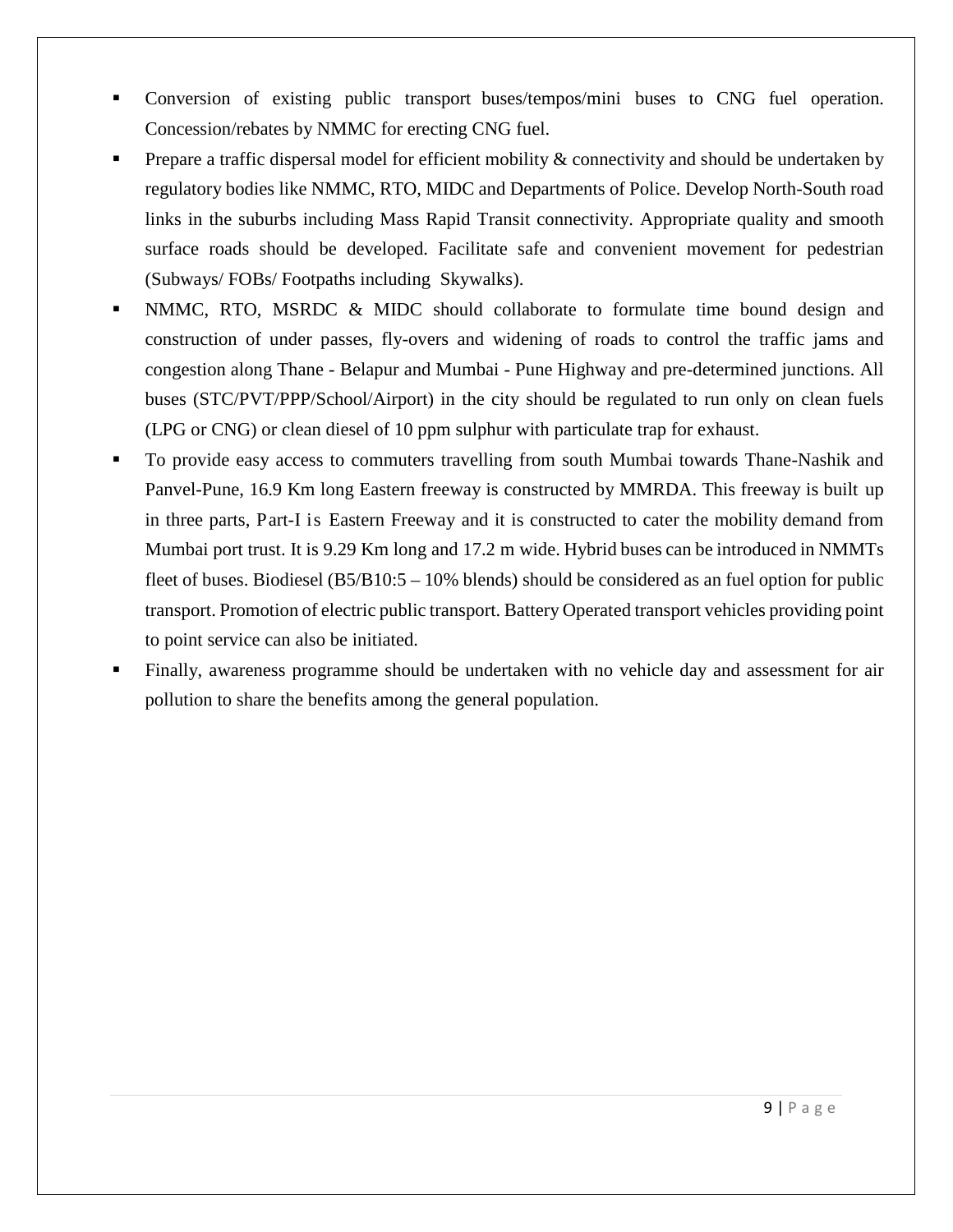Here are some of the subsidiary benefits from government and emission reduction study conducted at Delhi explained with examples for various hybrid/electric models available in the market.

| Vehicle                              | <b>Technology</b>                  | Segment <sup>25</sup>       | Curb<br>Weight<br>(kg) | Length<br>(mm) | <b>Displacement</b><br>(cc) | <b>Price Range</b><br>(INR Lakhs) <sup>26</sup> | Gasoline<br><b>Equivalent Fuel</b><br>Consumption <sup>27</sup><br>(liter/100 km) | Life-Cycle<br><b>CO<sub>.</sub>e</b> Emissions<br>(Tonnes/5)<br>years) |
|--------------------------------------|------------------------------------|-----------------------------|------------------------|----------------|-----------------------------|-------------------------------------------------|-----------------------------------------------------------------------------------|------------------------------------------------------------------------|
| Maruti Ciaz<br><b>SHVS</b>           | Mild Hybrid<br>(Diesel)            | Midsize                     | 1,115                  | 4,490          | 1,248                       | 8 to 10.5                                       | 3.98                                                                              | 6.73                                                                   |
| <b>Maruti Ertiga</b><br><b>SHVS</b>  | Mild Hybrid<br>(Diesel)            | Utility<br>Vehicle<br>(UVI) | 1,235                  | 4,265          | 1,248                       | 7.5 to 9.5                                      | <b>Accountability</b><br>4.55                                                     | 7.71                                                                   |
| <b>Toyota Camry</b><br><b>Hybrid</b> | <b>Strong Hybrid</b><br>(Gasoline) | Premium                     | 1,635                  | 4,850          | 2.494                       | 28 to 32                                        | 5.22                                                                              | 8.12                                                                   |
| Mahindra e2o                         | Battery-<br>Operated<br>Electric.  | Mini                        | 830                    | 3,280          | <b>NA</b>                   | 4.5 to 7.5                                      | 0.86                                                                              | 5.06                                                                   |
| Mahindra<br>eVerito                  | Battery-<br>Operated<br>Electric   | Midsize                     | <b>CANADA</b><br>1,140 | 4,277          | NA.                         | $9.5 - 10$                                      | 1.47                                                                              | 9.94                                                                   |

 **Passenger Cars Currently Eligible for Demand Incentives Under FAME Scheme** 

| <b>Technology</b>                                 | <b>Hybrid/Electric Model</b><br>(BEE Fuel Efficiency<br><b>Star Rating</b> ) | Non-Hybrid/Non-Electric<br><b>Base Model (BEE Fuel</b><br><b>Efficiency Star Rating)</b> | <b>Gasoline Equivalent Fuel</b><br><b>Consumption Reduction</b><br>over Base Model |
|---------------------------------------------------|------------------------------------------------------------------------------|------------------------------------------------------------------------------------------|------------------------------------------------------------------------------------|
| Diesel-Based<br><b>Mild Hybrid</b>                | Maruti Ciaz<br><b>VDI SHVS</b><br>$(5-Star)$                                 | Maruti Ciaz VDI<br>$(5-Star)$                                                            | 7%                                                                                 |
| Diesel-Based<br>Mild Hybrid                       | Maruti Ertiga<br><b>VDI SHVS</b><br>$(5-Star)$                               | Maruti Ertiga VDI<br>$(4-Star)$                                                          | 15%                                                                                |
| Gasoline-<br><b>Based Strong</b><br><b>Hybrid</b> | Toyota Camry Hybrid<br>$(5-Star)$                                            | Toyota Camry AT 2.5 L<br>$(2-Star)$                                                      | 32%                                                                                |
| Battery-<br>Operated<br>Electric                  | Mahindra E-Verito D2<br>$(5-Star)$                                           | Mahindra Verito D2<br>$(4-Star)$                                                         | 68%                                                                                |
| <b>Battery-</b><br>Operated<br>Electric           | Mahindra e2o<br>$(5-Star)$                                                   |                                                                                          |                                                                                    |

 **Fuel Consumption Savings of Models Under FAME Scheme Compared with Base Models.**

|                                               | Maximum<br>Speed (kmph) | <b>Maximum</b><br><b>Power Output</b><br>(W) | Gasoline<br><b>Equivalent Fuel</b><br>Consumption<br>(1/100 km) | Life-Cycle CO <sub>,e</sub><br><b>Emissions</b><br>(tons/5 years) |
|-----------------------------------------------|-------------------------|----------------------------------------------|-----------------------------------------------------------------|-------------------------------------------------------------------|
| Low-Speed<br><b>Electric Scooters</b>         | 25                      | 250                                          | < 0.51                                                          | < 3.04                                                            |
| <b>High-Speed</b><br><b>Electric Scooters</b> | $45 - 55$               | $1,500 - 1,800$                              | < 0.82                                                          | < 4.86                                                            |
| <b>Honda Activa 3G</b>                        | 82                      | 5.966                                        | 1.5                                                             | 2.33                                                              |

 **Fuel Consumption Limits for Two-Wheelers Under FAME Scheme Compared with Non-Electric Benchmark** 

#### **Source: International Council On Clean Transportation**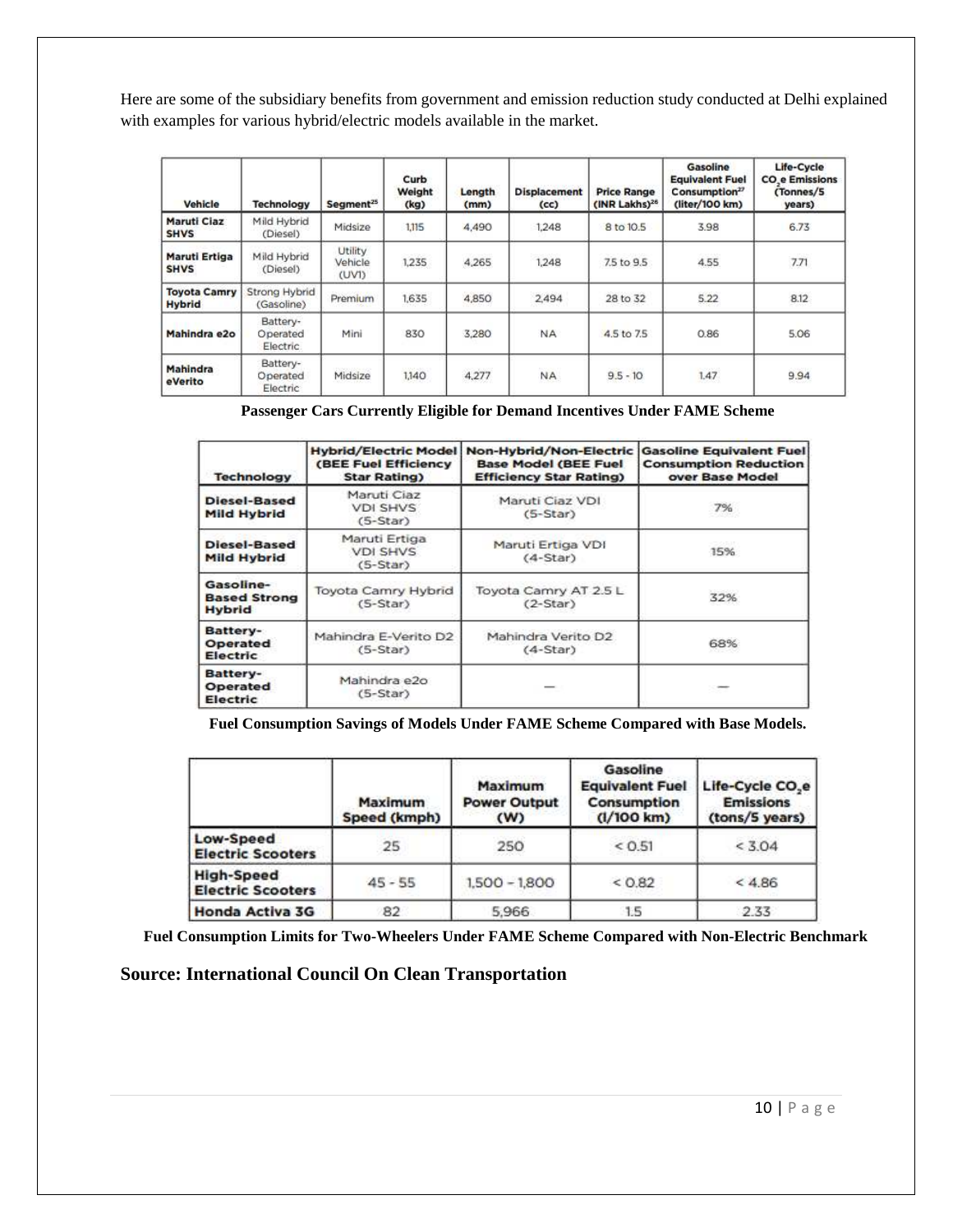Environment Pollution (Prevention and Control) Authority (EPCA) for Delhi NCR for submitted a "Report of assessment of Pollution Under Control (PUC) Programme inDelhi and NCR: Recommendations for improvement to ensure pollution from in-use vehicles is under control" to Supreme court. Some of the measures can be followed as recommendation for existing PUCs of the city:

EPCA states that without a robust system of emissions monitoring and compliance, the investments in emission monitoring of on-road vehicles as well as advanced emissions control systems in new vehicles to meet tighter emissions standards, can go waste and negate air pollution control efforts in our cities. Management of emissions from on-road vehicles will require an integrated approach to ensure all generations of vehicles – old and new remain low emitting for as long as the vehicles are on the road.

This will require strengthening of the PUC systems for all on-road vehicles – Bharat stage (BS) I to IV generations of vehicles combining both physical tests as well as On-board Diagnostic (OBD) tests. This will also require appropriate emissions monitoring system for the new generation of BSVI vehicles to come within three years. PUC will not be the relevant programme for that genre of vehicles. The BSVI standards and regulations have already provided for real driving emissions testing when vehicles move on the road. But the roadmap for its implementation needs to be charted quickly to allow Delhi and NCR to be prepared in time.

Simultaneously, the newly amended Motor Vehicle Act and Rules has given the opportunity to implement emissions recall programme so that the vehicle manufacturers can be held responsible for any manufacturing defect that increase on-road emissions. Both EPCA and Auto Fuel Policy committee had recommended emissions recall programme in 2003. Thus, addressing all the three element of the programme – PUC – both physical testing and OBD testing; real driving emissions testing for in-use compliance; and manufacturer responsibility for manufacturing defects, are the critical steps to get a robust system to keep vehicles low emitting on roads. This is needed for both consumers as well as manufacturers' responsibility. In view of this the following recommendations are made:

**1.** Limit the numbers of PUC centres, upgrade them and bring them under strong supervision and quality control:

The current practice of allowing mushrooming of small time and numerous PUC centres in refuelling stations across the NCR must be stopped. It is more important to limit their numbers, upgrade their capacity to carry out proper credible and authentic testing and bring them within a strong accountability framework

**2.** For improving compliance with the PUC programme, MoRTH and state transport departments should do the following: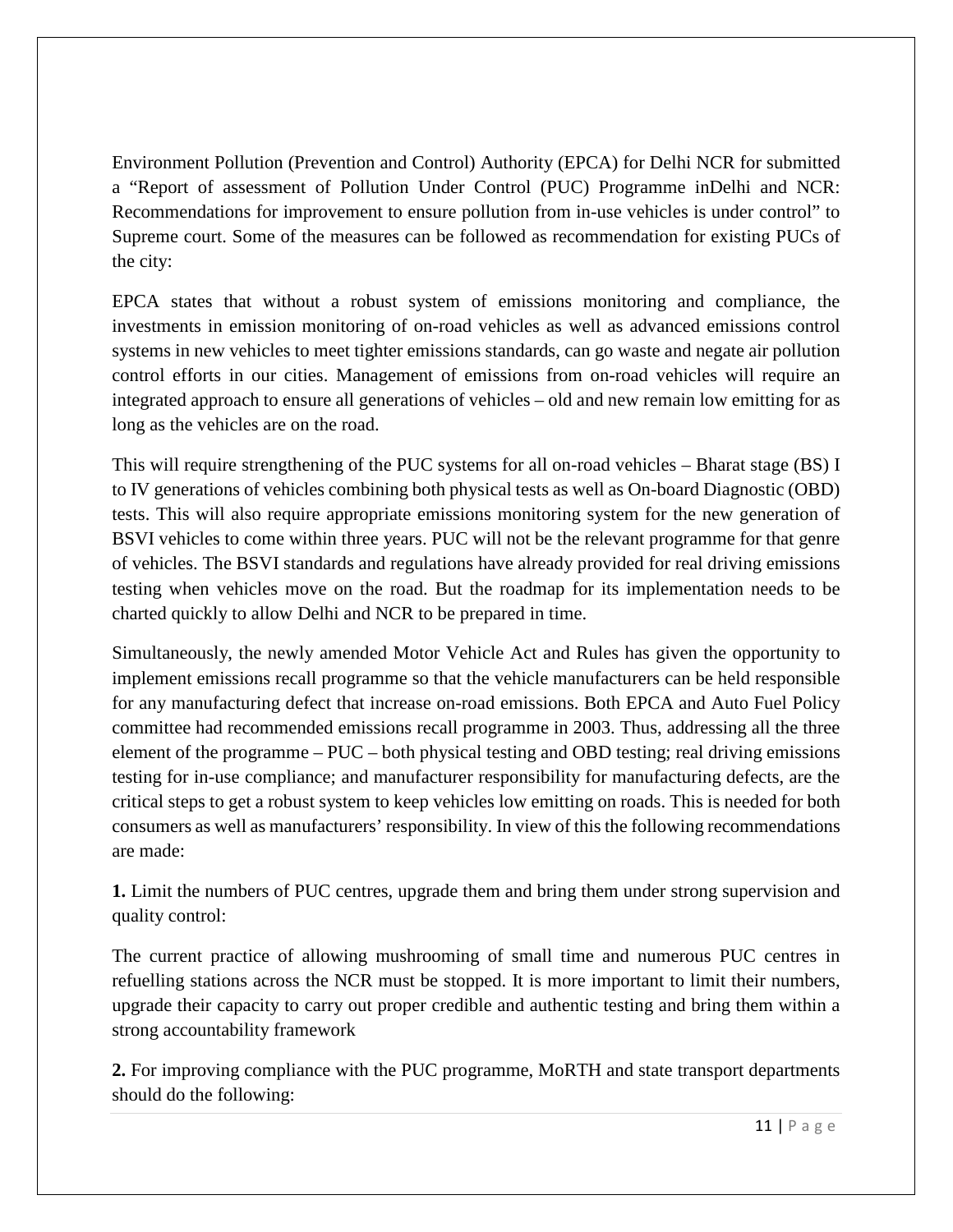**2.1.** Ensure 100 per cent compliance by linking annual vehicle insurance with PUC certificates.

Annual vehicle insurance cannot be obtained without all the requisite PUC certificates. Currently, PUC certificates need to be obtained every quarter in Delhi and every six months in the NCR. This periodicity of PUC certification can be made uniform across Delhi and NCR later only after PUC norms and oversight systems have been adequately upgraded and made stringent. Issue of authentic certificates must be ensured based on authentic and credible tests.

**2.2.** Introduce automatic online network for transmission of PUC data to the central server to minimize manual interference and allow proper analysis of data for remote auditing of PUC centres. Adopt uniform and standardized data recording and reporting format and uniform software across Delhi NCR.6 Mandate periodic analysis of data to refine enforcement and for monitoring and submission of compliance report every six months. Software used in different make of testing equipment across NCR needs to be standardized to prevent fake values. MoRTH needs to develop the standardized protocol for uniform application across Delhi-NCR.

**2.3.** Mandate pre-payment of PUC fees before the tests are conducted7. No test should be conducted without taking the fee in advance. The software should be modified accordingly.

**2.4.** Strengthen inspection of the PUC centres for quality control and strengthen the licensing programme to ensure proper calibration, authentic tests; annual maintenance contact for the maintenance of all testing equipment and accessories; training of operators, calibration of equipment etc are carried out.

Make quality audit of centres and calibration quarterly. Introduce annual third party inspection of PUC centres immediately. State Pollution Control Boards with guidance from Central Pollution Control Board should coordinate this.

**2.5** Phase in big centralized emissions testing centres capable of conducting automatic and upgraded tests for commercial vehicles on a priority basis. Delhi already has Burari vehicle inspection and fitness centre in Delhi for commercial vehicles. The commercial vehicles visit it for annual vehicle fitness and roadworthiness tests. This needs to be upgraded for high level of automatic emissions testing so that operators and vehicle drivers do not come in contact to influence the test results and credible and upgraded tests are conducted. MoRTH is also setting up centralised inspection centres in NCR as in Rohtak. These should be aligned to firm up the roadmap. Add more such centres as needed.

**2.6**. Introduce well equipped mobile test centres and a programme to check visibly polluting vehicles: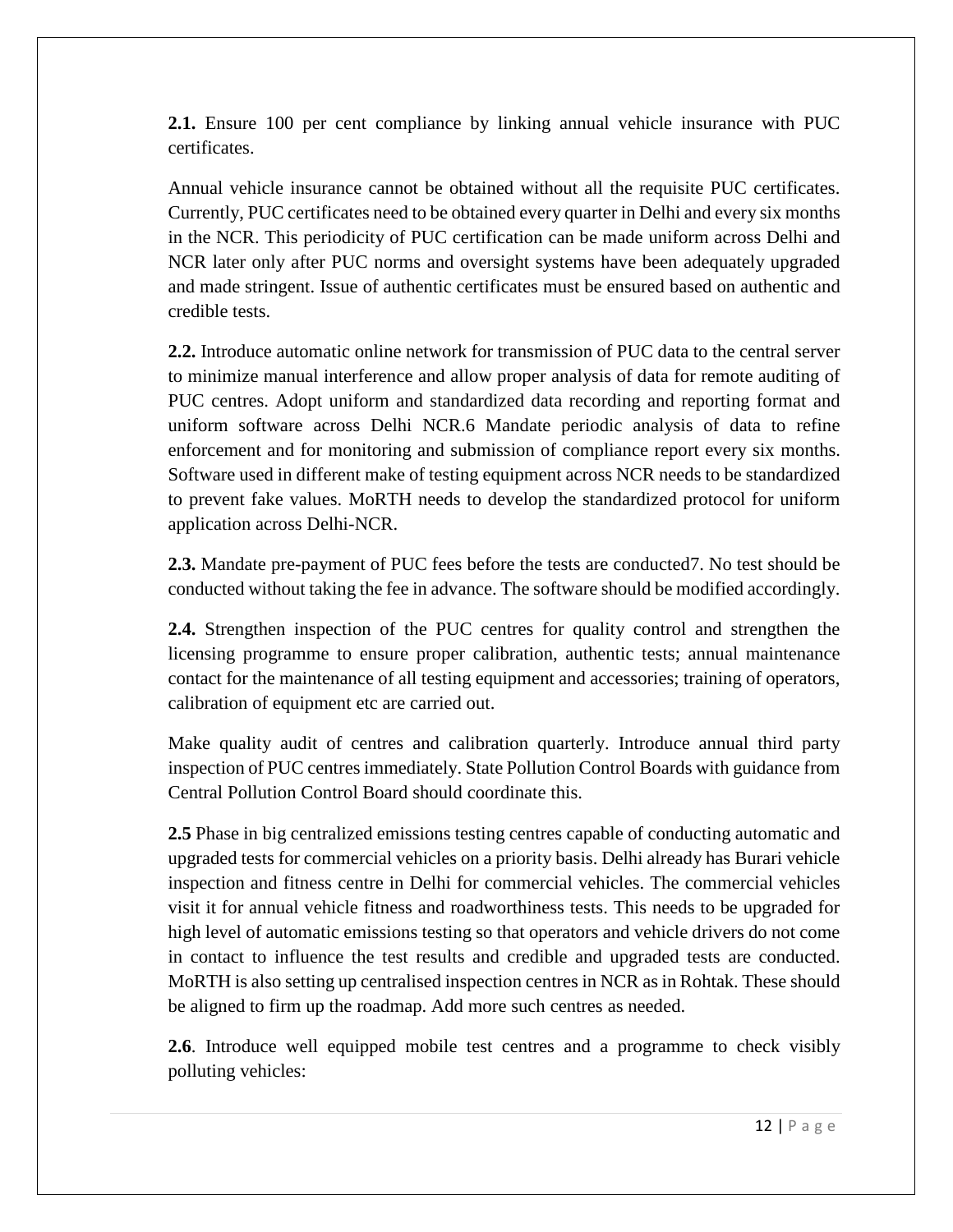In addition to stationery testing centres, mobile units are also needed for surprise checks as well as to catch the visibly polluting vehicles on road. There should be appropriate penalty for visibly polluting vehicles.

Enforce stringent penalty for PUC centres for non-compliance and malpractices.

**3.** For improving the effectiveness of the PUC tests and inspection, MoRTH should do the following:

**3.1.** Tighten the PUC emissions norms for pre-Bharat Stage IV vehicles: Analysis of large data set on actual emissions concentration tested in large number of PUC centres in Delhi and UP has also brought out that the actual observed emissions values of pre-Bharat Stage IV vehicles are significantly lower than their prescribed norms. In most cases 80 per cent lower than the limits. These norms cannot identify at least 15 to 20 per cent grossly polluting vehicles in the on-road fleet. Nearly all vehicles pass the tests. Due to poor recording of failed tests and due to very lax norms the overall failure rate in Delhi is 4.69 per cent. For the diesel vehicles tested, the failure rate stands at 1.68 per cent, compared to 5.18 per cent for petrol vehicles and 4.65 per cent for all other fuel categories requires urgent attention and action. In UP NCR cities, the overall failure rate is abysmally low, at 0.49 per cent – 0.39 per cent in two-wheelers and 0.59 per cent in four wheelers. The MoRTH needs to tighten the PUC standards for the pre-Bharat Stage IV emissions standards. This will also help to weed out very old non-compliant vehicles and speed up fleet renewal based on improved standards.

**3.2.** Overhaul emissions tests and tighten norms for diesel vehicles: The review of available data shows that the smoke density tests – the only test that is carried out in diesel vehicles is very lax for the pre Bharat Stage IV diesel vehicles. More than 80 per cent of vehicles tested show smoke density levels that are below the norm prescribed for the Bharat Stage IV vehicles. Therefore, the current norms for Bharat Stage IV norms should be made uniform for the pre-Bharat Stage IV vehicles as well. This can be further weed out the very old and polluting vehicles and speed up fleet renewal.

Moreover, as explained earlier globally smoke tests are being upgraded with more advanced test procedures to make these tests more rigorous and effective. MoRTH may review those advanced testing procedures and provide a roadmap for the introduction of these tests in the large centralized testing centres for commercial vehicles quickly.

**3.3.** Make lambda test for petrol cars mandatory across NCR: Lambda testing for petrol cars equipped with three way catalytic converters – introduced in BSII-III level is already mandatory in Delhi as per the MORTH 2004 notification, but not in NCR. Lambda value represents the air to fuel ratio. It is important to maintain the optimum ratio for proper functioning of the catalytic converters that play a crucial role in cleaning up the exhaust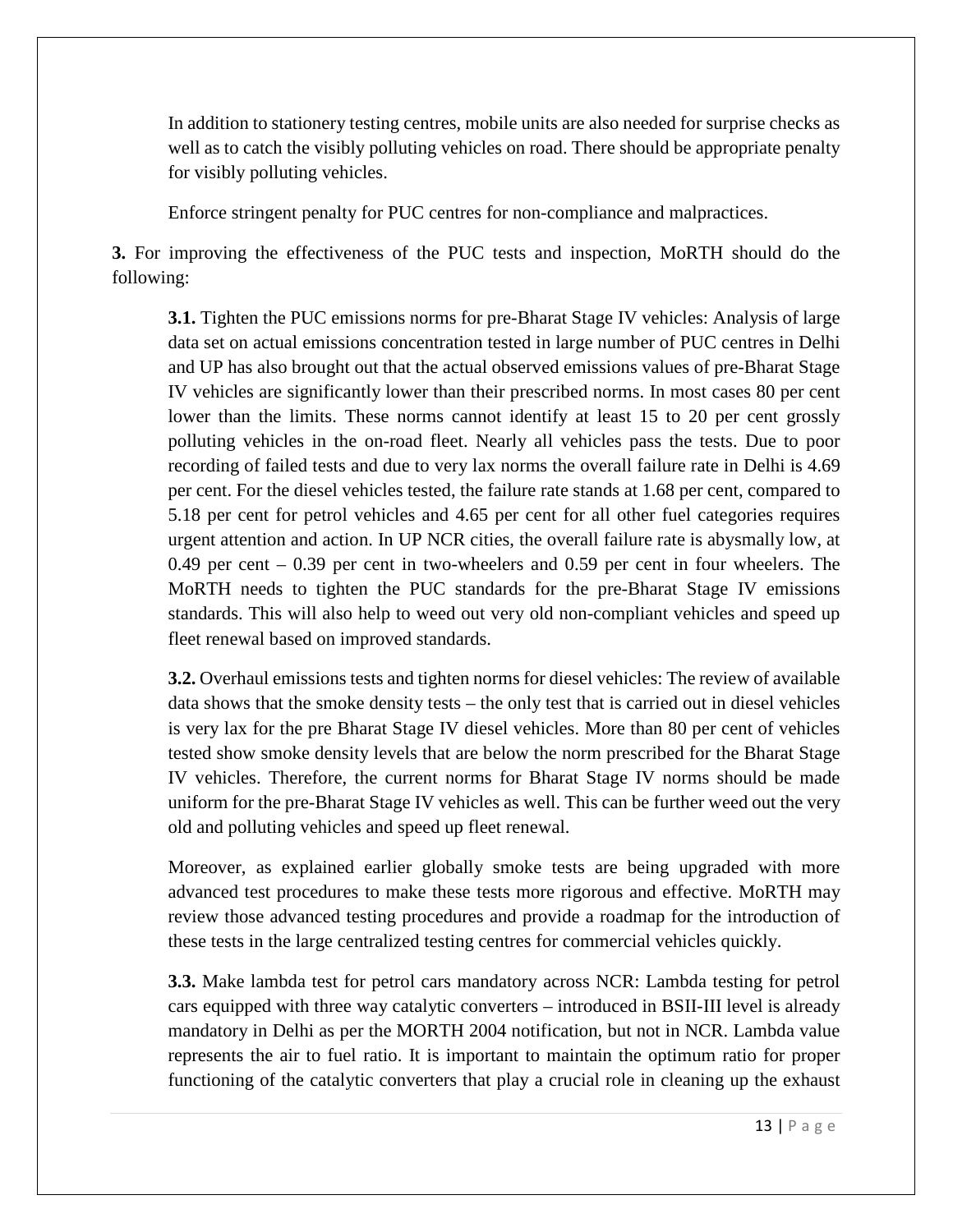gases from petrol cars. It is not possible to directly test the efficacy of the catalytic converters. That is why it is important to ensure that the operative systems in the vehicles needed for its optimum performance are maintained. Lambda is an indicator of that. Such tests will require upgradation of the test equipment from two gas analysers to four gas analyzers capable of doing lambda testing. Petrol cars are already tested for carbon monoxide, hydrocarbon based on two speeds. If done along with lambda measurement, the test procedures for petrol cars can become more robust and effective. As the MoRTH has already provided for lambda tests in its 2004 notification, the concerned state governments need to issue orders for implementation in the NCR.

**3.4.** Integrate OBD with inspection and maintenance programme: The MoRTH needs to develop the protocol for implementation of OBD for vehicle inspection programme that will be implemented by the state governments. This will complement the physical testing.10 It is also important to detail out how this will be operationalised at the ground level and how the transport department will implement this programme.

**3.5.** Detail out the strategy for advanced real driving emissions monitoring of new generation vehicles to come with BSVI emissions standards in 2020: Any roadmap for improving vehicle inspection programme at this juncture will have to keep in view the dramatic transition in emissions control technologies within a short span of three years when BSVI emissions standards will be enforced. The current PUC is not designed to address those vehicle technologies. The notification of MoRTH on BSVI standards has already provided for the introduction of Real Driving Emissions Test Procedures and

Standards based on portable emissions monitoring system to monitor emissions as vehicles move on the road. This is needed to ensure that all the advanced emissions control devices that to be fitted in the new vehicles will continue to perform effectively in real world conditions.

This has become necessary in view of the rapid deterioration in emissions noted in new Euro VI vehicles in Europe and the US and also to prevent use of defeat devices to cheat emissions standards. The data available from Europe shows that the actual NOx emissions from Euro VI diesel cars can be as bad or worse than a Euro I diesel car as on-road emissions can be as higher as upto 16 times higher than their certification level EPCA strongly believes that as India is now making this crucial transition to a very advanced genre of vehicles proactive and preventive policies and systems should be put in place to these advanced systems continue to perform efficiently on road and for emissions to all generation of vehicles remain low emitting during their useful lifetime. MoRTH along with the state governments of the NCR-Delhi need to put in place the systems for introduction of Real Driving Emissions testing for BSVI vehicles.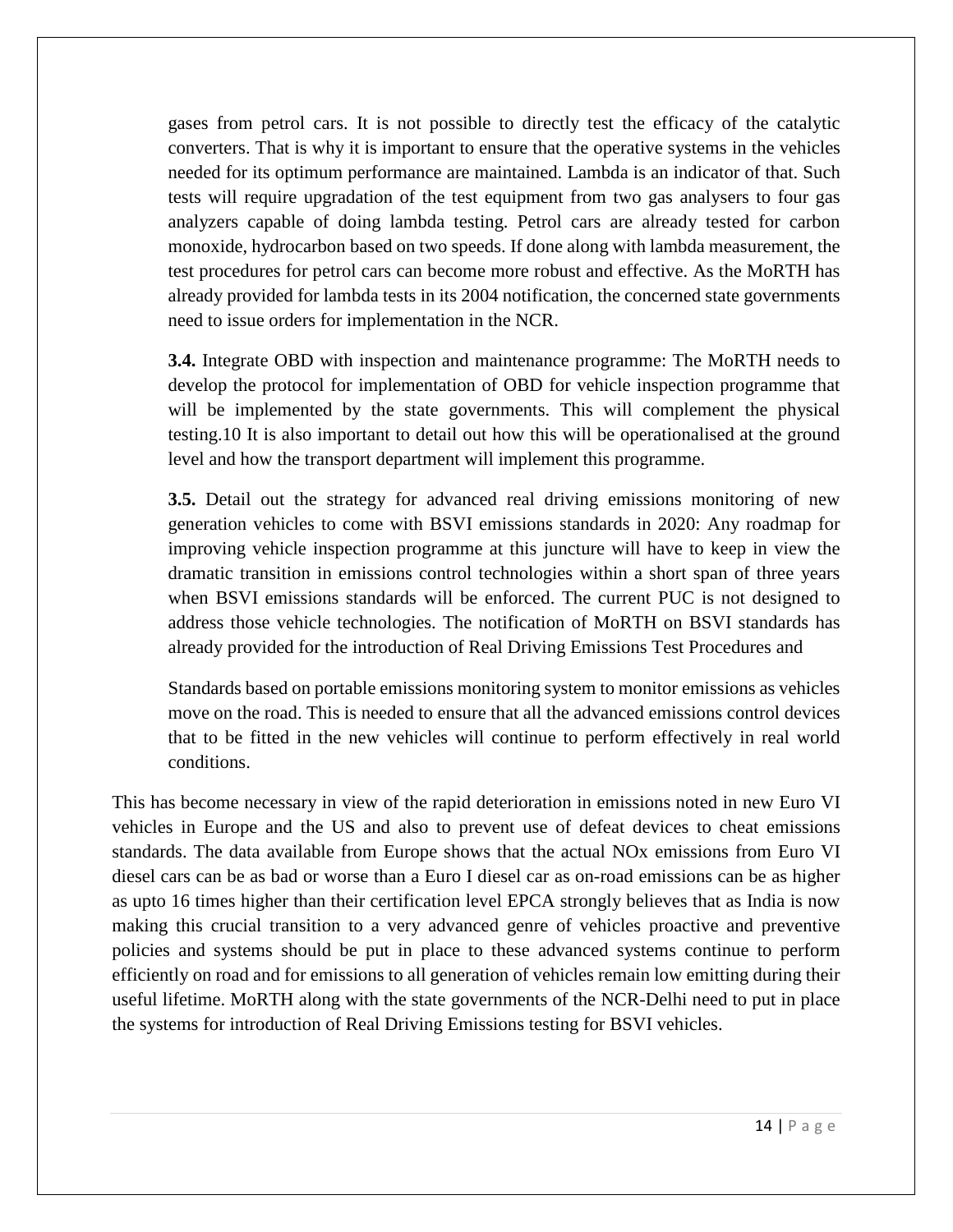On August 16, 2017, the government of India, in consultation with the Bureau of Energy Efficiency (BEE), published final fuel efficiency standards for commercial heavy-duty vehicles (HDVs). The regulations are aimed at reducing fuel consumption and greenhouse gas (GHG) emissions from diesel-powered trucks and buses with a gross vehicle weight (GVW) of 12 tonnes or greater. The new standards include two phases of regulatory compliance. Phase 1 goes into effect April 1, 2018, while Phase 2 is effective beginning April 1, 2021. The regulatory classes affected by this rule are as follows (Vahan Sewa, 2017):

» Category M3: motor vehicles for the carriage of passengers, comprising nine or more seats in addition to the driver's seat with GVW exceeding 5 tonnes

» Category N3: motor vehicles for the carriage of goods with GVW exceeding 12 tonnes

Although, the M3 regulatory subclass includes vehicles 5 tonnes and above, the rule applies only to vehicles greater than 12 tonnes GVW. Tables 1 and 2 summarize the limit value equations for all of the subcategories within the M3 and N3 vehicle classifications.

|                               |                                            |                       |                        | <b>Fuel consumption</b><br>(1/100km) |                                   |  |
|-------------------------------|--------------------------------------------|-----------------------|------------------------|--------------------------------------|-----------------------------------|--|
| Vehicle<br>Category           | <b>Gross vehicle</b><br>weight<br>(tonnes) | Axle<br>configuration | <b>Equation</b>        | Value<br>at lower<br>weight limit    | Value at<br>upper<br>weight limit |  |
|                               |                                            |                       | 40 kilometers per hour |                                      |                                   |  |
|                               | 12.0-16.2                                  | 4x2                   | $Y = 0.362X + 10.327$  | 14.7                                 | 16.2                              |  |
| N3 Rigid                      | $16.2 - 25.0$                              | 6x2                   | $Y = 0.603X + 6.415$   | 16.2                                 | 21.5                              |  |
|                               | $16.2 - 25.0$                              | 6x4                   | $Y = 0.723X + 4.482$   | 16.2                                 | 22.6                              |  |
| Vehicles                      | 25.0-31.0                                  | 8x2                   | $Y = 0.527X + 8.333$   | 21.5                                 | 24.7                              |  |
|                               | $25.0 - 31.0$                              | 8x4                   | $Y = 0.928X - 0.658$   | 22.5                                 | 281                               |  |
|                               | 31.0-37.0                                  | 10x2                  | $Y = 0.960X - 5.100$   | 24.7                                 | 30.4                              |  |
| N3 Tractor<br><b>Trailers</b> | 352-402                                    | 4x2                   | $Y = 0.986X - 7.727$   | 27.0                                 | 31.9                              |  |
|                               | $40.2 - 49.0$                              | 6x2                   | $Y = 0.628X + 6.648$   | 319                                  | 374                               |  |
|                               | $40.2 - 49.0$                              | 6x4                   | $Y = 1.255X - 18.523$  | 319                                  | 43.0                              |  |
| <b>M3 Vehicles</b>            | 12.0 and above                             | $4x2$ and $6x2$       | $Y = 0.509X + 11.062$  | 17.2                                 |                                   |  |
|                               |                                            |                       | 60 kilometers per hour |                                      |                                   |  |
|                               | $12.0 - 16.2$                              | 4x2                   | $Y = 0.788X + 9.003$   | 18.5                                 | 21.8                              |  |
|                               | $16.2 - 25.0$                              | 6x2                   | $Y = 0.755X + 9.546$   | 218                                  | 28.4                              |  |
| N3 Rigid                      | $16.2 - 25.0$                              | 6x4                   | $Y = 1.151X + 3.122$   | 21.8                                 | 31.9                              |  |
| Vehicles                      | $25.0 - 31.0$                              | 8x2                   | $Y = 0.650X + 12.160$  | 28:4                                 | 32.3                              |  |
|                               | $25.0 - 31.0$                              | 8x4                   | $Y = 0.968X + 7692$    | 31.9                                 | 37.7                              |  |
|                               | 31.0-37.0                                  | 10x2                  | $Y = 0.650X + 12.160$  | 32.3                                 | 362                               |  |
|                               | $352 - 40.2$                               | 4x2                   | $Y = 0.208X + 32.198$  | 39.5                                 | 40.6                              |  |
| N3 Tractor<br><b>Trailers</b> | $40.2 - 49.0$                              | 6x2                   | $Y = 0.628X + 15.298$  | 40.5                                 | 46.1                              |  |
|                               | $40.2 - 49.0$                              | 6x4                   | $Y = 1.342X - 13.390$  | 40.6                                 | 52.4                              |  |
| <b>M3 Vehicles</b>            | 12.0 and above                             | $4x2$ and $6x2$       | $Y = 0.199X + 19.342$  | 21.7                                 |                                   |  |

#### **Stringency equations for Phase 1 (effective April 1, 2018)**

The standards are represented in an equation based on GVW and axle configuration, providing normalized values of fuel consumption in liters per hundred kilometres (1/100 km). The regulations are a minimum performance requirement, similar to the existing Bharat Stage (BS) emission norms.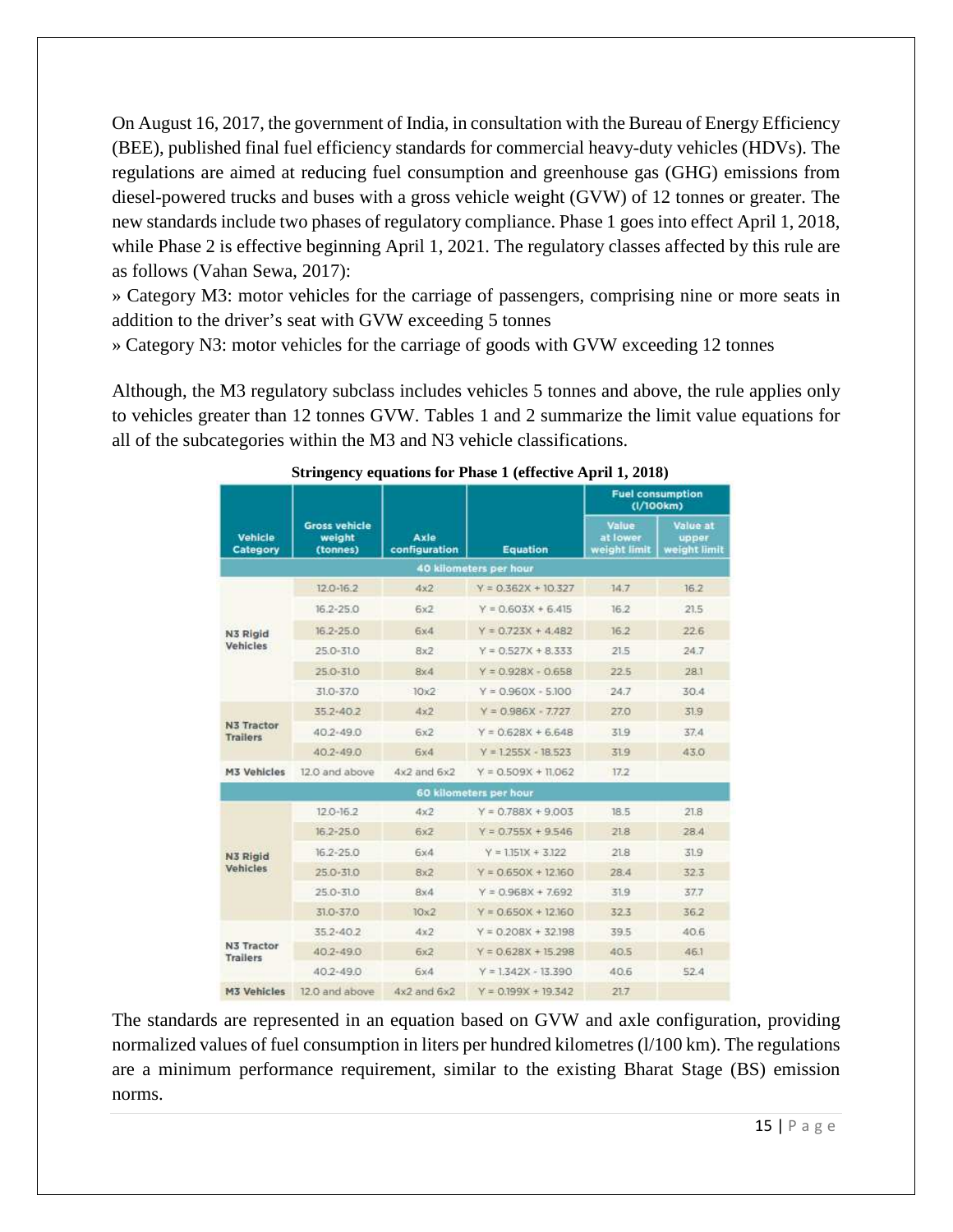|                               |                                            |                       |                        | <b>Fuel consumption</b><br>(I/100km) |                                          |
|-------------------------------|--------------------------------------------|-----------------------|------------------------|--------------------------------------|------------------------------------------|
| Vehicle<br>Category           | <b>Gross vehicle</b><br>weight<br>(tonnes) | Axle<br>configuration | <b>Equation</b>        | Value<br>at lower<br>weight limit    | <b>Value at</b><br>upper<br>weight limit |
|                               |                                            |                       | 40 kilometers per hour |                                      |                                          |
|                               | $12.0 - 16.2$                              | 4x2                   | $Y = 0.329X + 9.607$   | 13.6                                 | 14.9                                     |
|                               | $16.2 - 25.0$                              | 6x2                   | $Y = 0.523X + 6.462$   | 14.9                                 | 19.5                                     |
| N3 Rigid                      | $16.2 - 25.0$                              | 6x4                   | $Y = 0.673X + 4.032$   | 14.9                                 | 20.9                                     |
| Vehicles                      | $25.0 - 31.0$                              | 8x2                   | $Y = 0.430X + 8.780$   | 19.5                                 | 221                                      |
|                               | $25.0 - 31.0$                              | <b>Bx4</b>            | $Y = 0.732X + 2.558$   | 15.7                                 | 20.1                                     |
|                               | 31.0-37.0                                  | 10x2                  | $Y = 0.963X - 7.753$   | 221                                  | 27.9                                     |
| N3 Tractor<br><b>Trailers</b> | 35.2-40.2                                  | 4x2                   | $Y = 0.826X - 3.165$   | 25.9                                 | 30.0                                     |
|                               | $40.2 - 49.0$                              | 6x2                   | $Y = 0.630X + 4.732$   | 20.6                                 | 26.1                                     |
|                               | 40.2-49.0                                  | 6x4                   | $Y = 1008X - 10.480$   | 30.0                                 | 38.9                                     |
| <b>M3 Vehicles</b>            | 12.0 and above                             | $4x2$ and $6x2$       | $Y = 0.659X + 6.582$   | 14.5                                 |                                          |
|                               |                                            |                       | 60 kilometers per hour |                                      |                                          |
|                               | $12.0 - 16.2$                              | 4x2                   | $Y = 0.600X + 9.890$   | 17.1                                 | 19.6                                     |
|                               | $16.2 - 25.0$                              | 6x2                   | $Y = 0.515X + 11.271$  | 19.6                                 | 24.6                                     |
| N3 Rigid                      | $16.2 - 25.0$                              | 6x4                   | $Y = 0.932X + 4.515$   | 19.6                                 | 27.8                                     |
| Vehicles                      | $25.0 - 31.0$                              | 8x2                   | $Y = 0.382X + 14.598$  | 24.2                                 | 26.4                                     |
|                               | 25.0-31.0                                  | 8x4                   | $Y = 1.318X - 5.148$   | 27.8                                 | 35.7                                     |
|                               | 31.0-37.0                                  | 10x2                  | $Y = 1.043X - 5.913$   | 26.4                                 | 32.7                                     |
|                               | 35.2-40.2                                  | 4x2                   | $Y = 0.260X + 27.888$  | 37.0                                 | 38.3                                     |
| N3 Tractor<br><b>Trailers</b> | 40.2-49.0                                  | 6x2                   | $Y = 0.2364X + 28.838$ | 38.3                                 | 40.4                                     |
|                               | $40.2 - 49.0$                              | 6х4                   | $Y = 0.563X + 15.728$  | 38.4                                 | 43.3                                     |
| <b>M3 Vehicles</b>            | 12.0 and above                             | $4x2$ and $6x2$       | $Y = 0.340X + 14300$   | 18.4                                 |                                          |

 **Stringency equations for Phase 2 (effective April 1, 2021)**

To demonstrate compliance, each vehicle model and configuration is required to meet the fuel consumption levels shown in Tables 1 and 2. This stands in contrast to the fuel consumption and greenhouse gas standards in the United States and Canada, which are based on sales-weighted averaging.

For evaluating the performance of the vehicles, manufacturers are required to use a constant speed fuel consumption (CSFC) driving cycle. This means that the fuel consumption is measured over a set speed without any transient behavior. In this particular regulation, the CSFC test is run at two separate speeds one at 40 km/h, and the other at 60 km/h. The CSFC testing has been used in India as part of the vehicle certification process for several years (Sharpe & Delgado, 2015). The CSFC cycle is different from the regulatory cycles adopted in HDV standards for other countries.

The efficiency standards are required for both vehicle manufacturers and importers. The conformity-of-production test will be undertaken by MoRTH once every two years. The CSFC testing and reporting also needs to be done at least once before April 1, 2020. There is no such requirement before Phase 1 goes into effect April 1, 2018, because the standards reflect averages found in HDV baseline testing between 2014 and 2015.

As per internal government records, the Phase 1 stringency for each vehicle subcategory represents the average fuel consumption from CSFC testing. Thus, starting April 1, 2018, for every segment of the market, the maximum allowable fuel consumption is equal to the average fuel consumption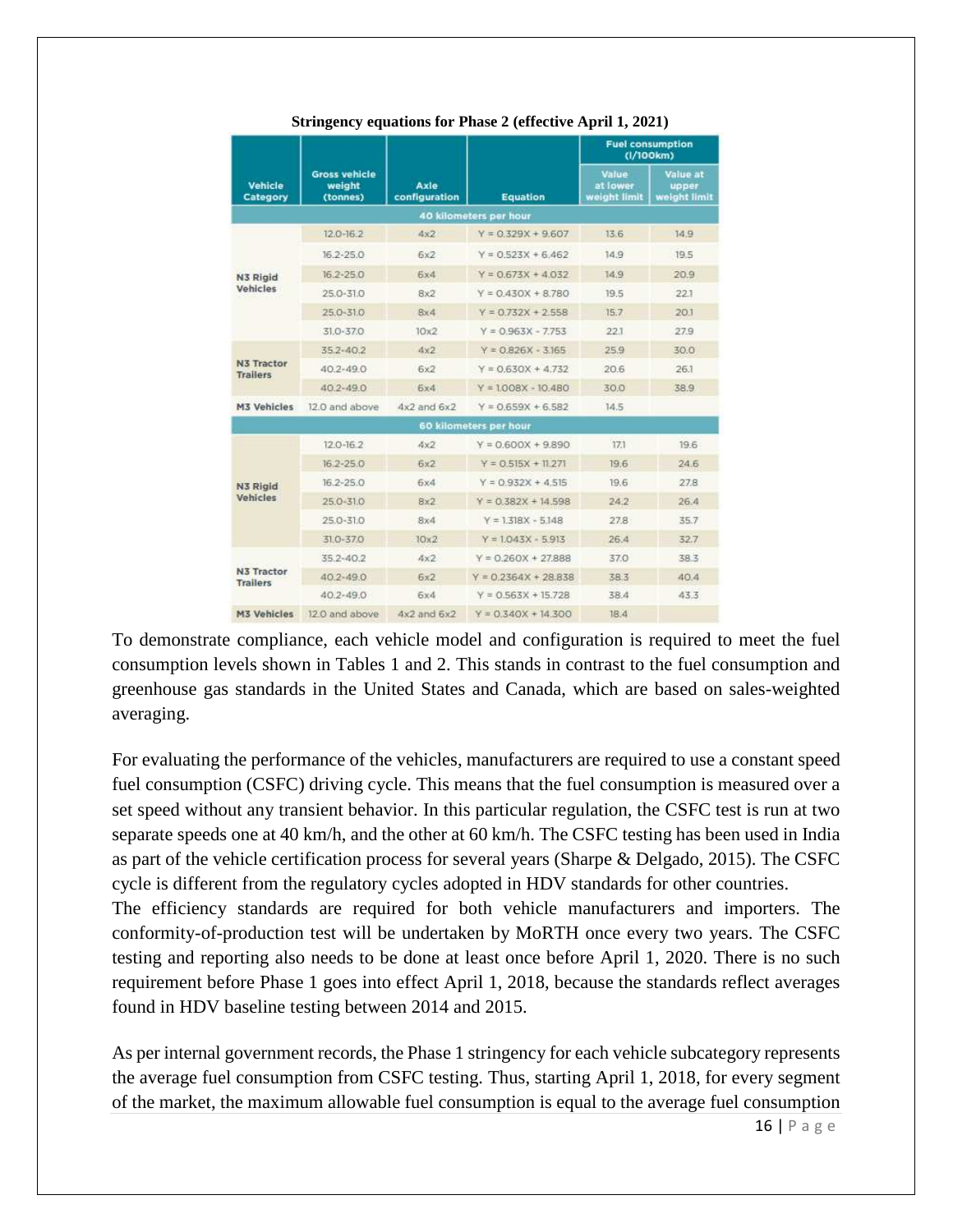from the baseline testing campaign. The Phase 2 stringency represents the 20th percentile of the baseline testing data, meaning that 20% of the baseline vehicles had fuel consumption levels lower than the limit curve.

#### **FUEL CONSUMPTION STRINGENCY: PHASE 1 TO PHASE 2**

Assuming equal weighting for the two test cycles, an estimated fuel-consumption reduction from Phase 1 to Phase 2 can be calculated as shown in Table 3. The average stringency is calculated using sales weighting, which comes from data that was acquired from Segment Y Automotive Intelligence for the year 2013-2014.

 **Required reduction in fuel consumption from Phase 1 to Phase 2 and market shares by vehicle category in fiscal year 2013-14** 

|                                   | <b>GVW Bin</b><br>(tonnes) | Axle<br><b>Configuration</b> | <b>Required fuel-</b><br>consumption reduction<br>between Phases 1 and 2 | <b>Market Share</b> |
|-----------------------------------|----------------------------|------------------------------|--------------------------------------------------------------------------|---------------------|
|                                   | $12.0 - 16.2$              | 4x2                          | 8.2%                                                                     | 23.3%               |
| <b>Rigid truck</b>                | $16.2 - 25.0$              | 6x2                          | 10.7%                                                                    | 13.9%               |
|                                   | $16.2 - 25.0$              | 6x4                          | 9.6%                                                                     | 16.8%               |
|                                   | 25.0-31.0                  | 8x2                          | 13.3%                                                                    | 12.9%               |
|                                   | 25.0-31.0                  | 8x4                          | 8.9%                                                                     | 6.5%                |
|                                   | $31.0 - 37.0$              | $10\times2$                  | 11.5%                                                                    | 0.5%                |
|                                   | 35.2-40.2                  | 4x2                          | 5.4%                                                                     | 8.9%                |
| <b>Tractor-trailer</b>            | $40.2 - 49.0$              | 6x2                          | 7.2%                                                                     | 0.0%                |
|                                   | 40.2-49.0                  | 6x4                          | 10.0%                                                                    | 2.6%                |
| <b>Bus</b>                        | 12.0 and<br>above          | $A$ II<br>Configuration      | 15.5%                                                                    | 14.5%               |
| Sales-weighted average stringency |                            |                              | 10.4%                                                                    |                     |

The Phase 1 to Phase 2 stringency analysis shows that transit buses face the largest reduction in fuel consumption from 2018 to 2021 at 15.5%. The fleet-wide fuel-consumption reduction from Phase 1 to Phase 2 is estimated at 10.4%. This is calculated on a vehicle-population weighted average and therefore is not necessarily representative of the overall fuel savings that will be achieved as a result of the regulation. This is due to the difference in fuel consumption that the different vehicle configuration may have. For example, changing the stringency of for a tractortrailer by 1% will not have the same result as changing the value for a rigid truck. Because the regulation applies only to trucks and buses greater than 12 tonnes GVW, a significant percentage of the HDV market in India is not subject to these standards. Sales data from Segment Y provides evidence that nearly half of the HDV market is less than 12 tonnes and thus is not covered by this regulatory program.

*Source: International Council On Clean Transportation*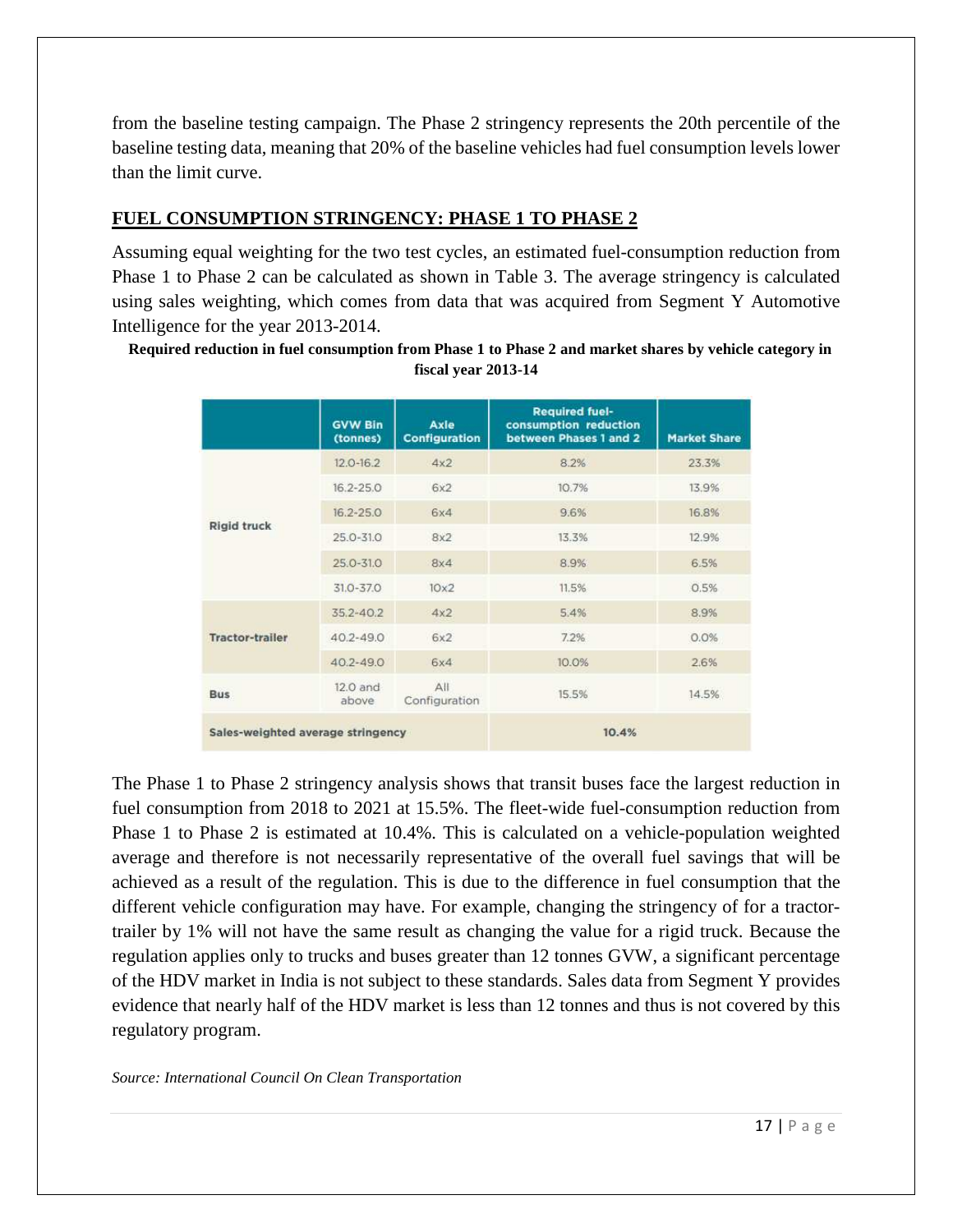Buses are critical as spine of city mobility – 40-60 per cent of daily trips. These allow greater flexibility to allow more effcient geographical coverage and score high on space efficiency. Buses move people in most cost-effective way and emit a lot less per person.

Yet city have Inadequate and unreliable services, poor fleet utilisation, under-utilisation of passenger carrying capacity, no route rationalisation and poor geographical and population coverage, operated kilometer are much less than scheduled kilometer and no dedicated right of way for buses.

Bus numbers of the state transport corporations are extremely inadequate and dwindling over time. According to the bus transport guidelines of the Ministry of Urban Development framed with support from Asian Development Bank states that a city should ideally have at least 60 buses per lakh of population. Estimating this number for cities is extremely diff cult as in most cities public transport buses are operated by both state owned city transport corporations and private agencies.

For example for one km of travel a car consumes nearly five times more energy than a 52-seater bus with an average load factor of 82 percent. The corresponding consumption factor for twowheeler is 2.6. The comparative fuel costs of a car and two wheelers are 11.8 and 6.8 times respectively for the same distance. Besides, the major issues are that a car occupies 38 times more road space compared to a bus for a kilometer of travel. Two wheelers space requirement is even higher at 54 times that of a bus<sup>\*</sup>.

Further, the emission from a two wheeler equivalent to a bus could add 27 percent higher, whereas the cars would cause 17 percent more pollution. The age of the bus can be of no major concern, when we compare the benefits that it could give in term of fuel savings, emission and safety. *Report of the Expert Committee on Auto Fuel Policy, Chapter 15, Government of India, 2002.* 

#### **Promotion of NMT**

The vehicle ownership in India is low as compared to foreign countries and also traditional mixeduse design of the cities makes the majority share of trips by walk or cycle. In big cities with higher population density, in the absence of dedicated Non-Motorized Transport infrastructure (NMT), people owning two-wheelers and cars are encouraged to use their vehicles, even for walk-able distances. In the context of growing cities, the measures to improve air quality should include NMT policies as an integral part.

#### **Congestion Pricing**

Some economic measures should also be designed to force the use of public transport. One such measure is the congestion pricing where the motorists are charged to use a network of roads during periods of the peak hours. Its purpose is to reduce automobile (mostly car) use during peak congestion periods, thereby easing traffic and encouraging commuters to walk, bike, or take mass transit rail/bus as an alternative.

Congestion pricing programs were successfully implemented in Singapore, London, and Stockholmb (Eliasson, 2009; Menon and Guttikunda, 2010; Litman, 2011). On average, in London, congestion pricing is estimated to have reduced 20-30% of the downtown passenger car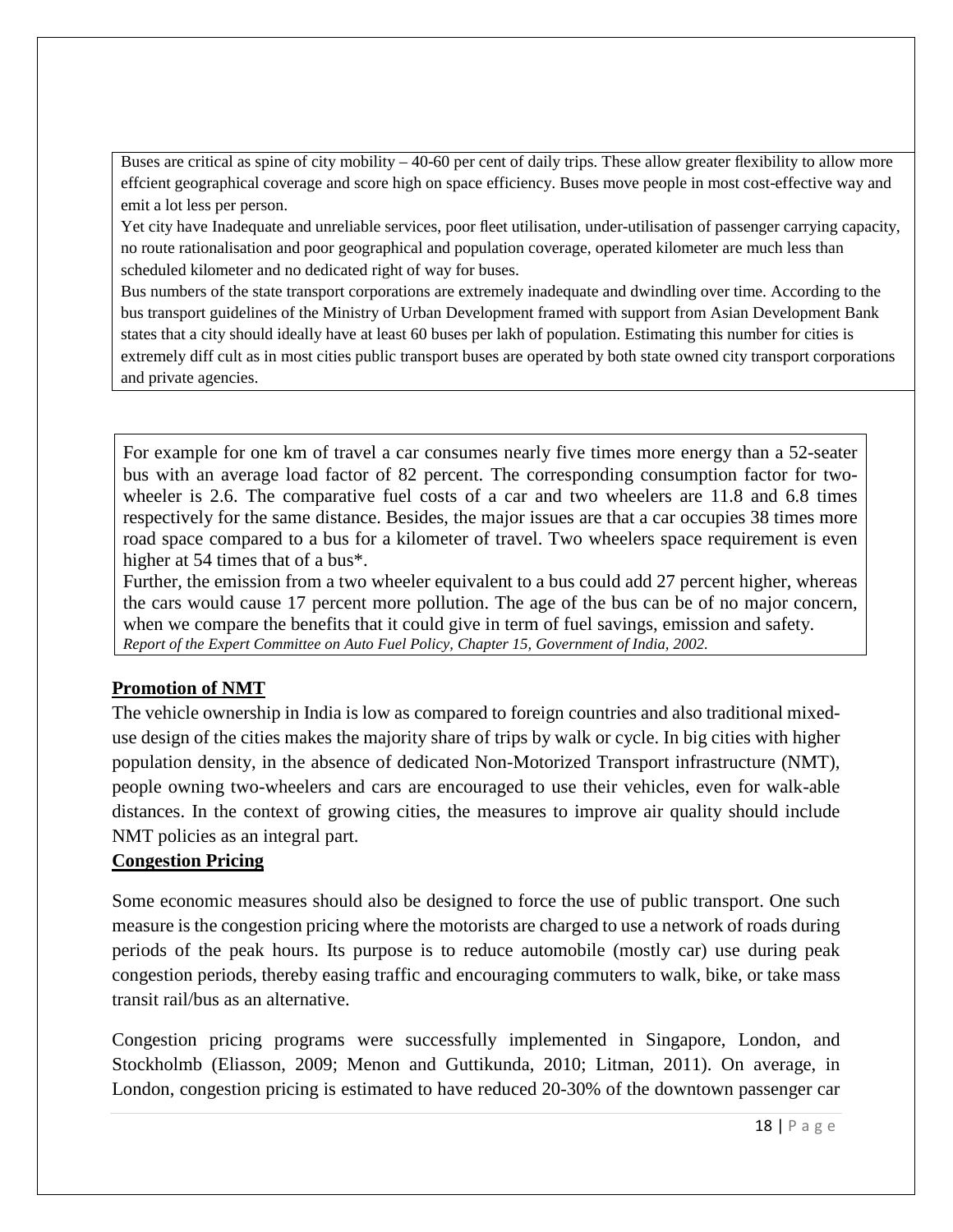traffic and promote the non-motorized transport, whereas Stockholm experienced an immediate reduction of at least 20% in the daily car use. In Singapore, the average traffic speeds increased by at least 15 km/h. In all three cities, 10-20% reduction in eCO2 emissions was estimated, along with health benefits of reducing air pollution

#### **Increased Parking Cost**

With increasing costs for private vehicles linked with their usage (fuel and other operational expenses), it is possible to achieve a shift to public transport, if combined with the provision of an adequate, reliable, and safe public transportation. One such measure is the increased parking cost. Currently, parking in most cities is either free or priced very low. Increased parking cost, if coupled with the parking locations, so that they are as far as the bus and the rail stops, will make public transportation an attractive option (Barter, 2012; CSE, 2012)

#### **Car Specific Taxes**

According to International Energy Agency IEA's World Energy Outlook (WEO) report, in the new policies scenario, passenger car ownership will grow from less than 20 vehicles per 1,000 inhabitants today to 175 cars per 1,000 people in 2040, and overall road passenger vehicle activity will increase more than six-times. While the congestion pricing and parking policies target reduced vehicle usage, some countries have used regulatory measures to reduce the growth of private vehicles. For instance, a Chinese national regulation enacted in September, 2008, raised taxes on big cars and reduced on smaller ones. Car owners with engines above 4- L capacity have to pay a 40% tax; 15%-25% for cars with engines above 3-L capacity; and 1%-3% for cars with engines below 1-L capacity. China also introduced a policy to limit the number of licenses issued every year, where the license plates are auctioned in the cities of Beijing, Shanghai, and Guangzhou. Similar to congestion pricing, for the time being, such measures are difficult to implement under democratic political context of India.

#### **Action on vehicle technology and fuels**

In urban landscape clean air action on vehicles and mobility is the weakest. Even though vehicles are one of the most rapidly growing sources of pollution local action has remained the minimal. Emissions standards for vehicles and fuel quality are common across cities. However, it is also important to know that the central government has issued notification to leap directly to Euro VI emissions standards in 2020. This has serious implications for the implementation and compliance strategies at city level. Bharat Stage VI will bring in new genre of technology and fuel that will be subjected to a new compliance regime for the first time in the country. For the first time monitoring of real world emissions with portable monitoring system along with in-service compliance regulations will be implemented to keep an eye on real world emissions. Real driving emissions (RDE) testing will be included as an additional requirement for vehicle certification. Emissions measurements will be carried out with the help of Portable Emission Measurement System (PEMS)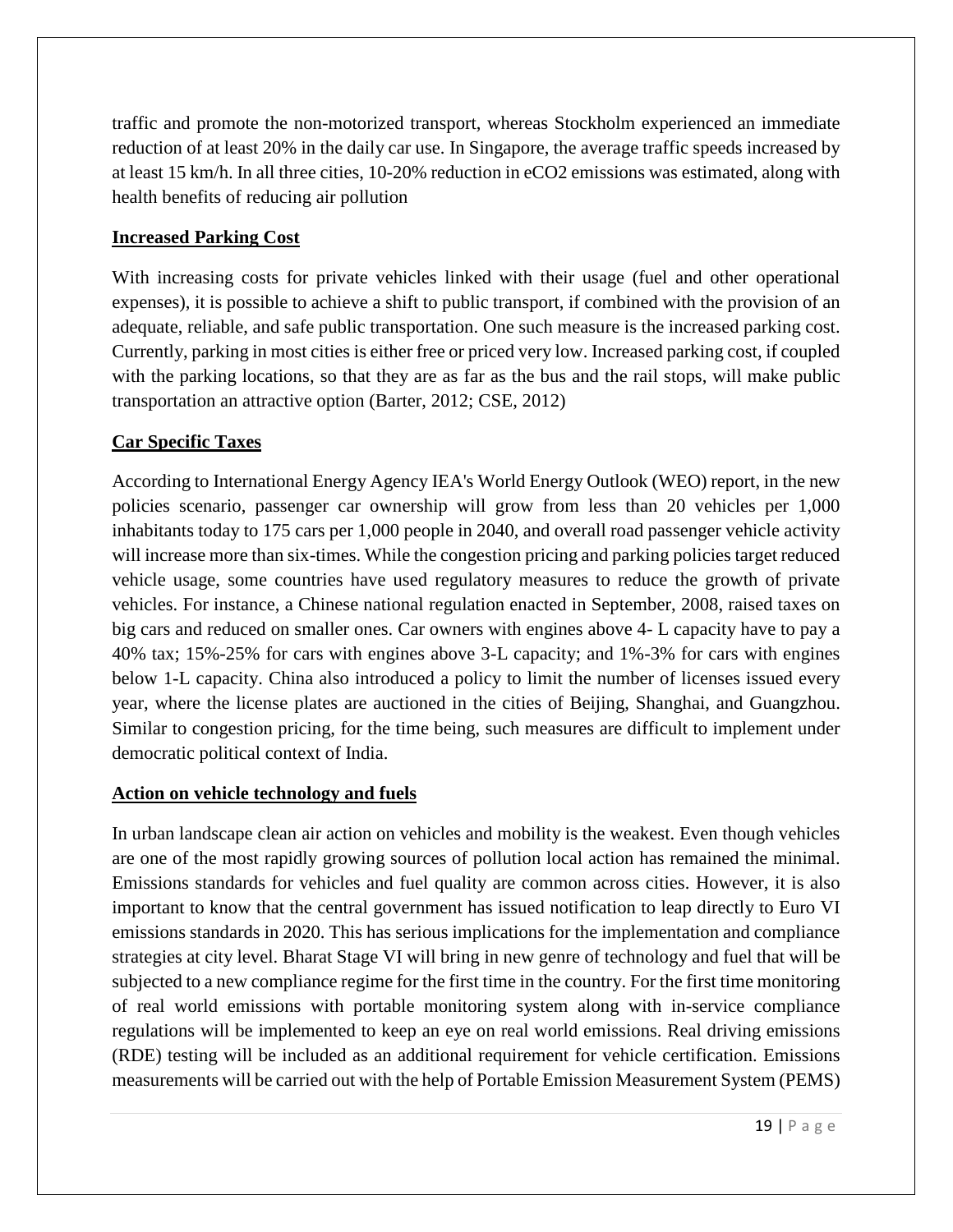and onwards in-service conformity factor will be applied to ensure that emissions from vehicles remain within the stated margin. This can prevent emissions cheating and use of sub standards emissions control or defeat devices as was done by Volkswagen. However, adoption of more advanced on-board diagnostic system has been delayed until 2023. Cities will have to develop a compliance programme to integrate these emissions control approaches within this time frame for successful implementation.

Since 01 September 2017, Real Driving Emissions (RDE) has become mandatory with specific pollutant limits for new light duty vehicle approvals in Europe. This year, European Commission will finalize the RDE 4th package, with which, Europe will consolidate the most stringent approach worldwide for light duty vehicles emissions regulation. The new approach of RDE in measuring vehicle emissions during on-road driving is rapidly being adopted by many other countries. There is already a substantial diversity arising in the local applications of RDE, some examples are given below –this is not a complete list of those intending to apply RDE in future, nor does it contain a comprehensive list of all the differences in comparison to the European application:

India is developing its own RDE – currently investigations are running regarding driving speeds, conditions and potential limits as well as on the robustness of the measurement equipment under Indian driving conditions.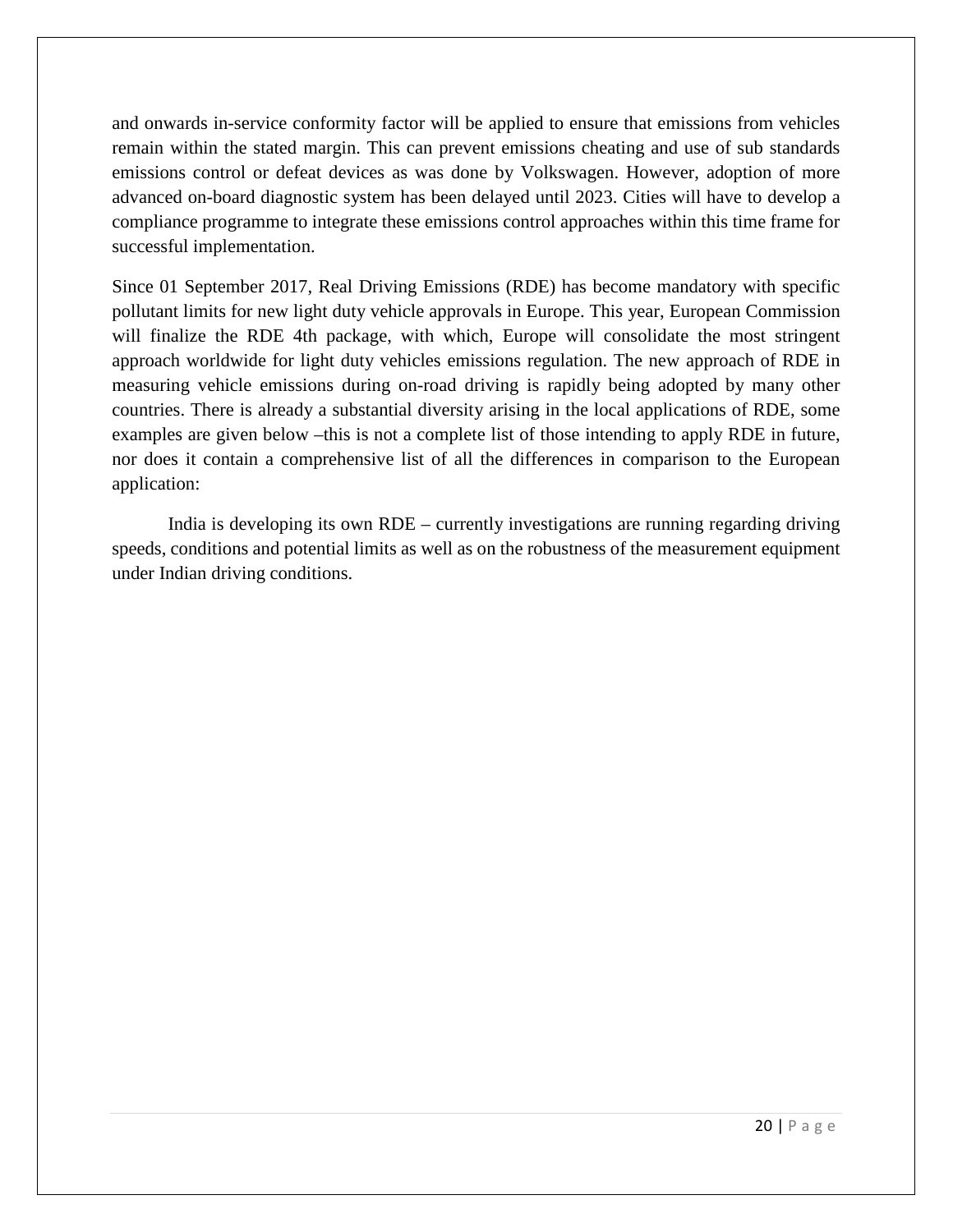| <b>Characteristics</b>        | Unit                     | <b>Bharat Stage</b>      | <b>Bharat Stage</b> | <b>Bharat Stage</b> | <b>Bharat Stage VI</b> <sup>†</sup>                |
|-------------------------------|--------------------------|--------------------------|---------------------|---------------------|----------------------------------------------------|
|                               |                          | $\mathbf{I}$             | III                 | IV                  |                                                    |
| Implementation date           |                          | 2001 (selected           | $2005$ (selected    | 2010 (selected      | 2020 <sup><math>\uparrow</math></sup> (nationwide) |
|                               |                          | cities), 2005            | cities), 2010       | cities), 2017       |                                                    |
|                               |                          | (nationwide)             | (nationwide)        | (nationwide)        |                                                    |
| Ash, max                      | % mass                   | 0.01                     | 0.01                | 0.01                | 0.01                                               |
| Carbon Residue                | % mass                   | 0.3                      | 0.3                 | 0.3                 | 0.3                                                |
| (Ramsbottom) on               |                          |                          |                     |                     |                                                    |
| 10% residue, max <sup>†</sup> |                          |                          |                     |                     |                                                    |
| <b>Cetane Number</b>          | $\qquad \qquad -$        | 48*                      | 51                  | 51                  | 51                                                 |
| $(CN)$ , min                  |                          |                          |                     |                     |                                                    |
| Cetane Index (CI),            | $\overline{\phantom{0}}$ | $46*$                    | 46                  | 46                  | 46                                                 |
| min                           |                          |                          |                     |                     |                                                    |
| Distillation 95% vol.         | $\rm ^{\circ}C$          | $\overline{\phantom{0}}$ | 360                 | 360                 | 370                                                |
| Recovery at °C, max           |                          |                          |                     |                     |                                                    |
| Flash point Abel,             | $\rm ^{\circ}C$          | 35                       | 35                  | 35                  | 35                                                 |
| min                           |                          |                          |                     |                     |                                                    |
| Kinematic Viscosity           | cst                      | $2.0 - 5.0$              | $2.0 - 5.0$         | $2.0 - 4.5$         | $2 - 4.5$                                          |
| @ 40 $^{\circ}$ C             |                          |                          |                     |                     |                                                    |
| Density @ 15 °C               | $Kg/m^3$                 | 820-860 (820-            | 820-845             | 820-845             | 820-860                                            |
|                               |                          | $870)*$                  |                     |                     |                                                    |
| Total Sulfur, max             | mg/kg                    | 500                      | 350                 | 50                  | 10                                                 |
| Water content, max            | mg/kg                    | $0.05\%$ vol             | 200                 | 200                 | 200                                                |
| Cold filter plugging          | $\rm ^{\circ}C$          | 18                       | 18                  | 18                  | 18                                                 |
| point (CFPP)                  | $\rm ^{\circ}C$          | 6                        | $\boldsymbol{6}$    | 6                   | 6                                                  |
| a) Summer, max                |                          |                          |                     |                     |                                                    |
| b) Winter, max                |                          |                          |                     |                     |                                                    |
| Total                         | mg/kg                    | $\overline{\phantom{0}}$ | 24                  | 24                  | 24                                                 |
| contaminations, max           |                          |                          |                     |                     |                                                    |
| Oxidation stability,          | g/mg <sup>3</sup>        | $\overline{\phantom{0}}$ | 25                  | 25                  | 25                                                 |
| max                           |                          |                          |                     |                     |                                                    |
| Polycylic Aromatic            | % mass                   |                          | 11                  | 11                  | 11                                                 |
| Hydrocarbon (PAH),            |                          |                          |                     |                     |                                                    |
| max                           |                          |                          |                     |                     |                                                    |
| Lubricity, corrected          | $\mu$ m                  | 460                      | 460                 | 460                 | 460                                                |
| wear scar diameter            | (microns)                |                          |                     |                     |                                                    |
| (wsd 1,4) @ $60 °C$ ,         |                          |                          |                     |                     |                                                    |
| max                           |                          |                          |                     |                     |                                                    |
| Copper Strip                  | Rating                   | Not worse                | Class I             | Class I             | Class I                                            |
| corrosion for 3 hrs @         |                          | than No. 1               |                     |                     |                                                    |
| $50\,^{\circ}\mathrm{C}$      |                          |                          |                     |                     |                                                    |
| Notes:† Proposed fuel quality |                          |                          |                     |                     |                                                    |

#### **Indian Diesel Specification required meeting Bharat Stage II, III, & IV Emission Norms**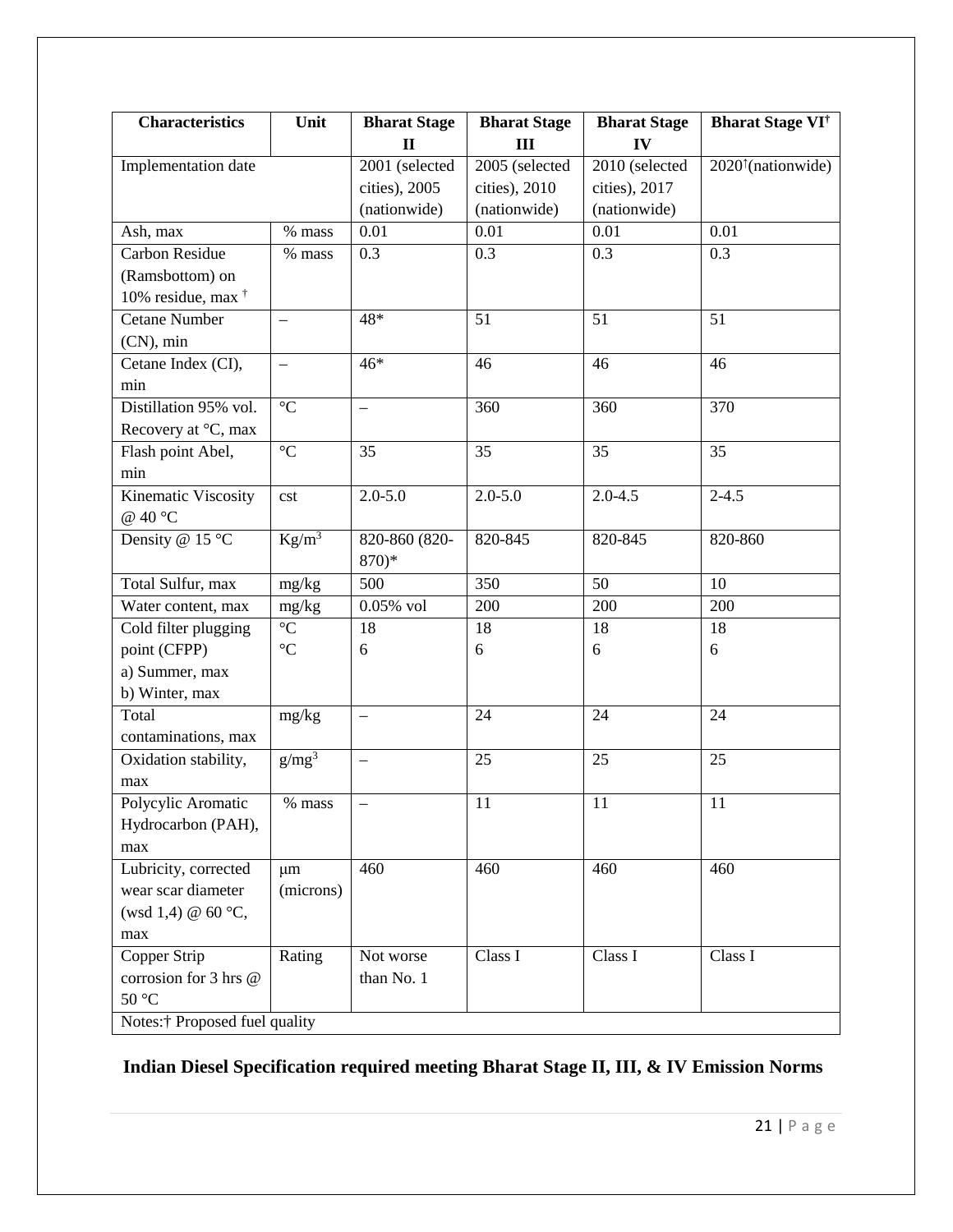#### **Stone Crushers**

Quarrying is being done for at least last 30 years in west side of the Parsik hill ranges. Till March 2017, there were 74 active quarries out of 94 quarries. Quarries in Navi Mumbai have been shut since April 1. Thane Collector office has allowed only 3 quarries in Navi Mumbai to operate as a special case, from where BMC can source raw materials for road works. During mining, crushing and transportation activity lot of dust was getting resuspended in the air. The roads outside the quarry are unpaved roads. Following measures can be adopted to control on/off-site emission and resuspension from Quarry site:

- Stringent Fugitive emission management practices and regulation should be implemented
- Most of the quarries have provided sprinkler system for dust suppression however, improvements are required. Use of water sprinklers should be made compulsory at the quarrying sites. All these units will be proposed to install efficient emission control system. Provision of chemical spray for dust suppression with R & D lab can be done.
- Trucks carrying the crushed stone material for transportation should be covered.
- Quarrying sites and activities should be regulated with strict vigilance as per the norms laid by CPCB and MPCB.
- Constructing a water pit at the entry/exit points of the construction site to avoid dispersion of particulate matter through movement of trucks while entering and exiting the site. Spraying of water on the tires of the truck and vehicles at the entry/exit of construction site.
- Tree plantation in and around the quarrying site.

#### **Management**

There are three AAQM locations covered under NAMP at Nerul, Mahape and Rabale. These station being monitored since 2006. Navi Mumbai Municipal Corporation has set up two CAAQM stations at Vashi and Airoli. These stations are in operation for the last three years. The Air Quality Index (AQI) of period April to March 2017 shows AQI is satisfactory (51-100) to moderate (101-200). In Nov 2016 Air quality at Turbhe & Koparkhairane is poor due to particulate matter and temperature inversion phenomenon in the winter season. The dominant parameter are Particulate matter & CO, attributed to growing vehicular traffic and construction projects as well as commercial and infrastructure development including road construction etc. Hierarchical and structured managerial system for efficient implementation should be introduced with data linkage to SPCB/CPCB (of monitoring devices).

There is a lack of collaborative policy initiative among the administrations and oraganisation with regard to air quality improvement. These policy initiatives can be sustained and kept up-to-date only if there is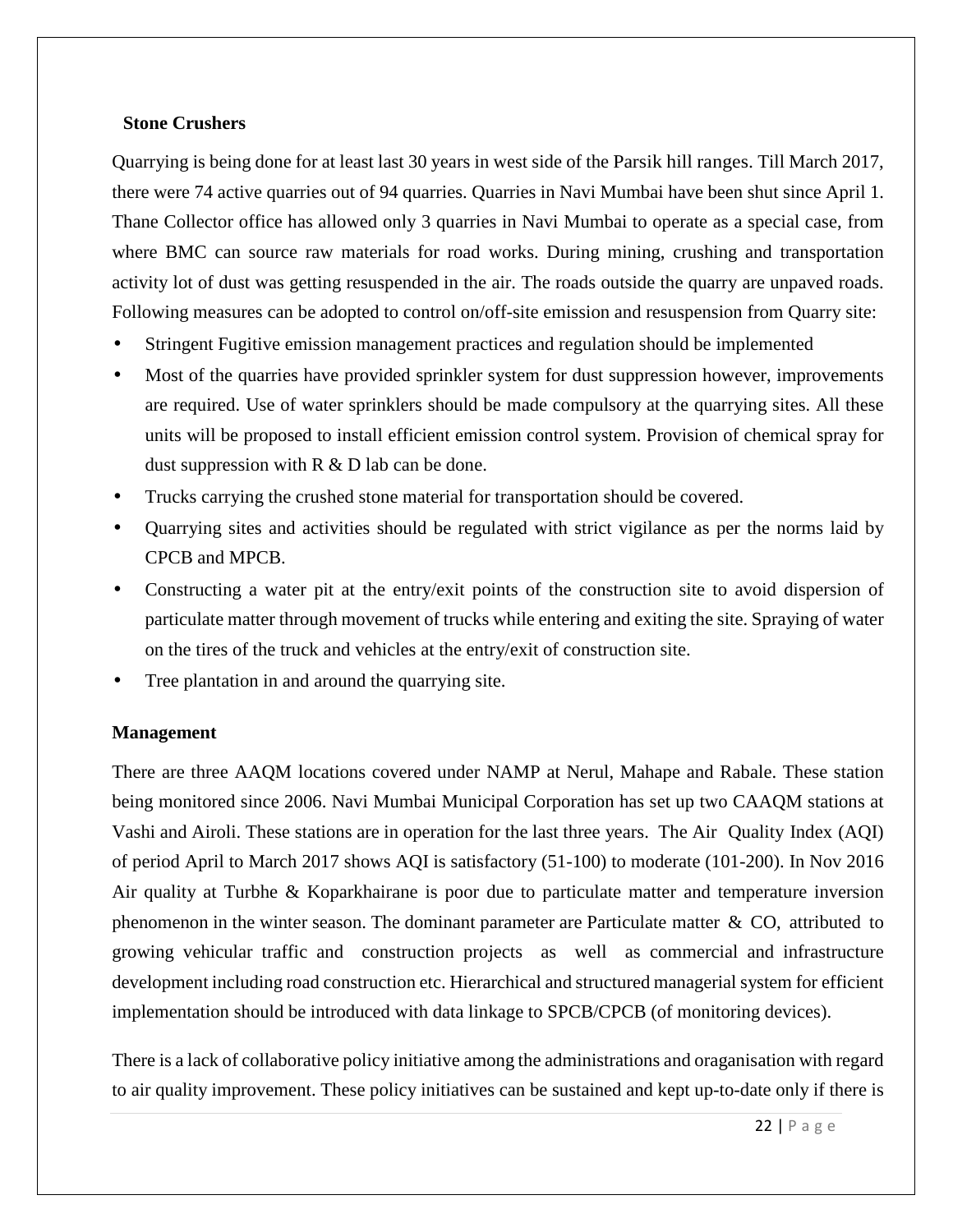an apex body, which from time to time gets feedback from various sources. These sources could be State Pollution Control Board, Regional transport office, Navi Mumbai Municipal Corporation, Truck Association for Navi Mumbai, CIDCO, MIDC, TBIA, MMRDA, Oil Companies, Anti-Adulteration cell, and representative from ULB and NGOs, school and colleges. As and when, it is felt by the apex body that particular information desired is either site specific or city specific it can commission studies/ investigate on its own. Monitoring and regulatory agencies will provide all the information on monitoring to this body for data assimilation and dissemination. Regulatory framework, if needs can be communicated to the apex body for starting the initiative for policy formation.

It is not just sufficient to measure air pollutant concentrations and assess their sources and their apportionment. It is equally important to disseminate that information to the public through various channels such as web / mobile application, information boards in public spaces as well sharing important studies conducted on air pollution with the public. This ensures public awareness of the issues and can help build ground up pressure on the concerned agents to address the problem.

MPCB & TBIA should take initiative in creating awareness program at various schools, colleges, public places, etc. through road shows, posters, banners, hand bills and various programs etc.

Most of the actions can be done by adapting and reinforcing existing actions for a more integrated, comprehensive and effective approach to combating Air pollution. Other actions focus on identified gaps in our study response so far that requires new activities, the discovery of new knowledge and the creation of new partnerships. The action plan will strengthen collaboration and surveillance, will reduce data gaps and allow for the sharing of best practices within the city jurisdiction. It will create more synergies and coherence between different policies according to our study. The action plan will thus support the stakeholders in delivering innovative, effective and sustainable responses to Air Pollution.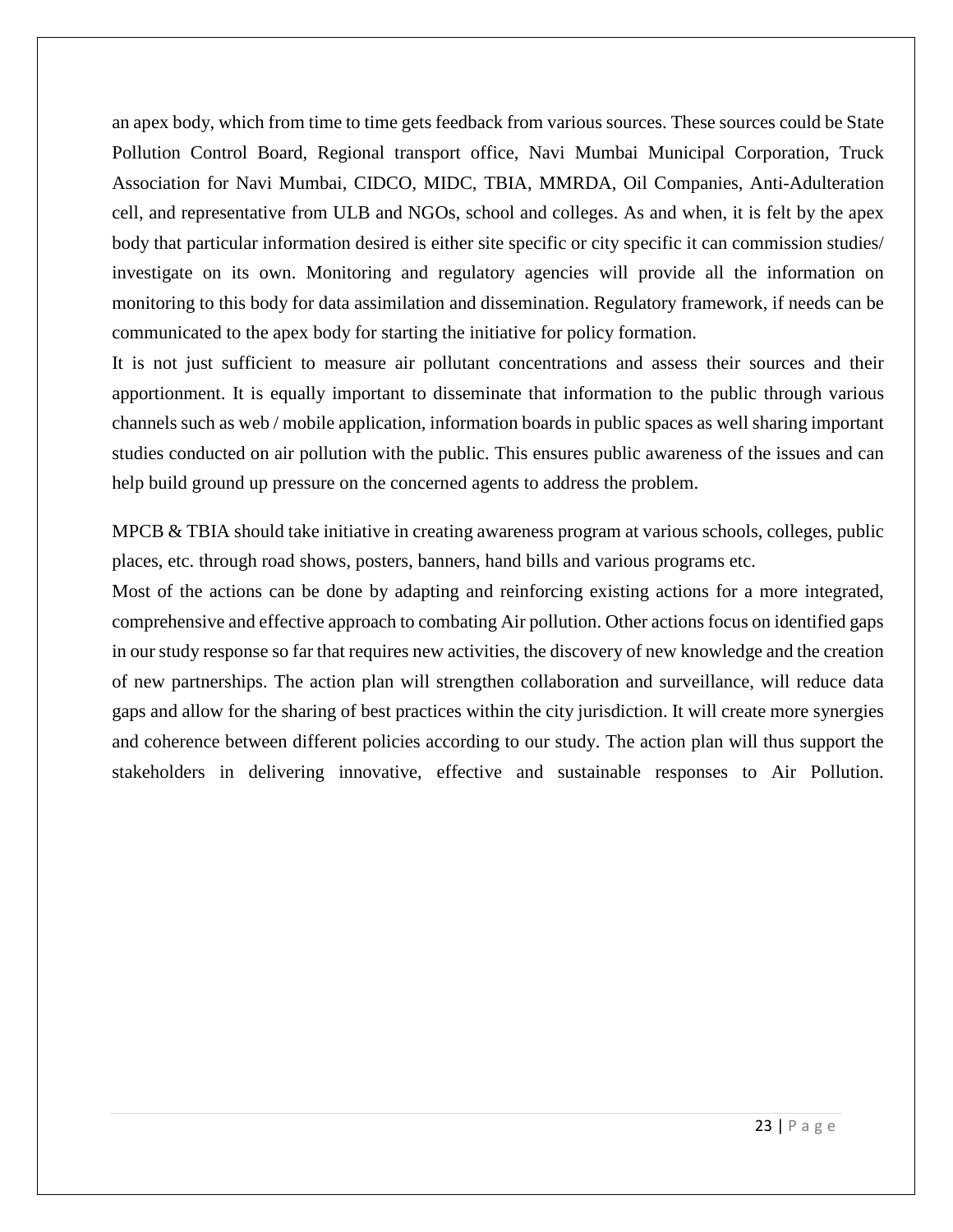#### **3. Monitoring Mechanism for Implementation**

The action plan shall be implemented by Maharashtra State Pollution Control Board with coordination of concern departments/stake holders

#### 4. **Implementation status**

The Chief Secretary, Govt. of Maharashtra to convene the meetings with different concerned departments and direct for compliance of directions as per NGT order. The Principal Secretary, Environment, Govt. of Maharashtra to also convene the meeting for follow up of the directions. The Maharashtra Pollution control Board continuously conducted the meetings with all stakeholders for preparation of comprehensive action plan for city and its implementation.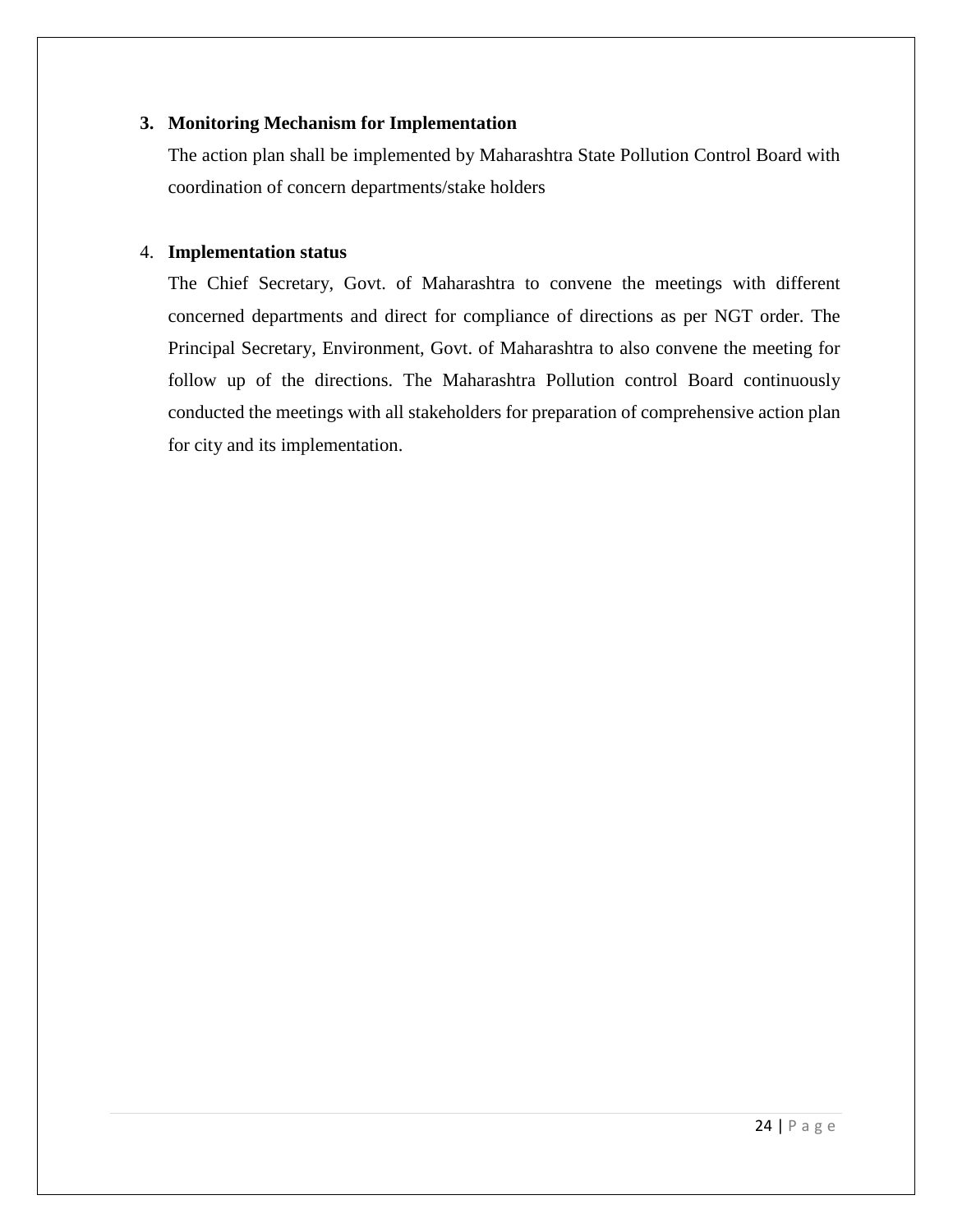# **Action Plan for Navi Mumbai Municipal Corporation prepared as per CPCB Standard Template**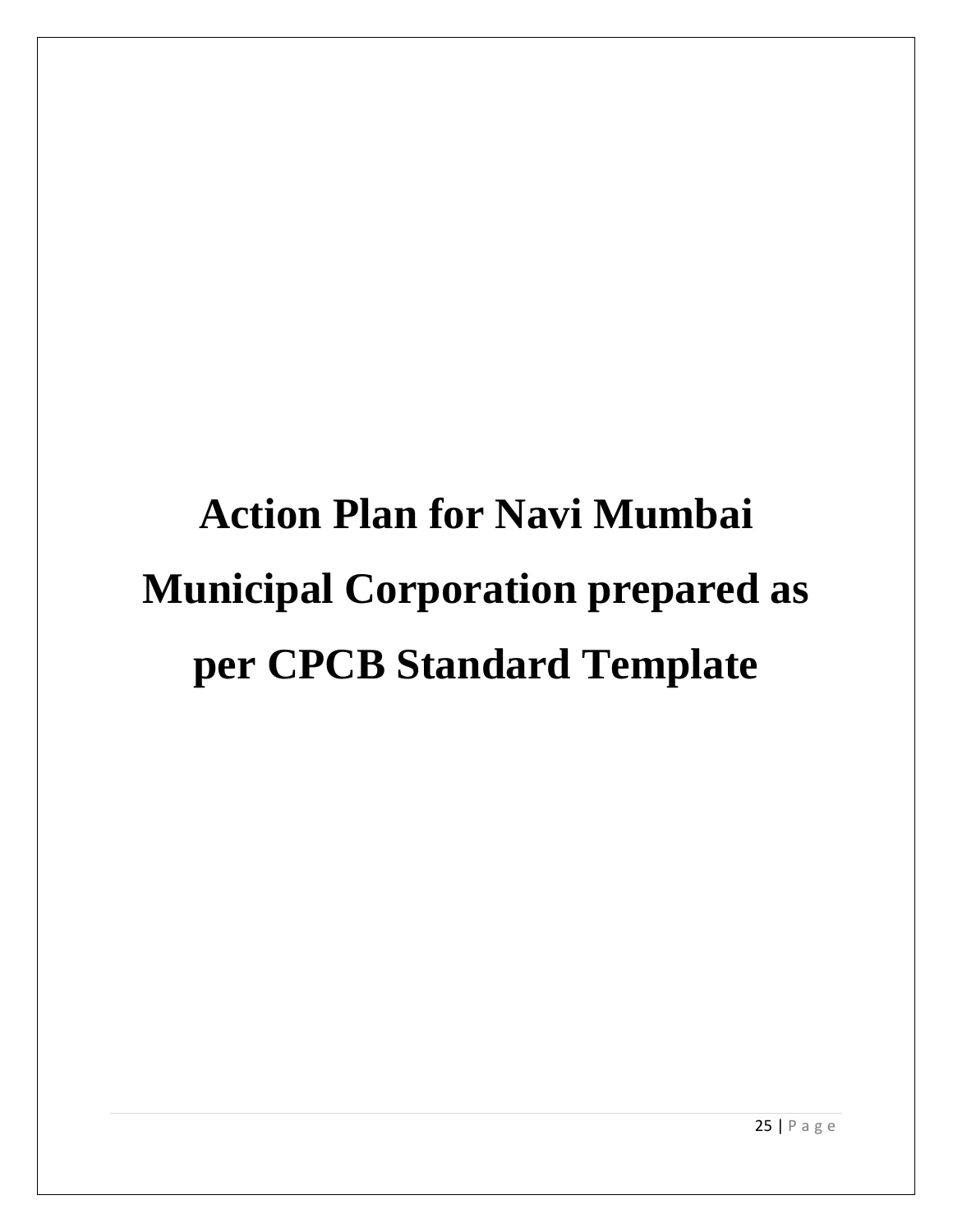#### **Development of Action Plan for Control of Air Pollution in Non-attainment Cities**

#### **Plan for Navi Mumbai Municipal Corporation Prepared by Navi Mumbai Municipal Corporation**

| SI.N<br>$\mathbf{o}$ |      | Source group            | <b>Control option</b>                                                                   | <b>Action</b>                                                                                                                                                                                                              | <b>Expected</b><br>reduction &<br>impacts | <b>Technical</b><br>feasibility | Requirement<br>of financial<br>resources | Implementation<br>period (short/mid/long-<br>term) | Time target for<br>implementation | <b>Responsible</b><br>agencies | Any other<br>information             |
|----------------------|------|-------------------------|-----------------------------------------------------------------------------------------|----------------------------------------------------------------------------------------------------------------------------------------------------------------------------------------------------------------------------|-------------------------------------------|---------------------------------|------------------------------------------|----------------------------------------------------|-----------------------------------|--------------------------------|--------------------------------------|
| $\mathbf{1}$         | (i)  | <b>Vehicle emission</b> | Launch extensive drives against<br>polluting vehicles for ensuring<br>strict compliance | Monthly special drive at toll<br>plaza for random checking of<br>PUC for vehicless.                                                                                                                                        | Medium                                    | Feasible                        |                                          | Short Term                                         | $Sep-19$                          | R.T.O.                         | Continnual<br>Improvement<br>Process |
|                      |      |                         |                                                                                         | 1) Conducting workshops<br>under the <b>SWACHH-</b><br><b>BHARAT</b> Abhiyaan in<br>schools, colleges & road<br>shows and Strret Plays for<br>awareness of air pollution<br>control.                                       | Medium                                    | Feasible                        |                                          | Short Term                                         | Continuos                         | R.T.O.,<br>N.M.M.C.            | Continnual<br>Improvement<br>Process |
|                      |      |                         |                                                                                         | 2) Vehicle maintenance check by<br>sensor base PUC equipments.                                                                                                                                                             | Medium                                    | Feasible                        |                                          | Short Term                                         | $Sep-19$                          | R.T.O.                         | Continnual<br>Improvement<br>Process |
|                      | (ii) |                         | Launch public awareness<br>campaigns for air pollution<br>control, vehicle maintanence, | 2b) NMMC / NMMT vehicle<br>check by sensor base PUC<br>equipment                                                                                                                                                           | Medium                                    | Feasible                        |                                          | Short Term                                         | $Jun-21$                          | N.M.M.C.<br>N.M.M.T.           |                                      |
|                      |      |                         | minimising use of personal<br>vehicles, lane discipline etc.                            | 3) NMMT introduce air condition<br>public city buses in the year 2015-<br>16 public survey is conducted for<br>that out of 6000 citizens, 1200<br>citizens switch over from using of<br>private vehicle to city transport. | $\ldots$                                  | $\cdots$                        |                                          | .                                                  | .                                 | N.M.M.C.                       | Already<br>implemented               |
|                      |      |                         |                                                                                         | 4) Existing Public Transport<br>frequency of City buses now 472<br>nos. Incresing no of buses by<br>detailed study of the City. It<br>Minimising use of personal<br>vehicles.                                              | High                                      | Feasible                        |                                          | Long Term                                          | $Jun-21$                          | N.M.M.C.,                      | Continnual<br>Improvement<br>Process |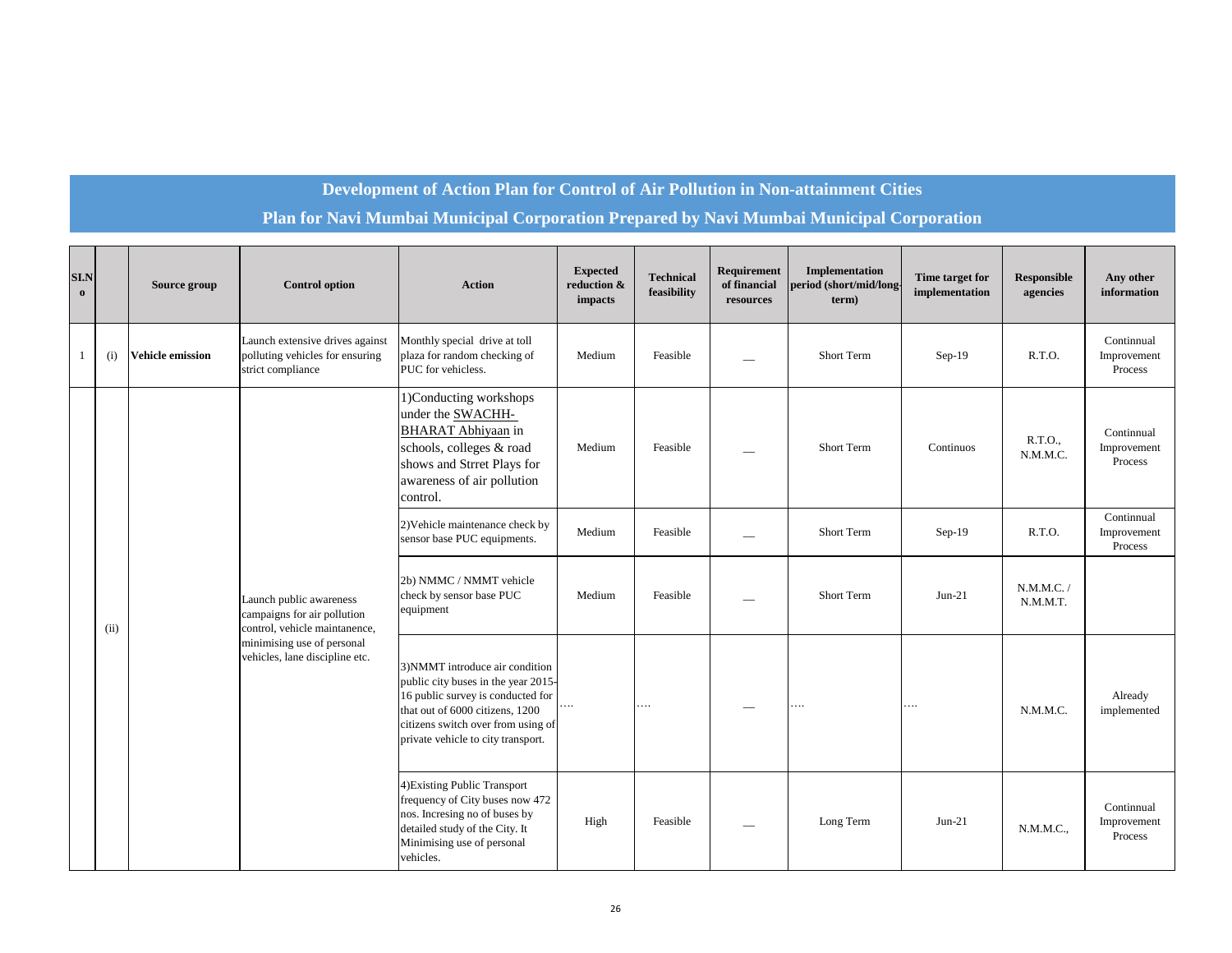| <b>SI.N</b><br>$\mathbf{o}$ |       | Source group | <b>Control option</b>                                                                           | <b>Action</b>                                                                                                                 | <b>Expected</b><br>reduction &<br>impacts | <b>Technical</b><br>feasibility | Requirement<br>of financial<br>resources | Implementation<br>period (short/mid/long<br>term) | Time target for<br>implementation | Responsible<br>agencies                      | Any other<br>information                                            |
|-----------------------------|-------|--------------|-------------------------------------------------------------------------------------------------|-------------------------------------------------------------------------------------------------------------------------------|-------------------------------------------|---------------------------------|------------------------------------------|---------------------------------------------------|-----------------------------------|----------------------------------------------|---------------------------------------------------------------------|
|                             |       |              | Prevent parking of Vehicles at                                                                  | 1) Prepared parking plan for city<br>by implementing multilevel<br>parking scheme in open spaces,<br>on covered open nallhas. | High                                      | Feasible                        |                                          | Long Term                                         | $Jun-21$                          | N.M.M.C.                                     | Continnual<br>Improvement<br>Process                                |
|                             | (iii) |              | Non designated areas                                                                            | 2)Odd - Even dates parking on<br>internal roads in residential &<br>commercial area.<br>No parking zone in Traffic area.      | High                                      | Feasible                        |                                          | Short Term                                        | $Sep-19$                          | R.T.O.                                       | Proposed Parking<br>Zones in<br>Commercial and<br>Residential Zone. |
|                             |       |              | Initiate steps for retrofitting of                                                              | 1) NMMC will control for<br>NMMT vehicle of city buses. BS-<br>VI version launching in India by<br>2020.                      | High                                      | Feasible                        |                                          | Long Term                                         | $Jun-22$                          | R.T.O.,<br>N.M.M.T.                          | Continnual<br>Improvement<br>Process                                |
|                             | (iv)  |              | particultae filters in Diesel<br>vehicles, when BS-V fuels are<br>available                     | 2) RTO will control private<br>vehicles by 2020                                                                               | High                                      | Feasible                        |                                          |                                                   | -                                 | R.T.O.                                       | Vehicle<br>manufacturer will<br>take precaution.                    |
|                             | (v)   |              | Prepare action plan to check fuel<br>adulteration and random<br>monitoring of fuel quality data | Vigilance & checking is done by<br>petrolium company.                                                                         | Medium                                    | Feasible                        |                                          | Mid term                                          | $Sep-19$                          | Petro chemical<br>Authority -<br><b>PCRA</b> |                                                                     |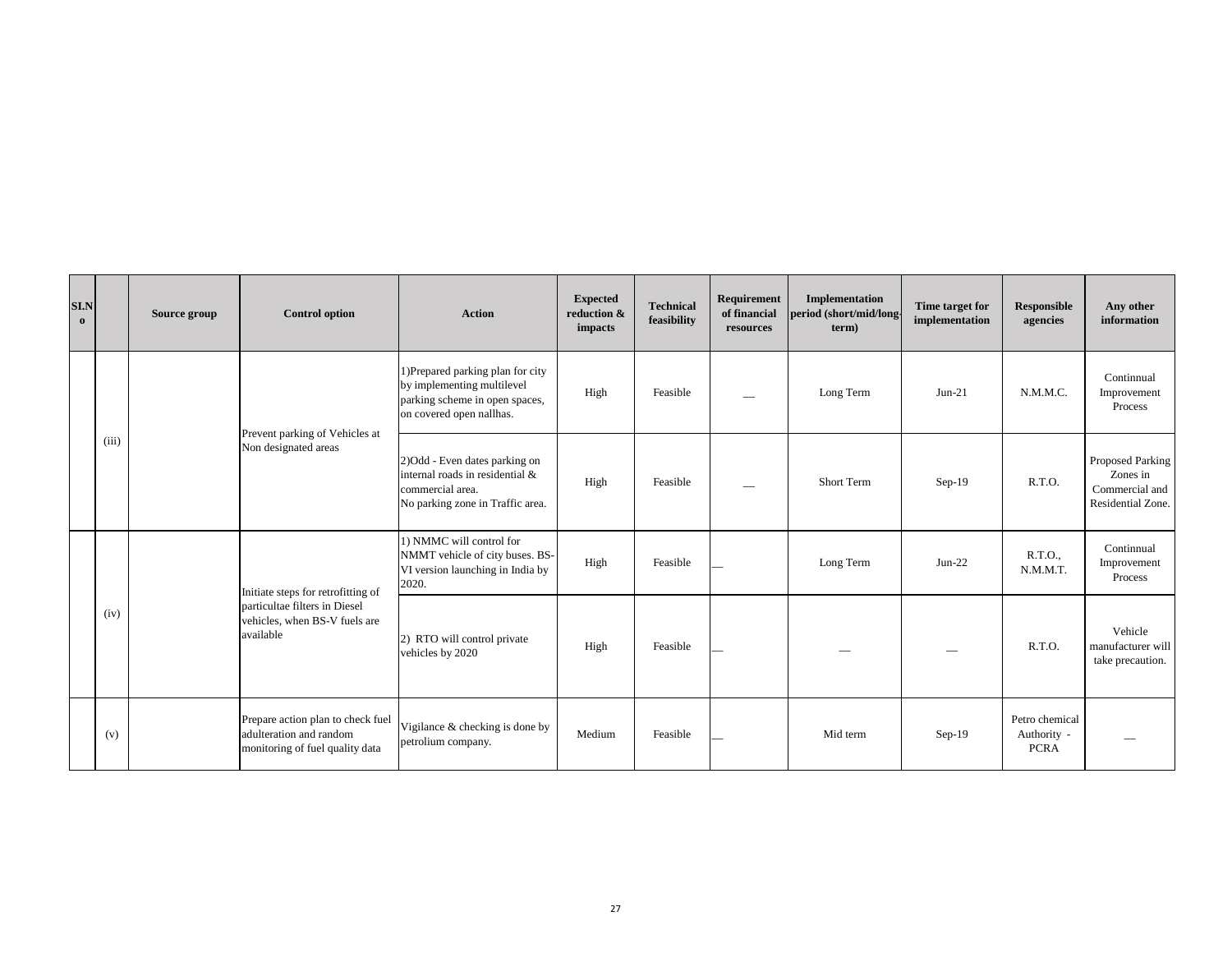| SI.N<br>$\Omega$ |        | Source group | <b>Control option</b>                                                                                          | <b>Action</b>                                                                                                                                                                                                                           | <b>Expected</b><br>reduction &<br>impacts | <b>Technical</b><br>feasibility | Requirement<br>of financial<br>resources | Implementation<br>period (short/mid/long<br>term) | Time target for<br>implementation                     | Responsible<br>agencies           | Any other<br>information             |
|------------------|--------|--------------|----------------------------------------------------------------------------------------------------------------|-----------------------------------------------------------------------------------------------------------------------------------------------------------------------------------------------------------------------------------------|-------------------------------------------|---------------------------------|------------------------------------------|---------------------------------------------------|-------------------------------------------------------|-----------------------------------|--------------------------------------|
|                  |        |              |                                                                                                                | 1) Along Thane Belapur road<br>construction of 3 nos of flyover<br>on existing road.                                                                                                                                                    | High                                      | Feasible                        |                                          | Short Term                                        | $Dec-19$                                              | <b>MSRDC</b>                      | Complied                             |
|                  | (vi)   |              | Prepare action plan for widening<br>of road and improvement of<br>Infrastructure for decongestion of<br>Roads. | 2) Agency appointed for traffic<br>survey and impact assesment of<br>all major roads in Navi Mumbai<br>city for lay bye lane. Identify for<br>accidental Black spot, junction<br>improvement. Implementation<br>will do according that. | High                                      | Feasible                        |                                          | Long Term                                         | For study-Sept'19<br>For implementation-<br>June-2021 | <b>NMMC</b>                       | Continnual<br>Improvement<br>Process |
|                  | (vii)  |              | Prepare Plan for the construction<br>of expressways/bypass to avoid<br>congestion                              | 1) By pass cable stress road from<br>Airoli to Vashi & Vashi to C.B.D.<br>Belapur i.e. Costal Road for the<br>approach of new air port in Navi<br>Mumbai                                                                                | High                                      | Feasible                        |                                          | Long term                                         | $Jun-22$                                              | N.M.M.C.,<br>CIDCO,<br>M.S.R.D.C. | Continnual<br>Improvement<br>Process |
|                  | (viii) |              | <b>Steps for Promoting Battery</b><br>operated vehicles                                                        | As a part of Eco city proposal of<br>battery operated vehicles run<br>from railway station to high foot<br>fall area in city is under process                                                                                           | Medium                                    | Feasible                        |                                          | Mid term                                          | $Jun-20$                                              | N.M.M.C.                          | Continnual<br>Improvement<br>Process |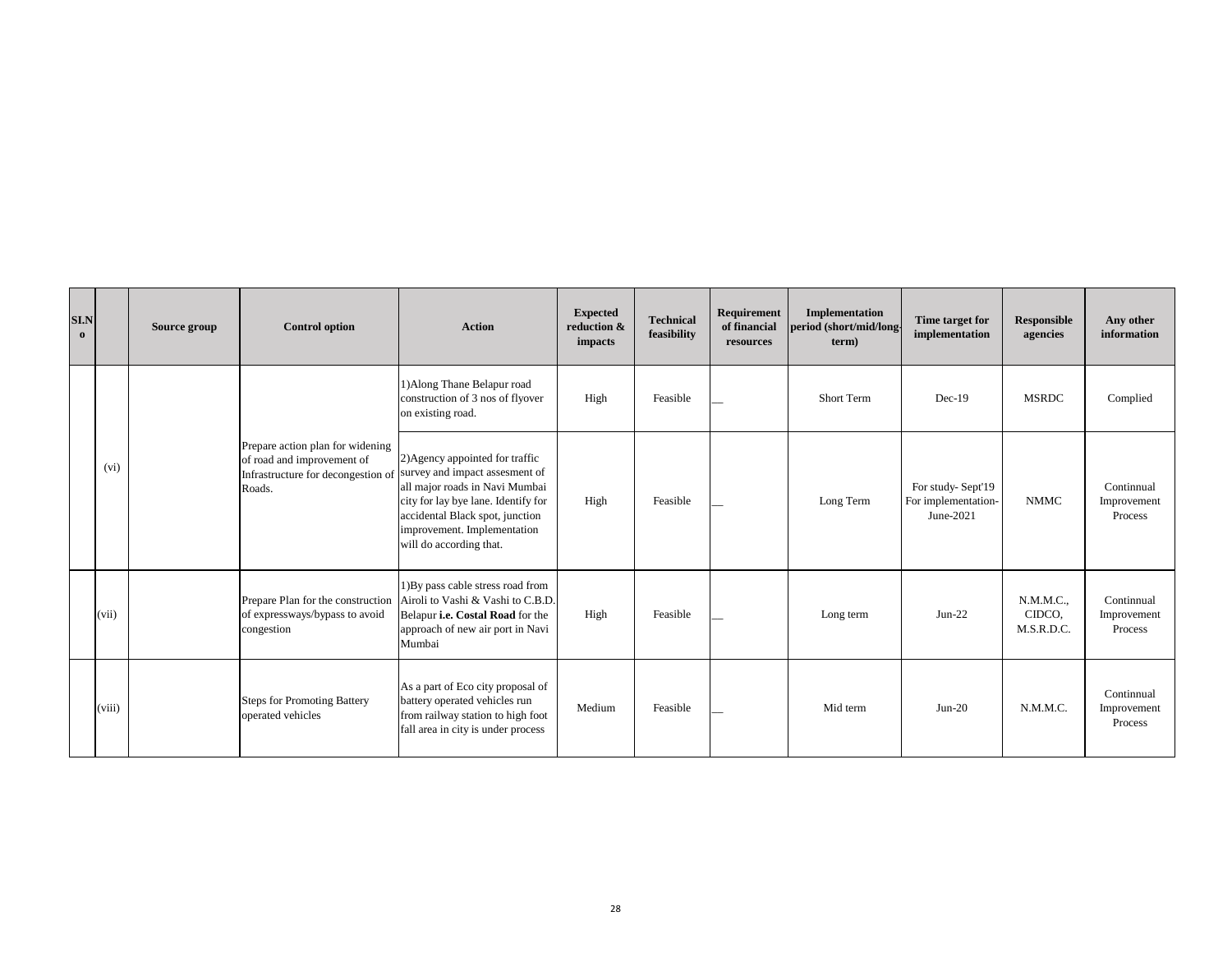| <b>SI.N</b><br>$\mathbf{o}$ |         | Source group | <b>Control option</b>                                                                                                     | <b>Action</b>                                                                                                                                                    | <b>Expected</b><br>reduction &<br>impacts | <b>Technical</b><br>feasibility | Requirement<br>of financial<br>resources | Implementation<br>period (short/mid/long-<br>term) | Time target for<br>implementation | <b>Responsible</b><br>agencies | Any other<br>information             |
|-----------------------------|---------|--------------|---------------------------------------------------------------------------------------------------------------------------|------------------------------------------------------------------------------------------------------------------------------------------------------------------|-------------------------------------------|---------------------------------|------------------------------------------|----------------------------------------------------|-----------------------------------|--------------------------------|--------------------------------------|
|                             |         |              |                                                                                                                           | 2) $3 & 4$ electric charging station<br>for 3 & 4 wheeler to promote<br>electric/battery operated vehicle<br>in the city.                                        | Medium                                    | Feasible                        |                                          | Mid term                                           | $Jun-20$                          | N.M.M.C.                       | Continnual<br>Improvement<br>Process |
|                             | (ix)    |              | Install weigh in Motion bridges at<br>the borders of the cities/Towns<br>and states to prevent overloading<br>of vehicles | Check post at entry point of city<br>to prevent and divert entry of<br>vehicles<br>a) Those<br>only use to pass city. b) Entering<br>in the city at APMC market. | Medium                                    | Feasible                        |                                          | Mid term                                           | a. June-20<br>b. Dec-2019         | a. R.T.O.<br>b. APMC           |                                      |
|                             |         |              | Synchronize Traffic                                                                                                       | 1) Smart traffic management<br>system could be exposed.                                                                                                          | Medium                                    | Feasible                        | $4-5$ cr                                 | Long Term                                          | $Jun-21$                          | R.T.O.                         | Automatic trafic<br>signal proposed  |
|                             | (x)     |              | movements/Introduce Intelligent<br>Traffic systems for Lane Driving                                                       | 2) 292 CC TV cameras is<br>installed at police headquarter<br>with collabration of NMMC fo<br>smart traffic management.                                          |                                           |                                 |                                          |                                                    |                                   | <b>NMMC</b>                    | Already<br>implemented               |
|                             |         |              |                                                                                                                           | 3) Making some roads oneway<br>during pick hours.                                                                                                                | Medium                                    | Feasible                        |                                          | Short Term                                         | $Dec-19$                          | R.T.O.                         |                                      |
|                             | $(x_i)$ |              | Installation of Remote Sensor<br>based PUC systems                                                                        | Computerised PUC check<br>stations to avoid fake certificate.                                                                                                    | Medium                                    | Feasible                        |                                          | Short Term                                         | $Dec-19$                          | R.T.O.                         |                                      |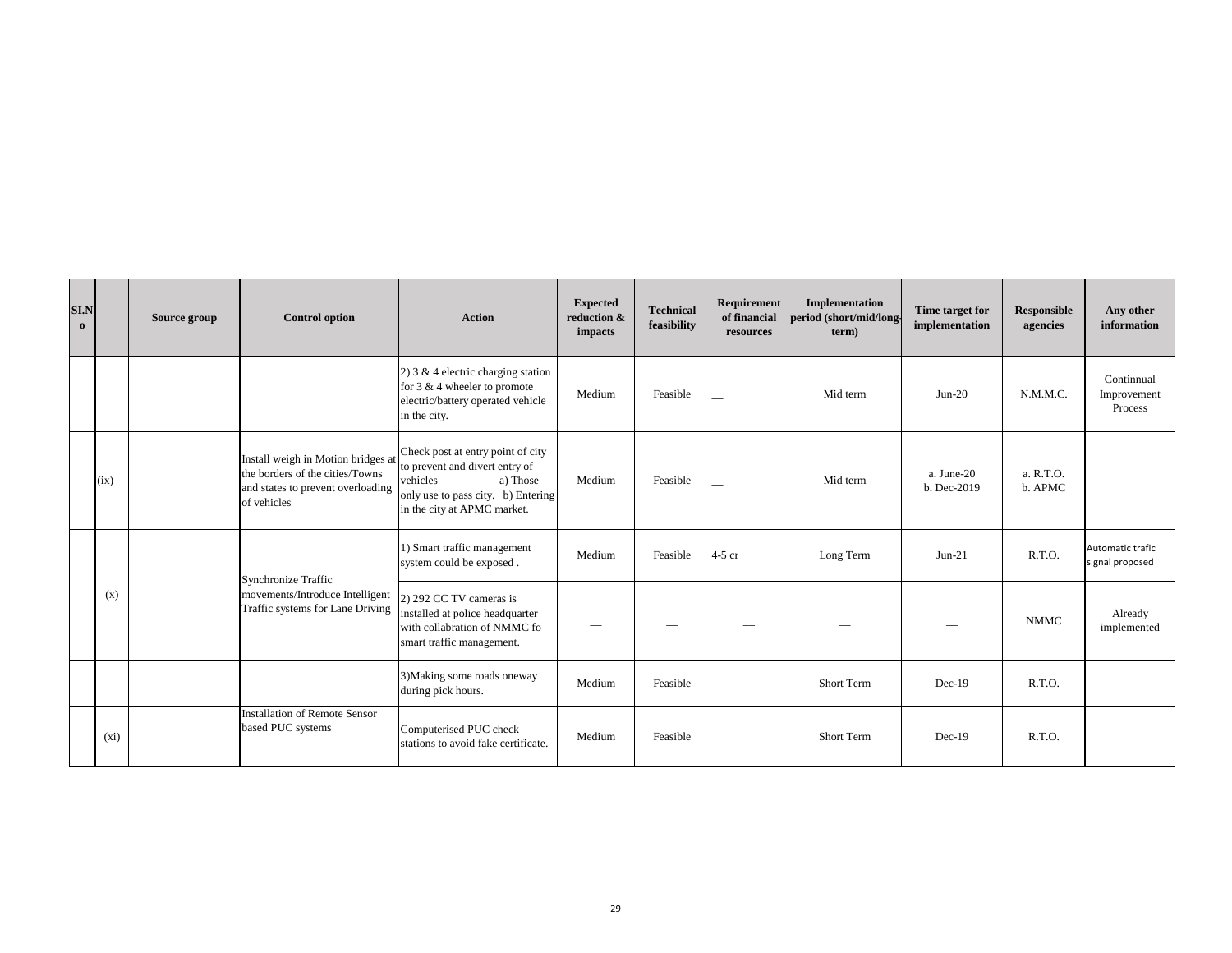| <b>SI.N</b><br>$\bf{0}$ |         | Source group | <b>Control option</b>                      | <b>Action</b>                                                                                                                          | <b>Expected</b><br>reduction &<br>impacts | <b>Technical</b><br>feasibility | Requirement<br>of financial<br>resources | Implementation<br>period (short/mid/long<br>term) | Time target for<br>implementation | <b>Responsible</b><br>agencies          | Any other<br>information                 |
|-------------------------|---------|--------------|--------------------------------------------|----------------------------------------------------------------------------------------------------------------------------------------|-------------------------------------------|---------------------------------|------------------------------------------|---------------------------------------------------|-----------------------------------|-----------------------------------------|------------------------------------------|
|                         | $SCS-1$ |              | Sulphur reduction in diesel                | City is supplied with BS IV stage<br>diesel which has low sulphur<br>content                                                           | Medium                                    | Feasible                        |                                          | Long Term                                         | On Going                          | Petrolium & Oil<br>companies            |                                          |
|                         | $SCS-2$ |              | Introduction of new technology<br>vehicles | Under the SWACHH- BHARAT<br>Abhiyaan Awareness drive for<br>citizens for new vehicles, by<br>arranging Expo/Exibitions in the<br>city. | Low                                       | Feasible                        |                                          | Long Term                                         | $Jun-21$                          | NMMC & RTO                              | Continnual<br>Improvement<br>Process     |
|                         | $SCS-3$ |              | Provide good public transport<br>system    | NMMC having good quality of<br>public transport system. AC/ Non<br>AC city buses. Trans Harbour<br>railway.                            | --                                        |                                 |                                          |                                                   |                                   | N.M.M.C.                                | Already<br>implemented                   |
|                         | $SCS-4$ |              | Standards for new and In-use<br>vehicles   |                                                                                                                                        | Medium                                    | Feasible                        |                                          |                                                   | --                                | GOI, Transport<br>ministry              |                                          |
|                         | $SCS-5$ |              | Alternative fuels                          | From MSW to CNG / Biogas at<br>landfill site from biomass<br>200MTPD                                                                   | Medium                                    | Feasible                        | 100 cr.                                  | Long Term                                         | $Jun-21$                          | N.M.M.C.                                | Proposal for<br>Expression of<br>Intrest |
|                         | $SCS-6$ |              | Implementation of BS - V norms             |                                                                                                                                        |                                           |                                 |                                          |                                                   |                                   | Ministry of<br>petrolium<br>natural gas | <b>BS-VI</b> norms will<br>come in India |
|                         |         |              |                                            | 1) Hybrid - 3 Nos city buses                                                                                                           | Low                                       | Feasible                        | 4 cr                                     | Long Term                                         | $Jun-20$                          | <b>NMMT</b>                             | Already in<br>working                    |
|                         | $SCS-7$ |              | Electric / Hybrid Vehicles                 | 2) Electric - 30No. Of city buses.<br>Propose DPR submitted to state<br>Govt.                                                          | Medium                                    | Feasible                        | 80cr                                     | Mid term                                          | $Jun-20$                          | <b>NMMT</b>                             | Continnual<br>Improvement<br>Process     |
|                         | SCS-8   |              | OE-CNG for new public transport<br>buses   | Out of 472 nos 150 nos buses<br>running on CNG<br>25 New buses will be added                                                           | Medium                                    | Feasible                        | 12 cr                                    | Mid term                                          | $Jun-20$                          | N.M.M.C.                                | Already in<br>working                    |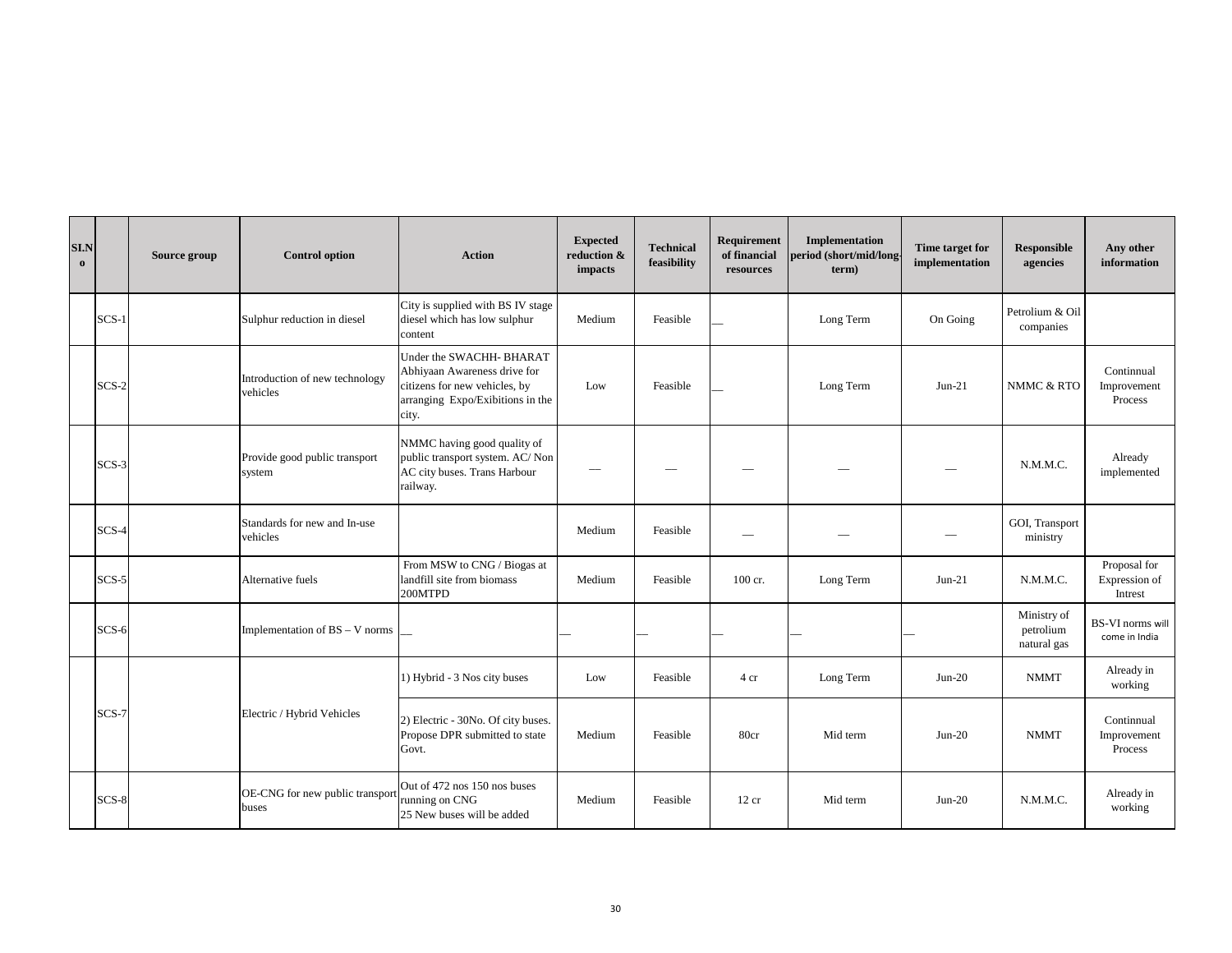| <b>SI.N</b><br>$\mathbf{0}$ |            | Source group | <b>Control option</b>                                                                                                                          | <b>Action</b>                                                                                               | <b>Expected</b><br>reduction &<br>impacts | <b>Technical</b><br>feasibility | Requirement<br>of financial<br>resources | <b>Implementation</b><br>period (short/mid/long<br>term) | Time target for<br>implementation | <b>Responsible</b><br>agencies          | Any other<br>information             |
|-----------------------------|------------|--------------|------------------------------------------------------------------------------------------------------------------------------------------------|-------------------------------------------------------------------------------------------------------------|-------------------------------------------|---------------------------------|------------------------------------------|----------------------------------------------------------|-----------------------------------|-----------------------------------------|--------------------------------------|
|                             | SCS-9      |              | Ethanol blending<br>$(E10 - 10\%$ blend)                                                                                                       |                                                                                                             | Low                                       | Not Feasible                    |                                          |                                                          |                                   | Ministry of<br>petrolium<br>natural gas | Supplier Not<br>Available            |
|                             | SCS-<br>10 |              | <b>Bio-diesel</b><br>$(B5/B10: 5 - 10\%$ blend)                                                                                                | Bio disel pilot project done for<br>public transport                                                        | Low                                       | Not Feasible                    |                                          |                                                          |                                   | Ministry of<br>petrolium<br>natural gas | Supplier Not<br>Available            |
|                             | SCS-<br>11 |              | Retro-fitment of Diesel Oxidation a) 50 nos of public transport<br>Catalyst (DOC) in 4-wheeler<br>public transport<br>$(BS-II)$<br>and BS-III) | buses are of BS-IV fuel.<br>b)DOC in BS-II vehicle will be<br>implemented.                                  | Low                                       | Feasible                        |                                          | b. Long Term                                             | $b. June-21$                      | <b>NMMT</b>                             | Continnual<br>Improvement<br>Process |
|                             | SCS-<br>12 |              | Retro-fitment of Diesel<br>Particulate Filter in 4- wheeler<br>public transport<br>$(BS – III$ city buses)                                     | a) 50 nos of public transport<br>buses are of BS-IV fuel.<br>b)DOC in BS-II vehicle will be<br>implemented. | Low                                       | Feasible                        |                                          | b. Long Term                                             | $b. June-21$                      | R.T.O.                                  |                                      |
|                             | SCS-<br>13 |              | Banning of 10 year old<br>commercial vehicles                                                                                                  | NMMC not Operating vehicle<br>with more than 10 year                                                        | Low                                       | Feasible                        |                                          |                                                          |                                   | R.T.O.                                  |                                      |
|                             | SCS-<br>14 |              | Inspection/maintenance to all<br><b>BSII &amp; BSIII</b> commercial<br>vehicles                                                                | No BS III NMMC vehicle<br>operating in the city                                                             | Low                                       | Feasible                        |                                          |                                                          |                                   | R.T.O.                                  |                                      |
|                             | SCS-<br>15 |              | Restrict commercial vehicles<br>entering city by having ring roads                                                                             | Check post at entry point of city                                                                           | Moderate                                  | Feasible                        |                                          |                                                          |                                   | R.T.O.                                  |                                      |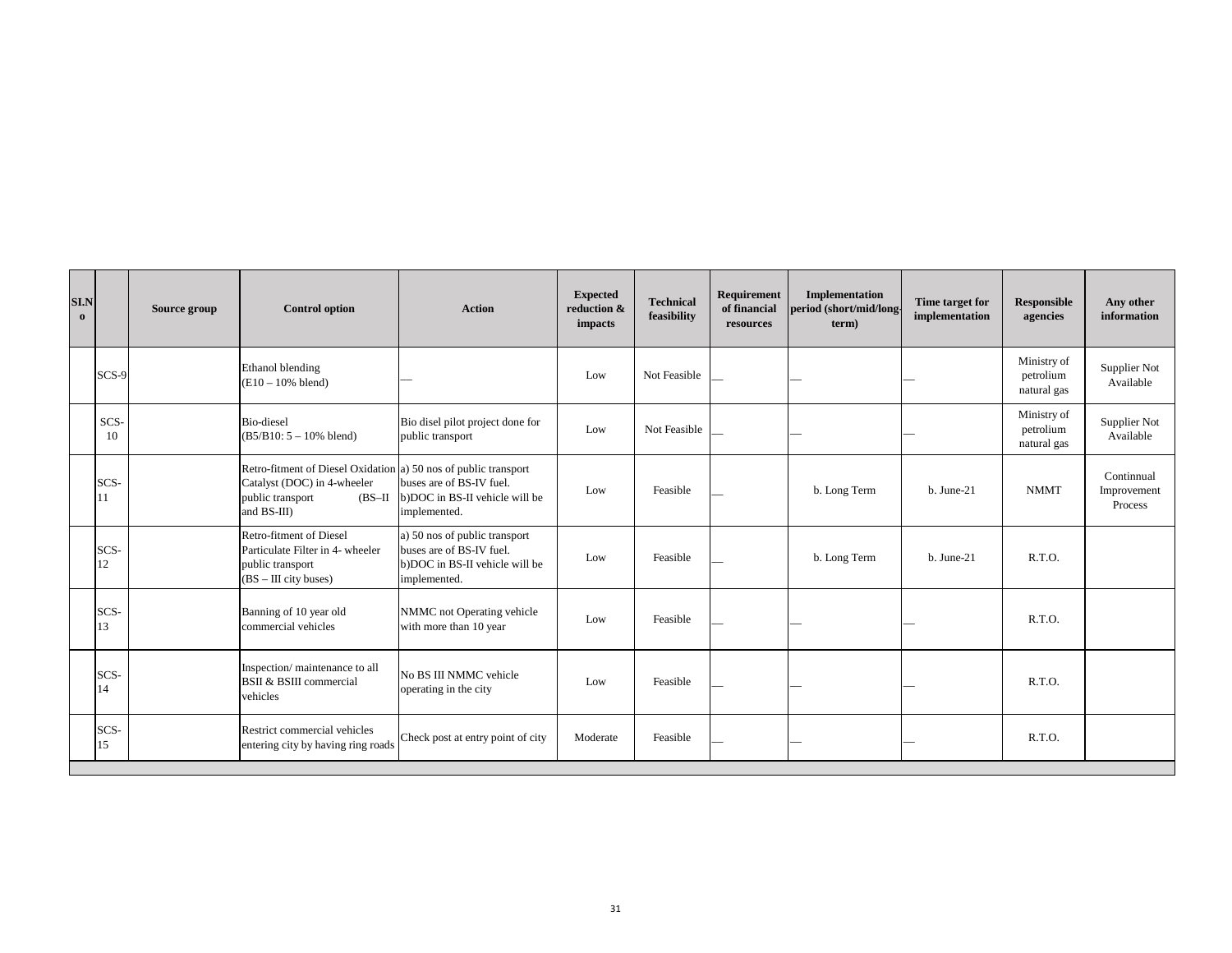| SI.N<br>$\mathbf{o}$ |                | Source group        | <b>Control option</b>                                                                 | <b>Action</b>                                                                                                                                            | <b>Expected</b><br>reduction &<br>impacts | <b>Technical</b><br>feasibility | Requirement<br>of financial<br>resources | Implementation<br>period (short/mid/long<br>term) | Time target for<br>implementation | Responsible<br>agencies | Any other<br>information                                                     |
|----------------------|----------------|---------------------|---------------------------------------------------------------------------------------|----------------------------------------------------------------------------------------------------------------------------------------------------------|-------------------------------------------|---------------------------------|------------------------------------------|---------------------------------------------------|-----------------------------------|-------------------------|------------------------------------------------------------------------------|
|                      | $\overline{2}$ | <b>Resuspension</b> | buffers along the Traffic corridors                                                   | Already in practice Grreen<br>Prepare plan for creation of green plantation/vegetation in divider $\&$<br>Rotary, island is already done on<br>PPP basis | High                                      | Feasible                        | 5.71 cr                                  | Continuous                                        | Continuous                        | N.M.M.C.                | Already in<br>practice                                                       |
|                      |                |                     |                                                                                       | Road side and at traffic junction<br>plantation of specific trees which<br>absorbs pollution.                                                            | High                                      | Feasible                        |                                          | Mid term                                          | $Jun-20$                          | N.M.M.C.                | Continnual<br>Improvement<br>Process<br>Consultant<br>appointed for<br>study |
|                      |                |                     | Maintain Pothole Free Roads for<br>Free Flow Traffic                                  | 1) NMMC's<br>concrete road length = $63.5 \text{ km}$<br>Bituminous road length $= 441.5$<br>km.                                                         | High                                      | Feasible                        | $15$ cr                                  | Continuous                                        | Continuous                        | N.M.M.C.                | Already in<br>practice                                                       |
|                      | $\mathbf{I}$   |                     |                                                                                       | 2) NMMC has sucessfully<br>completed concretization of 19<br>junctions.                                                                                  | High                                      | Feasible                        |                                          |                                                   |                                   | N.M.M.C.                | Already in<br>practice                                                       |
|                      | Ш              |                     | Introduce water fountains at<br>Major Traffic intersection,<br>wherever feasible      | a. NMMC having water fountain<br>at 3 junctions.<br>b. Proposes<br>water fountain after traffic survey<br>feasible study at junction.                    | Moderate                                  | Feasible                        |                                          |                                                   |                                   | N.M.M.C.                | Already Existing                                                             |
|                      | IV             |                     | Greening of open areas, garden,<br>community places, schools and<br>housing societies | NMMC has undertaken tree<br>plantation on the open<br>spaces/area /Amrut yojana                                                                          | High                                      | Feasible                        | 5Cr.                                     | Mid Term                                          | $Jun-20$                          | N.M.M.C.                |                                                                              |
|                      | V              |                     | <b>Blacktopping of metaled Roads</b><br>including pavement of Road<br>shoulders       | <b>Already Existing</b>                                                                                                                                  |                                           |                                 |                                          |                                                   |                                   | N.M.M.C.                | <b>Already Existing</b>                                                      |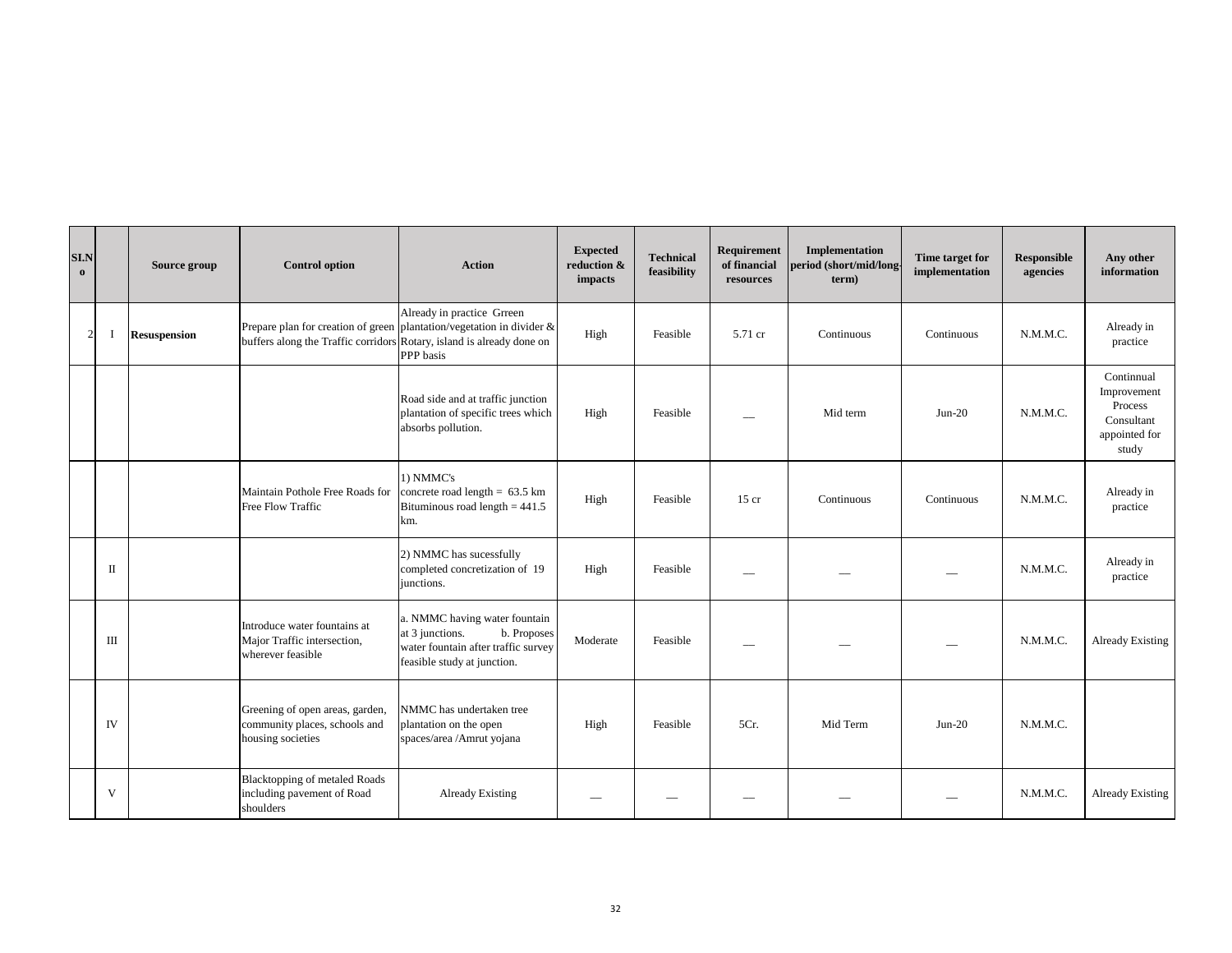| SI.N<br>$\bf{0}$ |         | Source group                                                 | <b>Control option</b>                                                                                           | <b>Action</b>                                                                                                                                                                                                                                            | <b>Expected</b><br>reduction &<br>impacts | <b>Technical</b><br>feasibility | Requirement<br>of financial<br>resources | Implementation<br>period (short/mid/long-<br>term) | Time target for<br>implementation | <b>Responsible</b><br>agencies                                             | Any other<br>information                                |
|------------------|---------|--------------------------------------------------------------|-----------------------------------------------------------------------------------------------------------------|----------------------------------------------------------------------------------------------------------------------------------------------------------------------------------------------------------------------------------------------------------|-------------------------------------------|---------------------------------|------------------------------------------|----------------------------------------------------|-----------------------------------|----------------------------------------------------------------------------|---------------------------------------------------------|
|                  | $SCS-1$ |                                                              | Wall to wall paving (brick)                                                                                     | <b>Already Existing</b>                                                                                                                                                                                                                                  | --                                        |                                 |                                          |                                                    |                                   | N.M.M.C.                                                                   | Already Existing                                        |
|                  | $SCS-2$ |                                                              | Road design improvement                                                                                         | All road are plan and designed.                                                                                                                                                                                                                          | $\overline{\phantom{0}}$                  |                                 |                                          |                                                    |                                   | N.M.M.C.                                                                   | Already Existing                                        |
|                  |         |                                                              | Road sweeping                                                                                                   | Daily road sweeping is done<br>manually on internal roads. On<br>major roads sweeping is done by<br>6 nos of sweeping machine with<br>dust collection vaccum suction<br>system.                                                                          |                                           |                                 |                                          | Already in practice                                |                                   | M/s Anthony<br>Waste Handling<br>& M/sBVG<br>India                         | Reduciton in<br>PM10 & PM 2.5<br>level in the city.     |
|                  |         |                                                              |                                                                                                                 |                                                                                                                                                                                                                                                          |                                           |                                 |                                          |                                                    |                                   |                                                                            |                                                         |
| 3                | (i)     | <b>Biomass / trash</b><br>burning, landfill<br>waste burning | Launch extensive drive against<br>open burning of biomas, s crop<br>residue, garbage, leaves etc.               | Regular collection, segregation<br>and disposal of garbage as per<br>SWM rule 2016. Awareness<br>programme to society / NMMC<br>Sweeper/ garbage worker for<br>prevention of garbage/leaves<br>burning.                                                  | Moderate                                  | Feasible                        |                                          | Already in practice                                |                                   | M/s Anthony<br>Waste Handling<br>& M/s Khillari<br>Infra. Pvt. Ltd.        | Dust bin free city<br>no burning of<br>garbage on road. |
|                  | (ii)    |                                                              | Regular check and control, of<br>burning of Municipal Solid waste                                               | Appointed Nuisance detection<br>squad.                                                                                                                                                                                                                   | Moderate                                  | Feasible                        |                                          |                                                    |                                   | M/s Anthony<br><b>Waste Handling</b><br>& M/s Khillari<br>Infra. Pvt. Ltd. | <b>NA</b>                                               |
|                  | (iii)   |                                                              | Proper collection of Horticulture<br>waste and its disposal following<br>composting -cum -gardening<br>approach | 1) 8 dumpers seprately deployed<br>for collection of green waste,<br>gasification / Composting in<br>processing plant NMMC having<br>167 nos of garden composting pit<br>is provided for composting of<br>horticultural waste produce in<br>that garden. | Moderate                                  | Feasible                        |                                          | Already existing                                   |                                   | M/s Khillari<br>Infra. Pvt. Ltd.                                           | NA                                                      |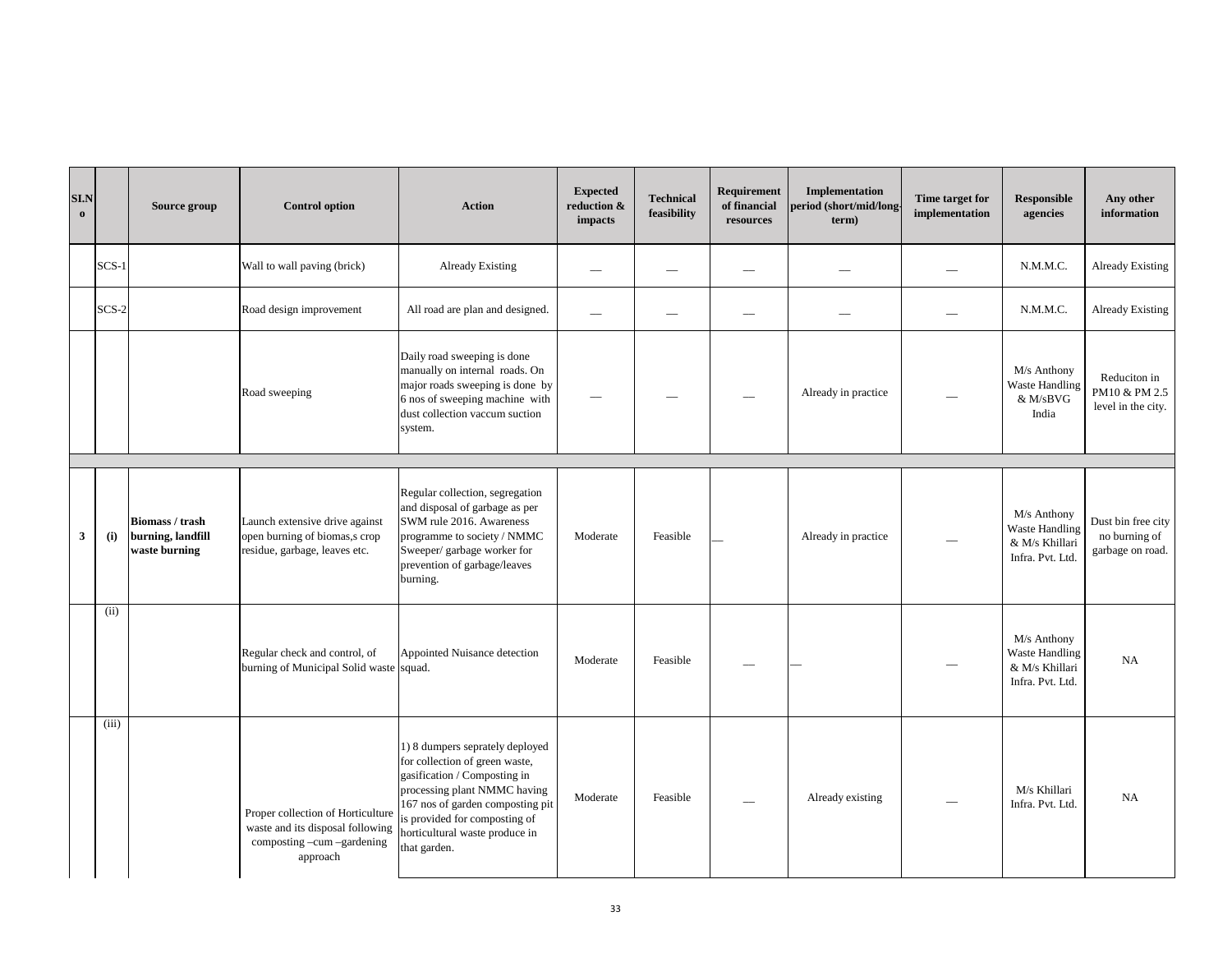| SI.N<br>$\mathbf 0$ |         | Source group    | <b>Control option</b>                                                                                                                                                                | <b>Action</b>                                                                             | <b>Expected</b><br>reduction &<br>impacts       | Technical<br>feasibility                        | Requirement<br>of financial<br>resources                                                                 | <b>Implementation</b><br>period (short/mid/long<br>term)       | Time target for<br>implementation                            | <b>Responsible</b><br>agencies                          | Any other<br>information |
|---------------------|---------|-----------------|--------------------------------------------------------------------------------------------------------------------------------------------------------------------------------------|-------------------------------------------------------------------------------------------|-------------------------------------------------|-------------------------------------------------|----------------------------------------------------------------------------------------------------------|----------------------------------------------------------------|--------------------------------------------------------------|---------------------------------------------------------|--------------------------|
|                     |         |                 |                                                                                                                                                                                      | 2) At society level:- source<br>segregation, composting and<br>Urban farming is promoted. | Moderate                                        | Feasible                                        |                                                                                                          | Already existing                                               |                                                              | <b>NMMCs Solid</b><br>Waste<br>Management<br>Deparament | <b>NA</b>                |
|                     | (iv)    |                 | Ensure ban on burning of<br>agricultural waste and crop<br>residues and its implementation                                                                                           | Not in City & around the city.                                                            | --                                              |                                                 |                                                                                                          |                                                                |                                                              |                                                         | <b>NA</b>                |
|                     | $SCS-1$ |                 | Strict compliance of ban on open<br>burning                                                                                                                                          | Nuisance detection squad.                                                                 |                                                 |                                                 |                                                                                                          | Already existing                                               |                                                              |                                                         | Already<br>Implemented   |
|                     |         |                 |                                                                                                                                                                                      |                                                                                           |                                                 |                                                 |                                                                                                          |                                                                |                                                              |                                                         |                          |
| $\overline{4}$      | (i)     | <b>Industry</b> | Identification of Brick Klin and<br>their regular monitoring including No authorise / unauthorise brick<br>use of designated fuel and closure klin in city.<br>of unauthorized units |                                                                                           | NA as no<br>authorise /<br>unauthorise<br>city. | NA as no<br>authorise /<br>unauthorise<br>city. | NA as no<br>authorise /<br>unauthorise<br>brick activity in brick activity in brick activity in<br>city. | NA as no authorise /<br>unauthorise brick<br>activity in city. | NA as no authorise<br>unauthorise brick<br>activity in city. | <b>MPCB</b>                                             | $\cdots$                 |
|                     | (ii)    |                 | Conversion of natural draft brick<br>kilns to induced draft                                                                                                                          | No authorise / unauthorise brick<br>klin in city.                                         | NA as no<br>authorise /<br>unauthorise<br>city. | NA as no<br>authorise /<br>unauthorise<br>city. | NA as no<br>authorise /<br>unauthorise<br>brick activity in brick activity in brick activity in<br>city. | NA as no authorise /<br>unauthorise brick<br>activity in city. | NA as no authorise<br>unauthorise brick<br>activity in city. | <b>MPCB</b>                                             | $\cdots$                 |
|                     | (iii)   |                 | Action against non-complying<br>industrial units                                                                                                                                     | regular complince monitored<br>during randomised visit                                    | high                                            | Feseable                                        | NA as task<br>alredy<br>implemented                                                                      | continuous                                                     | continuous                                                   | <b>MPCB</b>                                             | $\cdots$                 |
|                     | $SCS-1$ |                 | Sulphur reduction in fuel                                                                                                                                                            | Change fuel pattern                                                                       | Medium                                          | Feseable                                        | $\overline{\phantom{0}}$                                                                                 | short term                                                     | $Jun-20$                                                     | Industry / MPCB                                         |                          |
|                     | $SCS-2$ |                 | <b>Improved Combustion</b><br>technology                                                                                                                                             | Adapt modrn Technology                                                                    | Medium                                          | Feseable                                        |                                                                                                          | short term                                                     | $Jun-20$                                                     | Industry / MPCB                                         |                          |
|                     | $SCS-3$ |                 | Alternate fuel                                                                                                                                                                       | Propmote PNG use                                                                          | High                                            | Feseable                                        |                                                                                                          | long Term                                                      | $Jun-22$                                                     | Industry / MPCB                                         |                          |
|                     | $SCS-4$ |                 | Promoting cleaner industries                                                                                                                                                         | Recovery of Solvent by solvent<br>using units.Installation of VOC<br>analyzer             | Medium                                          | Feseable                                        | $\overline{\phantom{0}}$                                                                                 | long Term                                                      | $Jun-22$                                                     | Industry / MPCB                                         |                          |
|                     | $SCS-5$ |                 | Location specific Emission<br>reduction                                                                                                                                              | improvement in Air pollution<br>control system in Stone crushers                          | High                                            | Feseable                                        | 1 lakh per unit                                                                                          | short term                                                     | $Jun-20$                                                     | Industry<br>/Reveneu<br>'CIDCO/MIDC/<br><b>MPCB</b>     |                          |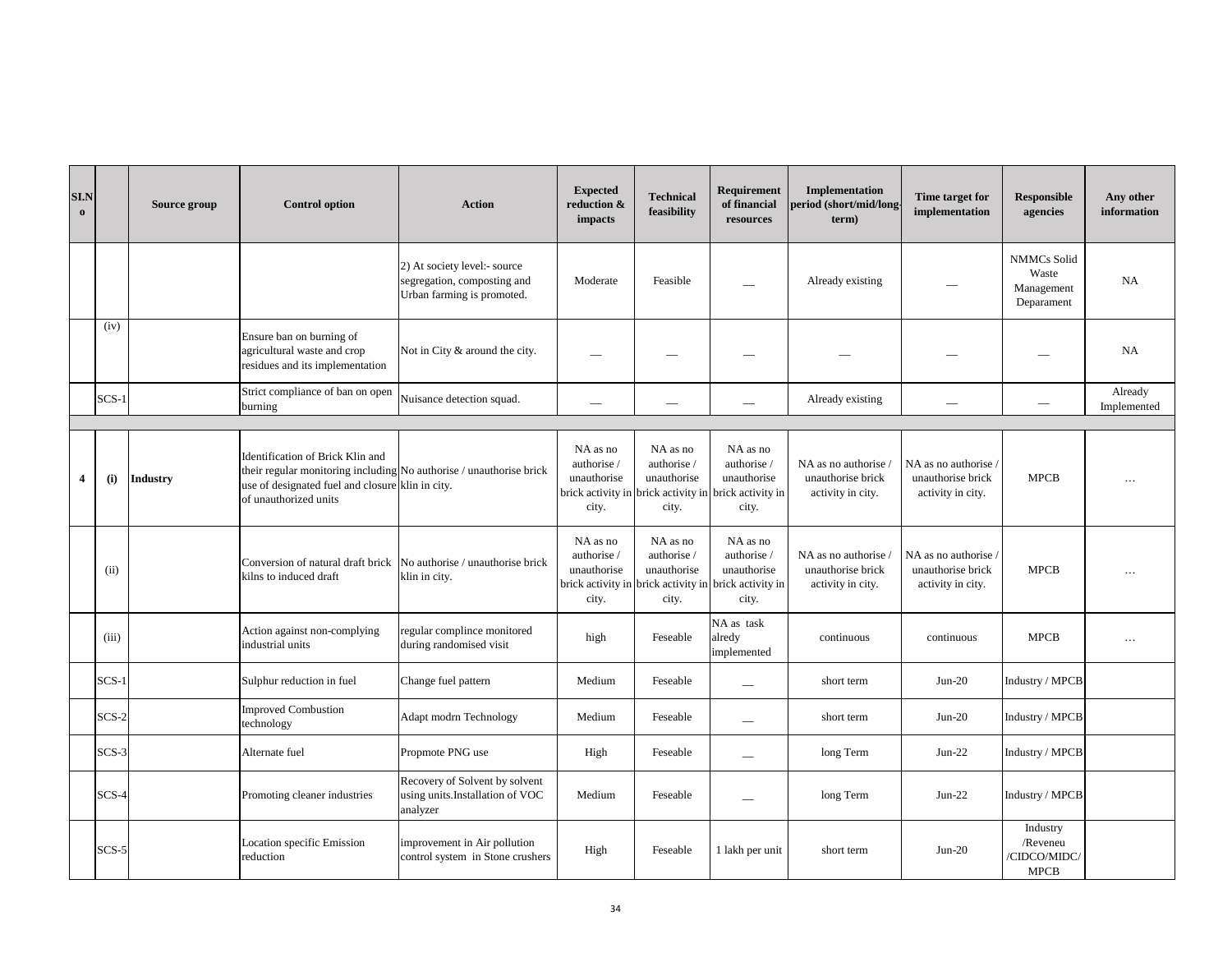| SI.N<br>$\mathbf 0$ |            | Source group                 | <b>Control option</b>                                                                                                                                                                | <b>Action</b>                                                                             | <b>Expected</b><br>reduction &<br>impacts | <b>Technical</b><br>feasibility | Requirement<br>of financial<br>resources | Implementation<br>period (short/mid/long<br>term) | Time target for<br>implementation | Responsible<br>agencies     | Any other<br>information                                                       |
|---------------------|------------|------------------------------|--------------------------------------------------------------------------------------------------------------------------------------------------------------------------------------|-------------------------------------------------------------------------------------------|-------------------------------------------|---------------------------------|------------------------------------------|---------------------------------------------------|-----------------------------------|-----------------------------|--------------------------------------------------------------------------------|
|                     | SCS-6      |                              | Fugitive emission control                                                                                                                                                            | improvement in Air pollution<br>control system in Stone crushers                          | High                                      | Feseable                        |                                          | short term                                        | $Jun-20$                          | Industry / MPCB             |                                                                                |
|                     | $SCS-7$    |                              | Banning of new industries in<br>existing city limit                                                                                                                                  | No NoC/consent grant in<br>corporation area                                               | High                                      | Feseable                        | nil                                      | short term                                        | $Jun-20$                          | CIDCO/NMMC/<br><b>MPCB</b>  |                                                                                |
|                     | $SCS-8$    |                              | Installation/upgradation of air<br>pollution control systems                                                                                                                         | ssued directions to Solvent<br>distillation units                                         | Medium                                    | Feseable                        | nil                                      | short term                                        | $Jun-20$                          | Industry                    |                                                                                |
|                     | SCS-9      |                              | Use of high grade coal                                                                                                                                                               | Already using high grade coal<br>having less sulpher content                              | Medium                                    | Feseable                        | nil                                      | short term                                        | continous                         | Industry                    |                                                                                |
|                     | SCS-<br>10 |                              | Regular audit of stack emissions<br>for QA/QC                                                                                                                                        | regular complince monitored<br>during randomised visit                                    | high                                      | Feseable                        | NA as task<br>alredy<br>implemented      | continuous                                        | continuous                        | <b>MPCB</b>                 |                                                                                |
|                     |            |                              |                                                                                                                                                                                      |                                                                                           |                                           |                                 |                                          |                                                   |                                   |                             |                                                                                |
|                     |            | <b>Construction and</b>      | Enforcement of construction &                                                                                                                                                        | 1) Work order is issued for the<br>C&D waste Processing &<br>Disposal Plant at 20 MT/Hour | High                                      | Feasible                        | 11 Cr.                                   | Mid Term                                          | $Jun-20$                          | <b>NMMC</b>                 |                                                                                |
| 5                   | (i)        | <b>Demolition Activities</b> | demolition rules                                                                                                                                                                     | 2) Restoration of stone quarry by<br>using $C \& D$ waste                                 | High                                      | Feasible                        | 25-30 Lakhs                              | Mid Term                                          | $Jun-20$                          | Collector &<br><b>CIDCO</b> | Letter of intent<br>finalized with TERI<br>Fund allocated for<br>pilot projcet |
|                     | (ii)       |                              | Control measures for fugitive<br>emissions from material<br>handling, conveying and<br>screening operations through<br>water sprinkling, curtains,<br>barriers and suppression units | Already implemented under<br>Development Control Rules of<br>corporation.                 | High                                      | Feasible                        |                                          |                                                   | Continuous                        | <b>NMMC</b>                 | Already existing                                                               |
|                     | $SCS-1$    |                              | Better construction practices with<br>PM reduction of 50%                                                                                                                            | Direction issued to Construction<br>agencies and contractor in tender<br>condition        | Moderate                                  | Feasible                        |                                          |                                                   | Continuous                        | <b>NMMC</b>                 | Already existing                                                               |
|                     | $SCS-2$    |                              | Banning of operation of brick<br>kilns in city area                                                                                                                                  | Not exist                                                                                 |                                           | $\overline{\phantom{0}}$        |                                          |                                                   | $\overline{\phantom{0}}$          | Revenue Dept.               |                                                                                |
|                     | $SCS-3$    |                              | Ensure carriage of construction<br>material in closed /covered<br>Vessels                                                                                                            | Work order is issued for the<br>C&D waste Processing &<br>Disposal Plant at 20 MT/Hour    | High                                      | Feasible                        | 11cr                                     | Mid term                                          | $Jun-20$                          | <b>NMMC</b>                 | Continnual<br>Improvement<br>Process                                           |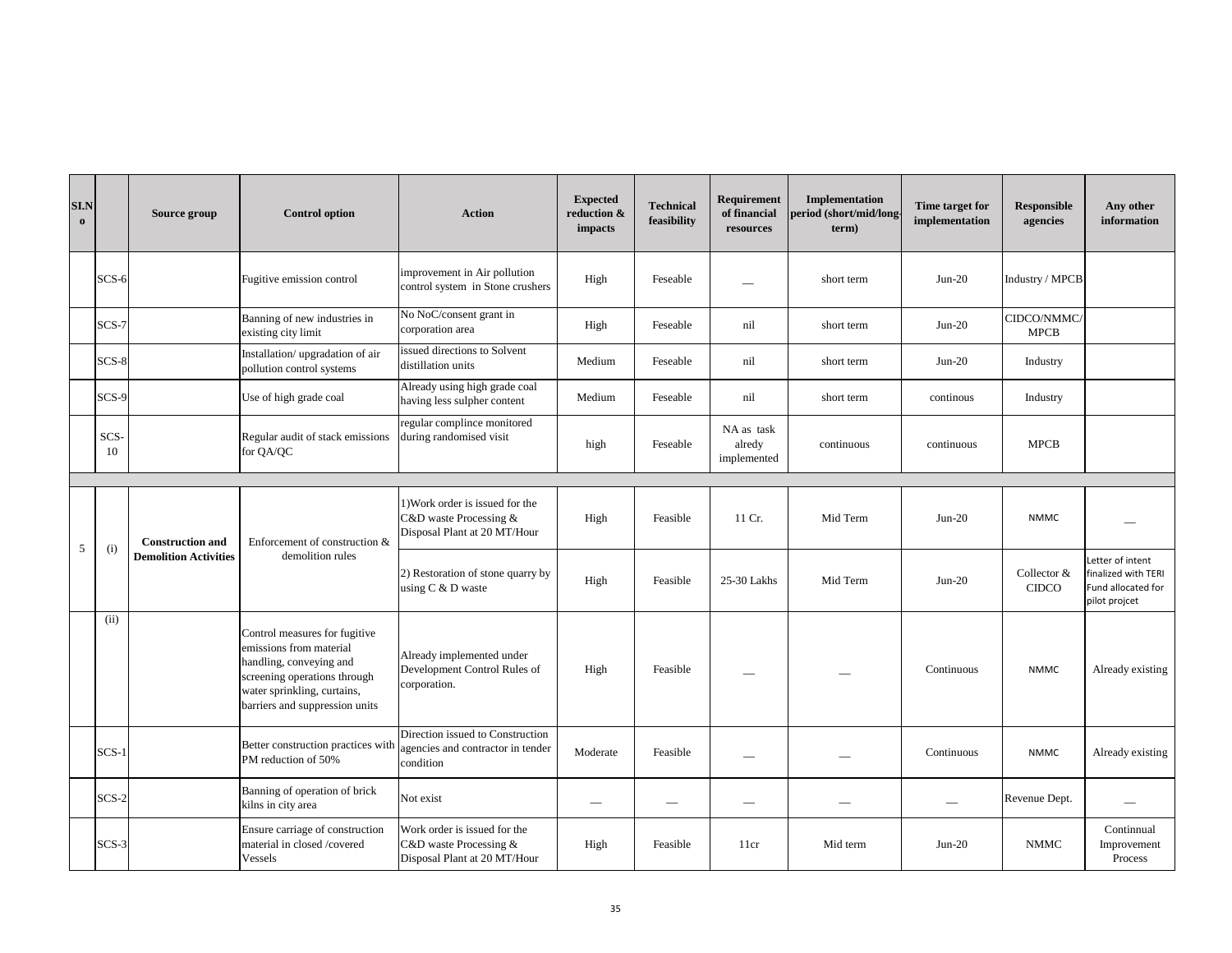| <b>SI.N</b><br>$\mathbf{o}$ |         | Source group                                    | <b>Control option</b>                                                                | <b>Action</b>                                                                                     | <b>Expected</b><br>reduction &<br>impacts | Technical<br>feasibility | Requirement<br>of financial<br>resources | Implementation<br>period (short/mid/long<br>term) | Time target for<br>implementation | <b>Responsible</b><br>agencies        | Any other<br>information                        |
|-----------------------------|---------|-------------------------------------------------|--------------------------------------------------------------------------------------|---------------------------------------------------------------------------------------------------|-------------------------------------------|--------------------------|------------------------------------------|---------------------------------------------------|-----------------------------------|---------------------------------------|-------------------------------------------------|
|                             |         |                                                 |                                                                                      |                                                                                                   |                                           |                          |                                          |                                                   |                                   |                                       |                                                 |
|                             |         |                                                 | 6 SCS-1 Domestic fuel burning Shift to LPG from solid fuel<br>&kerosene for domestic | 1) Maximum PNG connection to<br>home, balnce is LPG                                               | High                                      | Feasible                 |                                          |                                                   |                                   | <b>MNGL</b><br>(Mahanagar Gas<br>Ltd  | Review is<br>performed at the<br>time of Census |
|                             |         |                                                 | applications                                                                         | 2) Kerosene for domestic<br>applications is not use                                               | --                                        |                          |                                          | $\overline{\phantom{0}}$                          |                                   | District<br>Collector                 | Not in Use                                      |
|                             | $SCS-2$ |                                                 | Better cook-stove designs                                                            |                                                                                                   | --                                        |                          |                                          | -                                                 |                                   |                                       |                                                 |
|                             |         |                                                 |                                                                                      |                                                                                                   |                                           |                          |                                          |                                                   |                                   |                                       |                                                 |
|                             | 7 SCS-1 | Mining                                          | Effort for good mining practices                                                     | issued circular for obtining EC<br>for mining activity.Committee<br>form under district collector | high                                      | Feasible                 | NA                                       | Long term                                         | Continuous                        | District<br>Collector/<br><b>MPCB</b> |                                                 |
|                             | $SCS-2$ |                                                 | Greenbelt for activity zone and<br>the buffer zone for each mining<br>area           | issued circular for obtining EC<br>for mining activity.Committee<br>form under district collector | high                                      | Feasible                 | 1 <sub>Cr</sub>                          | Long term                                         | Continuous                        | District<br>Collector,                |                                                 |
|                             | SCS-3   |                                                 | Maintenance of mine area roads                                                       | provide metalic/concrete road                                                                     | high                                      | Feasible                 | 2 Cr                                     | Long term                                         | Continuous                        | District<br>Collector,                |                                                 |
|                             |         |                                                 |                                                                                      |                                                                                                   |                                           |                          |                                          |                                                   |                                   |                                       |                                                 |
| 8                           | (i)     | DG sets                                         | Monitoring of DG sets and action<br>against violations                               | Squad shall be appointed                                                                          | Medium                                    | Feasible                 | NA                                       | short term                                        | $Jun-20$                          | <b>MSEDCL/</b><br><b>MPCB</b>         |                                                 |
|                             | $SCS-1$ |                                                 | Reduction in DG set operation/<br>Un-interrupted power supply                        | Squad shall be appointed                                                                          | Medium                                    | Feasible                 | NA                                       | short term                                        | $Jun-20$                          | <b>MSEDCL</b>                         |                                                 |
|                             |         |                                                 |                                                                                      |                                                                                                   |                                           |                          |                                          |                                                   |                                   |                                       |                                                 |
|                             |         | 9 $ SCS-1 $ <sup>Bakeries /</sup><br>crematoria | Use of LPG in Hotels and<br>"dhabas"                                                 | Already in practice                                                                               |                                           |                          |                                          | Already in practice                               |                                   | <b>NMMC</b>                           |                                                 |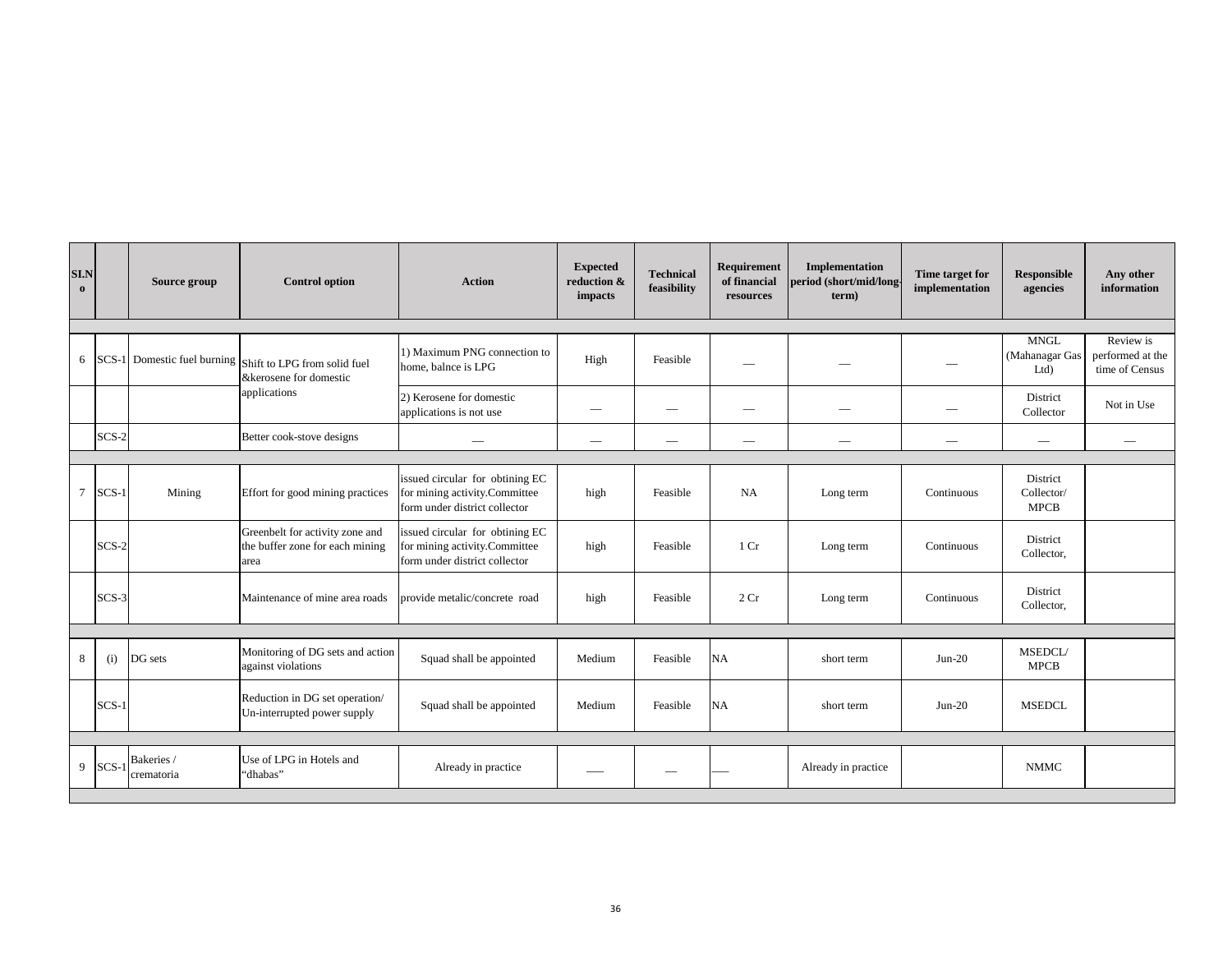| SIN<br>$\bf{0}$ | Source group             | <b>Control option</b>                                    | <b>Action</b>                                                                                                                                                                                                                                                                                                                                                                                                                                                                                                                                                                                                              | <b>Expected</b><br>reduction &<br>impacts | <b>Technical</b><br>feasibility | Requirement<br>of financial<br>resources | Implementation<br>period (short/mid/long<br>term) | Time target for<br>implementation | Responsible<br>agencies | Any other<br>information                                                                                             |
|-----------------|--------------------------|----------------------------------------------------------|----------------------------------------------------------------------------------------------------------------------------------------------------------------------------------------------------------------------------------------------------------------------------------------------------------------------------------------------------------------------------------------------------------------------------------------------------------------------------------------------------------------------------------------------------------------------------------------------------------------------------|-------------------------------------------|---------------------------------|------------------------------------------|---------------------------------------------------|-----------------------------------|-------------------------|----------------------------------------------------------------------------------------------------------------------|
|                 | Other<br>(city specific) | Air Quality Monitoring Network                           | 1) AQI for Nerul CAAQMS is<br>being publish regularly on Safar<br>website. CAAQMS data of<br>Airoli, Turbhe & Koparkhairne is<br>being published on Navi Mumbai<br>Municipal Corporation's &<br>MPCB website regularly.<br>Environment status report is<br>being submitted annually to<br>MPCB as per their guideline.<br>Complaints recieved from<br>citizens are being attained by<br>Environment department of Navi<br>Mumbai Municipal Corporation<br>and adredded to MPCB for<br>further action.<br>2). Proposed 5 Low cost sensor<br>based monitoring station<br>3). Proposed 3 NAMP (manual<br>monitoring) stations | High                                      | Feasible                        | 1.2 cr planned<br>per station            | Already in practice                               | $Jun-21$                          | NMMC/MPCB               |                                                                                                                      |
|                 |                          | Source Apportionment (SA) and<br>Emission Inventory (EI) | NEERI and IIT (B) together<br>conducting Study for Source<br>Apportionment (SA) and<br>Emission Inventory (EI). Current<br>status of the study for Area, Point<br>and Line source contribution is<br>included in the report                                                                                                                                                                                                                                                                                                                                                                                                | High                                      | Feasible                        |                                          | In process                                        | NA                                | MPCB, NMMC              | Current status of<br>the study for Area,<br>Point and Line<br>source<br>contribution is<br>included in the<br>report |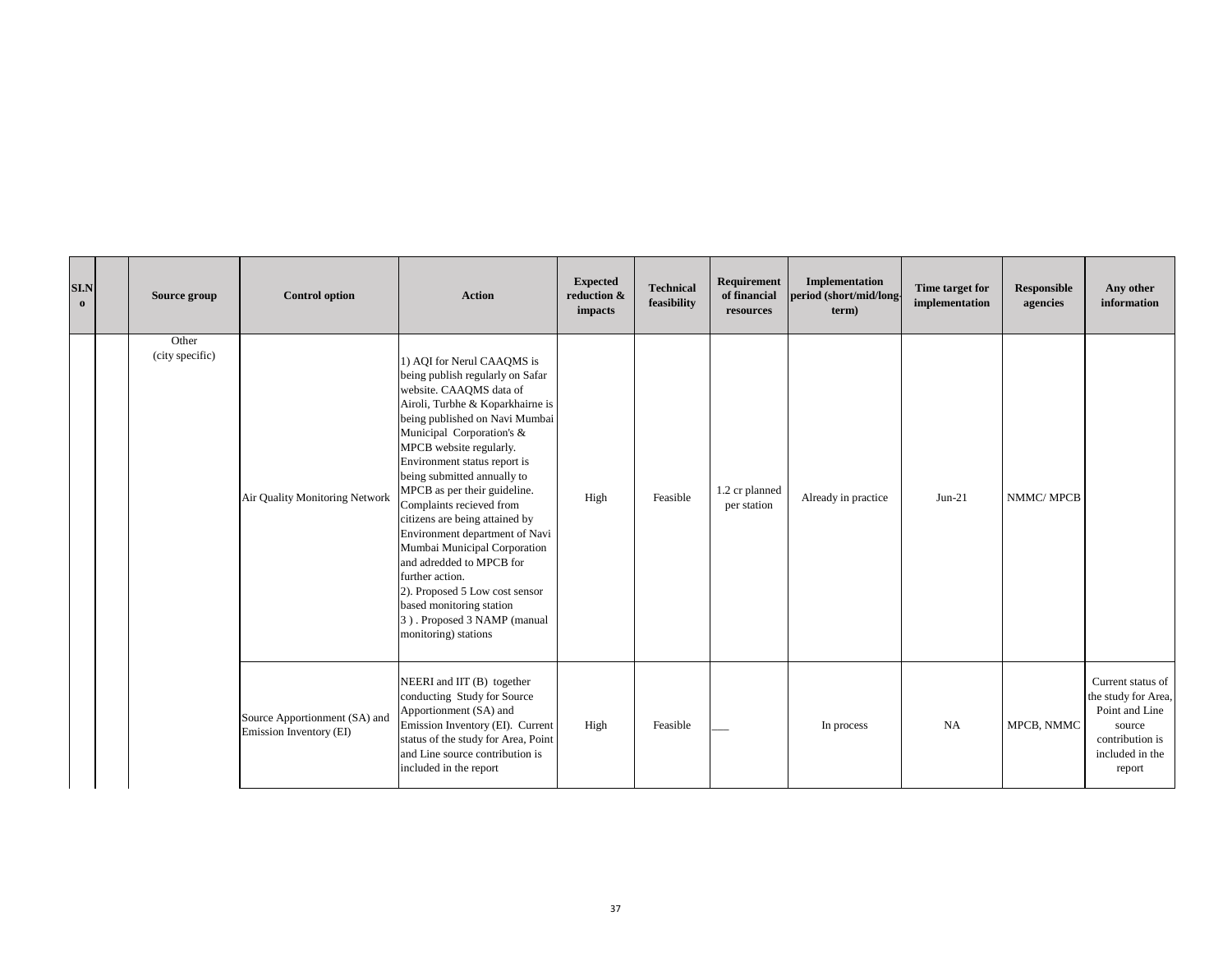| SI.N<br>$\mathbf{o}$ | Source group | <b>Control option</b>                                | <b>Action</b>                                                                                                                                                                                                                                                                                                                                                                                                                                                                                                                             | <b>Expected</b><br>reduction &<br>impacts | <b>Technical</b><br>feasibility | Requirement<br>of financial<br>resources | Implementation<br>period (short/mid/long-<br>term) | Time target for<br>implementation | Responsible<br>agencies            | Any other<br>information             |
|----------------------|--------------|------------------------------------------------------|-------------------------------------------------------------------------------------------------------------------------------------------------------------------------------------------------------------------------------------------------------------------------------------------------------------------------------------------------------------------------------------------------------------------------------------------------------------------------------------------------------------------------------------------|-------------------------------------------|---------------------------------|------------------------------------------|----------------------------------------------------|-----------------------------------|------------------------------------|--------------------------------------|
| 10                   |              | Public Awarness and Complaint<br>Redressal Mechanism | Online complaint portal platform<br>available on NMMC website<br>where citizens can send<br>complaints, track the status and<br>provide feedback.<br>Awareness programmes for<br>policy makers, people, drivers-<br>mechanic, traffic police, health<br>professionals, academicians<br>Public transport saves valuable<br>space and energy compared to<br>private transport, and can make a<br>healthy profit at the same time.<br>Encouragement program for<br>public transport by giving them<br>some priority on the road over<br>cars | High                                      | Feasible                        |                                          | Continuous                                         | Continuous                        | <b>NMMC</b>                        |                                      |
|                      |              |                                                      | 2) Navi Mumbai having coastal<br>(creek) 25k.m. along the west<br>coast. It is connected to Mumbai,<br>promotion of water transport is<br>under pipeline to reduce traffic<br>congestions.                                                                                                                                                                                                                                                                                                                                                | High                                      | Feasible                        |                                          |                                                    |                                   | NMMC,<br>Meritime board<br>& CIDCO | Continnual<br>Improvement<br>Process |
|                      |              |                                                      | Navi Mumbai having Parsik Hill<br>range along the east coast is<br>detoriated because of quarrying<br>activities, now quarrying<br>operation is stoped through<br>initiative by District collector<br>office and MPCB, NMMC after<br>refilling of abandent quarry by<br>C&D waste tree plantation is<br>proposed on Parsik hill to<br>increase green coverage of city.                                                                                                                                                                    | High                                      | Feasible                        |                                          | Mid term                                           | $Jun-20$                          | <b>NMMC</b>                        | Continnual<br>Improvement<br>Process |

**Note :- 1) Vehicle emmission (ii) 2b Action is added , SCS-7 & SCS-8 , 2) Resuspension - tree plantaion & in Other - refilling of quarry is added**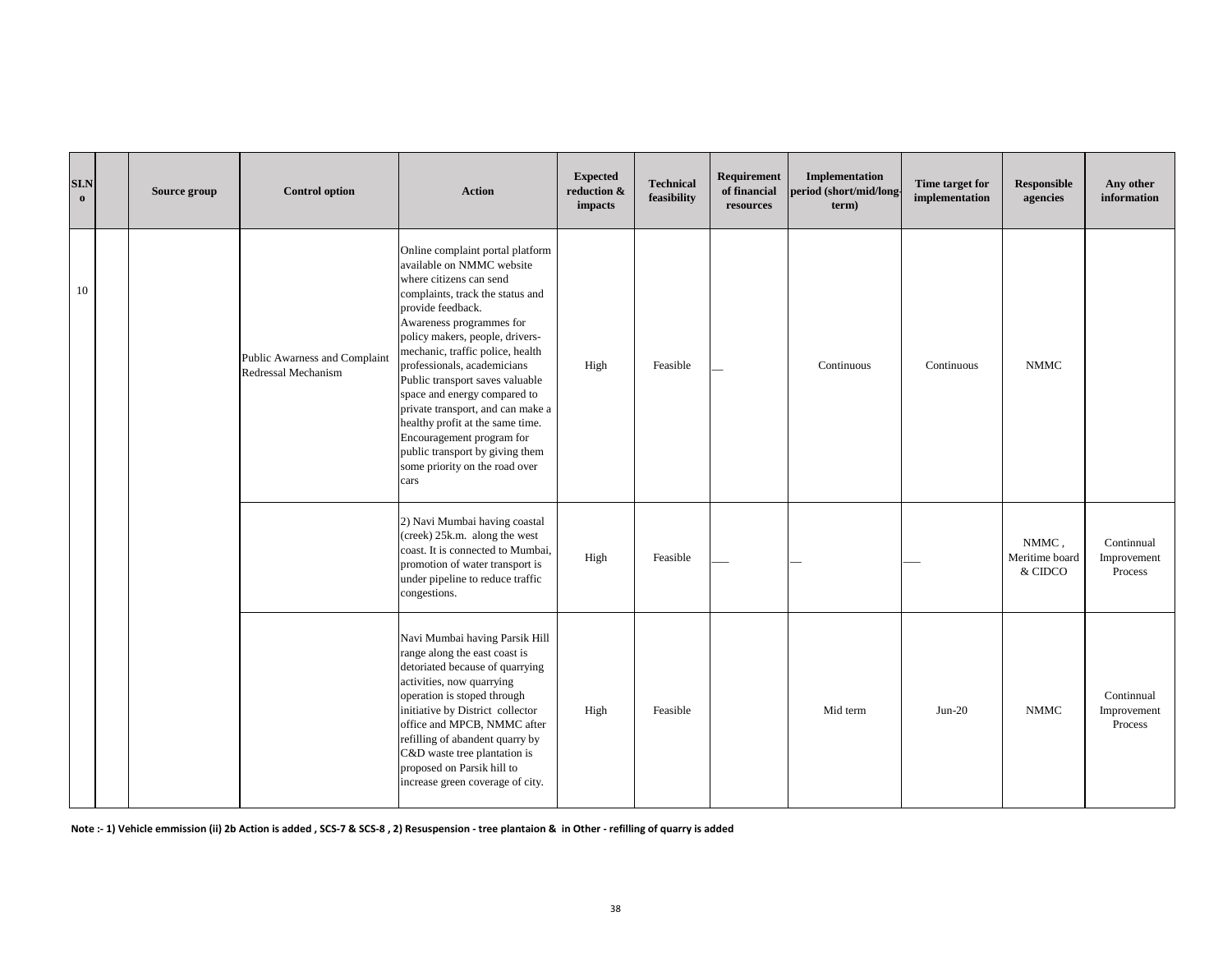# **Compliance Status as per CPCB Letter No. AQM/ AP/ 2019-20 dtd. 16/04/2019**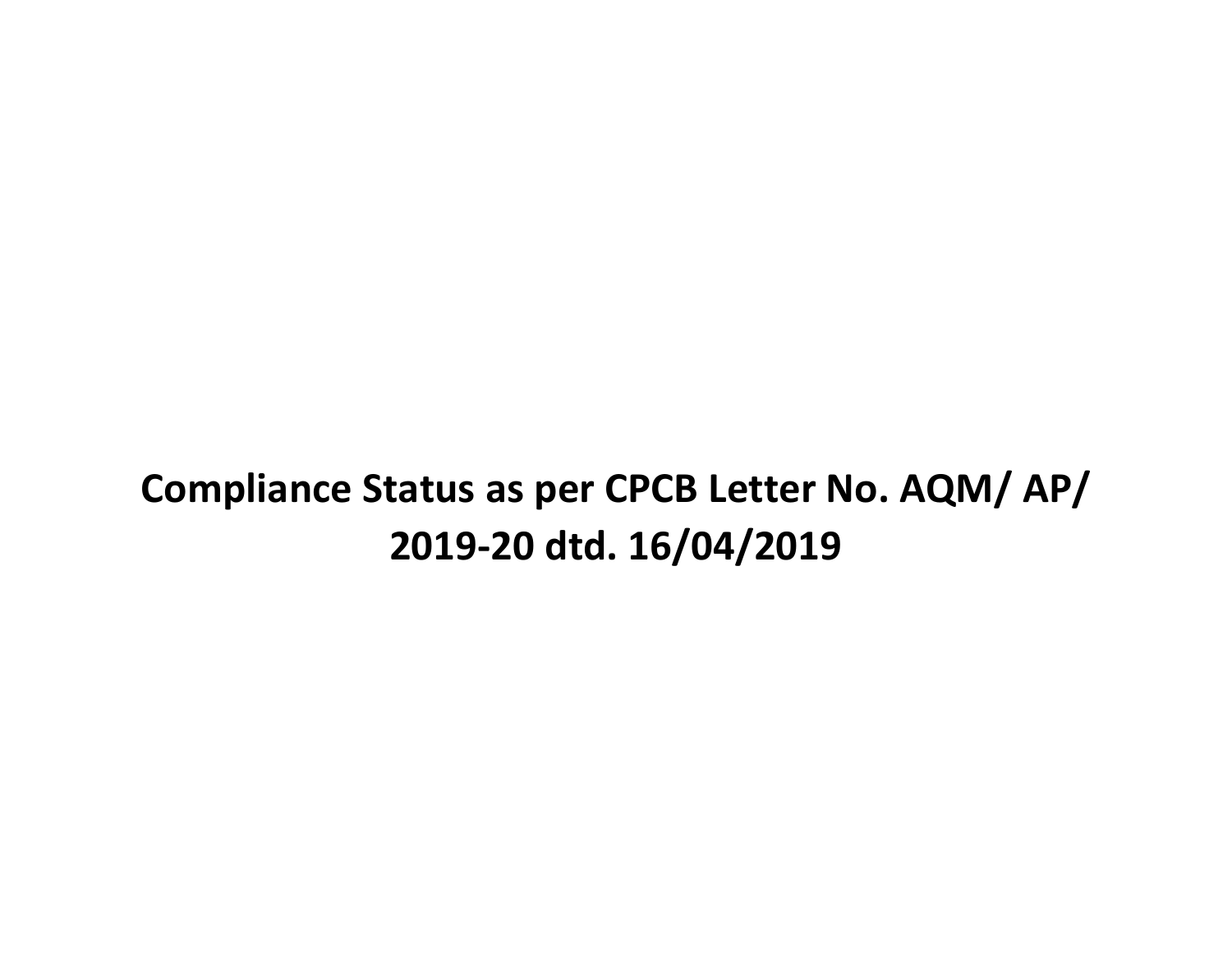| Action Plan for Control of Air Pollution In Non-Attainment Cities of Maharashtra - Navi Mumbai |                                                                                                |                                              |                                                                                                                                                                                                                                                                                                                                                                                                                                                                                                                                                                                                                                                                                                                                                                                                                                                                                          |  |  |  |  |
|------------------------------------------------------------------------------------------------|------------------------------------------------------------------------------------------------|----------------------------------------------|------------------------------------------------------------------------------------------------------------------------------------------------------------------------------------------------------------------------------------------------------------------------------------------------------------------------------------------------------------------------------------------------------------------------------------------------------------------------------------------------------------------------------------------------------------------------------------------------------------------------------------------------------------------------------------------------------------------------------------------------------------------------------------------------------------------------------------------------------------------------------------------|--|--|--|--|
| <b>Key Component</b>                                                                           | <b>Observations</b>                                                                            | <b>Remarks</b>                               | Modification                                                                                                                                                                                                                                                                                                                                                                                                                                                                                                                                                                                                                                                                                                                                                                                                                                                                             |  |  |  |  |
| Air Quality Monitoring Networ                                                                  | <b>Expansion Plan Not Provided</b>                                                             | Include Monitoring<br><b>Network</b>         | Point No. 10 (1) : Other (city specific)<br>Expansion Plan: 5 Low cost sensor based monitoring stations<br>3 NAMP (manual monitoring) stations                                                                                                                                                                                                                                                                                                                                                                                                                                                                                                                                                                                                                                                                                                                                           |  |  |  |  |
| Source Identification                                                                          | Road dust, Vehicles, Open<br>burning, Construction<br>Activities, Industries, Domestic<br>Fuel |                                              | Point No. 10 (2)<br>MPCB awarded work order for conducting Source Apportionment (SA) and<br>Emission Inventory study to IIT(B) and NEERI. The work is in the final stage<br>of completion.                                                                                                                                                                                                                                                                                                                                                                                                                                                                                                                                                                                                                                                                                               |  |  |  |  |
| Source Apportionment (SA)<br>and Emission Inventory (EI)                                       | EI and SA not quantified                                                                       | Carryout EI and SA<br>estimates              | Point No. 10(3)<br>Area Source: contribution of regional ground level emission load of PM10<br>is 1.29 tons/day and from road resuspension is 19 tons/day out of the<br>total PM10 emission load. Out of the total area source emission, the most<br>contribution is from domestic and household consumption of fuels and<br>construction activity<br>Point Source: There are 541 Air Polluting industries in area/cluster. Major<br>pollutants are TPM/SPM, SO2, NOx, NH3, Cl2, and VOC from pesticide and<br>bulk drug units.<br>Line Source: As per current study the emission from vehicular source is<br>calculated to be around 448 Tonnes/Yr. Heavy Duty vehicles contributing<br>82% of total vehicular emissions of PM.<br>MPCB awarded work order for conducting Source Apportionment (SA) and<br>Emission Inventory study to IIT(B) and NEERI. The work is in the final stage |  |  |  |  |
| <b>Action Points</b>                                                                           | Addresses all major sources                                                                    | Addressesed                                  | Addressesed                                                                                                                                                                                                                                                                                                                                                                                                                                                                                                                                                                                                                                                                                                                                                                                                                                                                              |  |  |  |  |
| Long term strategy                                                                             | Long term actions proposed                                                                     | Addressesed                                  | Addressesed                                                                                                                                                                                                                                                                                                                                                                                                                                                                                                                                                                                                                                                                                                                                                                                                                                                                              |  |  |  |  |
| <b>Time Frame</b>                                                                              | Timelines proposed for various<br>actions (upto 3 years)                                       | Addressesed                                  | Addressesed                                                                                                                                                                                                                                                                                                                                                                                                                                                                                                                                                                                                                                                                                                                                                                                                                                                                              |  |  |  |  |
| <b>Executive agencies</b>                                                                      | Not Identified                                                                                 | Identify executive<br>agencies on P.N. 12-22 | Resposnible agencies idenified                                                                                                                                                                                                                                                                                                                                                                                                                                                                                                                                                                                                                                                                                                                                                                                                                                                           |  |  |  |  |